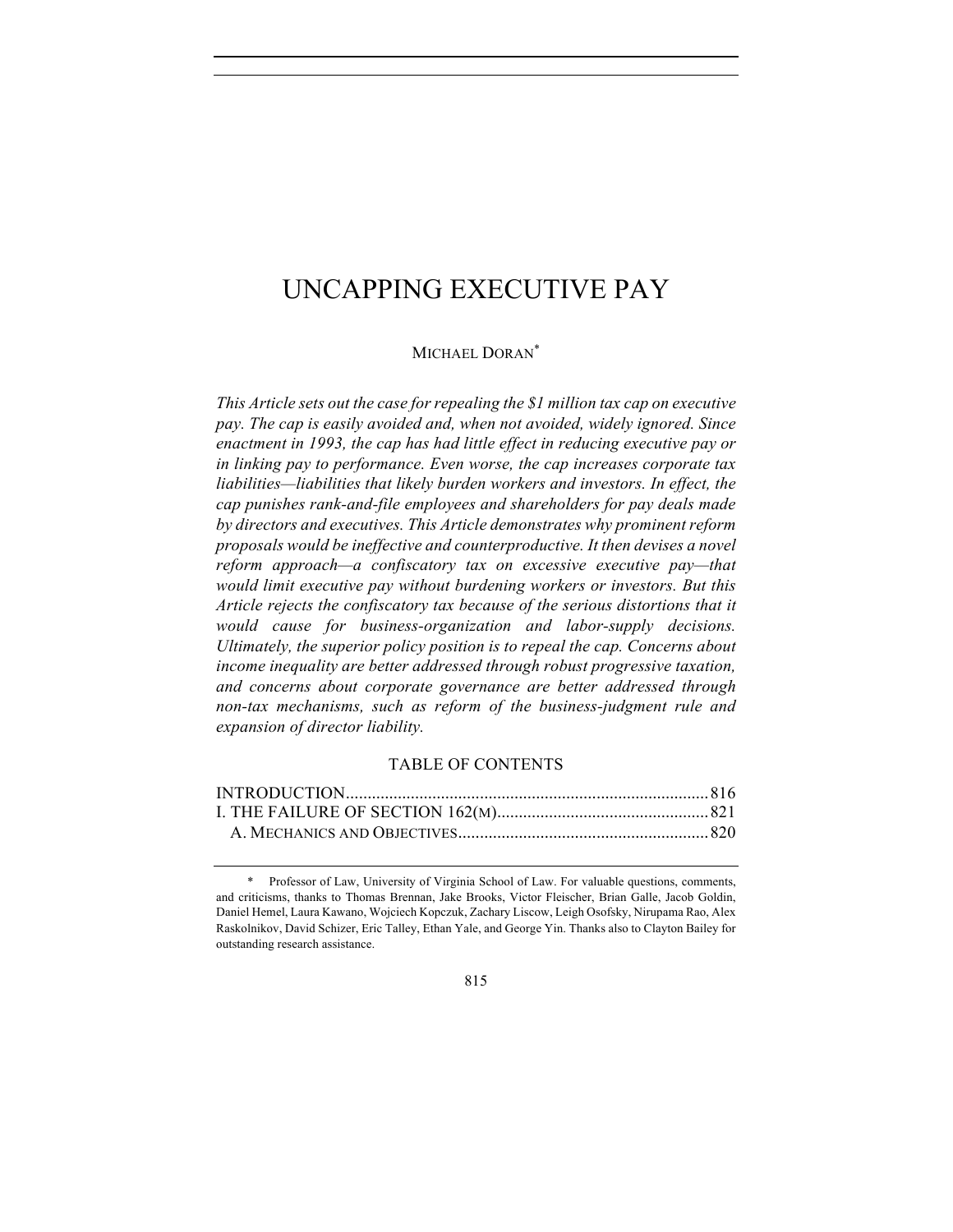## 816 *SOUTHERN CALIFORNIA LAW REVIEW* [Vol. 90:815

| A. STRENGTHENING THE LINK BETWEEN PAY AND PERFORMANCE 836       |  |
|-----------------------------------------------------------------|--|
| B. LIMITING ABSOLUTE PAY AND MITIGATING INCOME INEQUALITY . 841 |  |
| C. RAISING REVENUE AND REPROVING EXECUTIVE-PAY PRACTICES 846    |  |
|                                                                 |  |
|                                                                 |  |
|                                                                 |  |
| B. EVALUATING A CONFISCATORY TAX ON EXECUTIVE PAY  854          |  |
|                                                                 |  |
|                                                                 |  |
|                                                                 |  |

#### INTRODUCTION

Everything old is new again, and concerns about executive compensation have once more pushed to the policy foreground. During his presidential campaign, Senator Bernie Sanders repeatedly attacked the disparity between the average compensation for executives and the average compensation for rank-and-file workers, pointing out that chief executive officers typically earn almost three hundred times what blue-collar workers earn.<sup>1</sup> Former Secretary of State Hillary Clinton echoed those complaints during her presidential campaign. <sup>2</sup> Mainstream news media routinely refer to "excessive" or "out of control" executive compensation.<sup>3</sup> Governor Jeb Bush once called high compensation for bank executives a "threat to capitalism."<sup>4</sup> And even President Donald Trump, himself a longtime corporate executive, has said that executive pay is "disgraceful."<sup>5</sup> These criticisms—from left, right, and center—play out against a background of grave concerns about rising income inequality in the United States and persistent skepticism about the quality of corporate governance. The time

<sup>1.</sup> *See, e.g.*, Press Release, Senator Bernie Sanders, Sanders Statement on CEO Pay Rule (Aug. 5, 2015), http://www.sanders.senate.gov/newsroom/recent-business/sanders-statement-on-ceo-pay-rule.

<sup>2.</sup> Caren Bohan et al., *Hillary Clinton Surprises with Early Attack on CEO Pay*, REUTERS (Apr. 13, 2015, 7:29 PM), http://reut.rs/1O7eNz8.

<sup>3.</sup> *See, e.g.*, The Editorial Board, Opinion, *How Excessive Executive Pay Hurts Shareholders*, N.Y. TIMES (July 14, 2016), https://www.nytimes.com/2016/07/14/opinion/how-excessive-executivepay-hurts-shareholders.html; Robert Reich, *Robert Reich: American CEO Pay Is Completely out of Control*, SALON (Aug. 12, 2015, 6:30 AM), http://www.salon.com/2015/08/12/robert\_reich\_ american\_ceo\_pay\_is\_completely\_out\_of\_control.

<sup>4.</sup> Rik Kirkland, *The Real CEO Pay Problem*, FORTUNE (June 30, 2006, 2:05 PM), http://archive.fortune.com/magazines/fortune/fortune\_archive/2006/07/10/8380799/index.htm.

<sup>5.</sup> Krista Hughes et al., *Trump Says High Pay for CEOs Is a Joke and 'Disgraceful*,*'* REUTERS (Sept. 13, 2015, 1:21 PM), http://reut.rs/1iGR2Fs.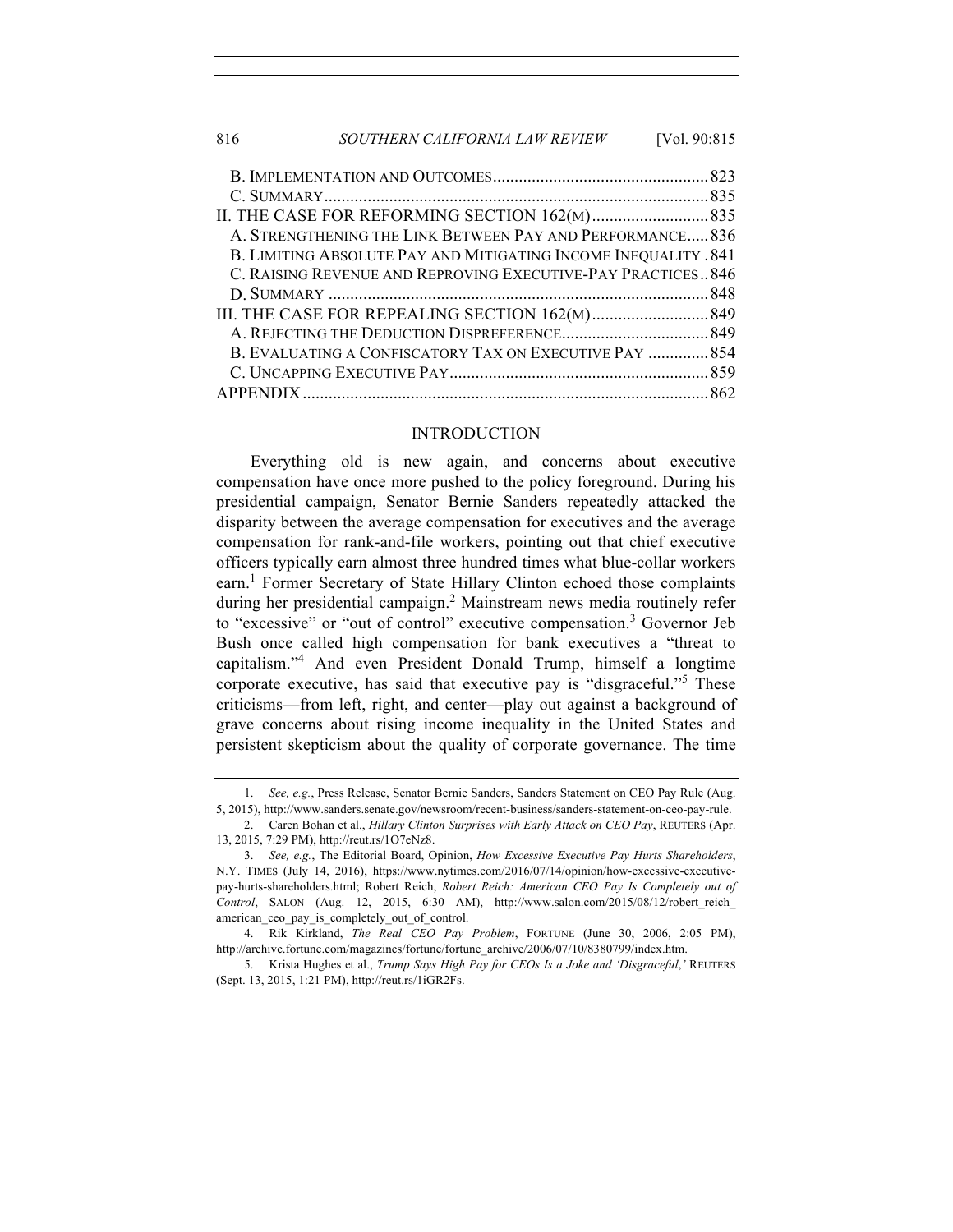appears right for policymakers to take action on executive pay.<sup>6</sup>

But everything new is still old, and executive compensation is no exception. In 1993, Congress enacted  $\S$  162(m) of the Internal Revenue Code—its most aggressive effort to limit what companies pay their executives.<sup>7</sup> Section 162(m) caps at \$1 million the corporate deduction for annual compensation paid to each senior manager.8 This limitation, proponents variously argued, would rein in manager pay, push companies to condition executive compensation on corporate and individual performance, restore balance between the pay of executives and the pay of rank-and-file workers, and, if nothing else, impose a significant penalty on companies that persisted in lavishing high levels of performance-insensitive compensation on their senior managers.<sup>9</sup> After more than two decades,  $\S$  162(m) has proven a spectacular policy failure. Stalwart defenders of the provision propose reforms, both large and small, to improve  $\frac{162}{\text{m}}$ . Although well intentioned, those proposals are deeply misguided. The better approach is to repeal § 162(m) outright.

The track record of the \$1 million deduction limit has proven its original proponents wrong on almost every point. Executive compensation has increased substantially over the last two decades, in both absolute and relative terms. When Congress enacted  $\S$  162(m) in 1993, a typical large company in the United States paid its chief executive officer ("CEO") compensation of \$3.05 million (in 2016 dollars),<sup>11</sup> or about 195 times the compensation paid to a blue-collar worker.<sup>12</sup> By 2014, a typical large United States company paid its CEO compensation of \$10.44 million (again in 2016 dollars), $^{13}$  or about 373 times the compensation paid to a blue-collar

<sup>6.</sup> *See* Dylan F. Moroses, *Election Could Shape Debate over Tax Breaks for Executive Pay*, 152 TAX NOTES 1350, 1350 (2016).

<sup>7.</sup> Concerns about executive pay crossed party lines in the 1992 elections, just as they did in the 2016 elections. *See, e.g.*, Jeffrey H. Birnbaum, *Campaign '92: From Quayle to Clinton, Politicians Are Pouncing on the Hot Issue of Top Executives' Hefty Salaries*, WALL ST. J., Jan. 15, 1992, at A14.

<sup>8.</sup> I.R.C. § 162(m)(1) (2012).

<sup>9.</sup> *See infra* Part I.A.

<sup>10.</sup> *See infra* Part II.

<sup>11.</sup> In 1993, the median compensation of CEOs at S&P 500 companies, adjusted to 2000 dollars, was \$2.2 million. Carola Frydman & Dirk Jenter, *CEO Compensation*, 2 ANN. REV. FIN. ECON. 75, 78 tbl.1 (2010). Throughout this paper, all inflation adjustments were performed using the Consumer Price Index. *See CPI Inflation Calculator*, BUREAU OF LAB. STAT., https://data.bls.gov/cgi-bin/cpicalc.pl (last visited May 17, 2017).

<sup>12.</sup> *Executive Paywatch 2014*, AFL-CIO, http://ftp.workingamerica.org/Corporate-Watch/ Paywatch-2014 (last visited May 17, 2017).

<sup>13.</sup> In 2014, the median compensation of CEOs at S&P 500 companies was \$10.15 million. Aubrey Bout, *Trends in S&P 500 CEO Compensation*, HARV. L. SCH. F. ON CORP. GOVERNANCE & FIN. REG. (Dec. 30, 2015), https://corpgov.law.harvard.edu/2015/12/30/trends-in-sp-500-ceo-compensation.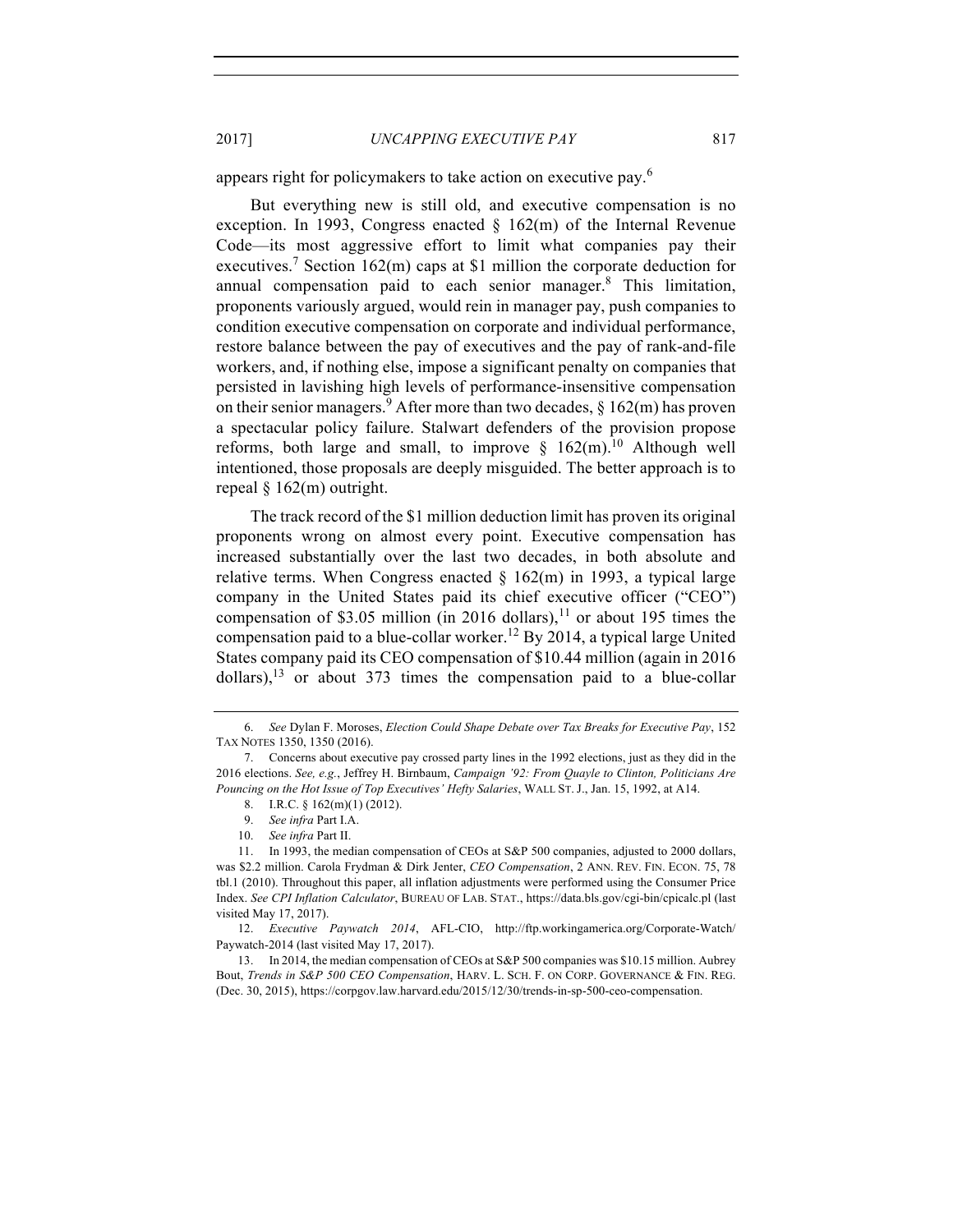worker.<sup>14</sup> Grants of stock options and stock appreciation rights, which are broadly exempt from § 162(m) but which are only loosely tied to corporate and individual performance, increased substantially after 1993, reaching 49% of total CEO pay just before the end of the information-technology bubble in 2000.15 Companies also discovered very quickly that they could shelter executive compensation from  $\S$  162(m) by deferring payment until an executive's retirement.<sup>16</sup> And many companies simply pay their managers non-deductible salaries, bonuses, and other amounts above the \$1 million cap.<sup>17</sup> Although that practice at least increases tax receipts for the federal government, the revenue comes mainly from an indirect tax on rank-and-file workers and investors. <sup>18</sup> Directors and executives bear few or none of the consequences of ignoring or defying § 162(m).

Despite the substantial shortcomings of  $\S$  162(m), many who remain faithful to the idea of a tax cap on executive compensation have proposed reforms to the deduction  $\lim_{h \to 0}$  Most prominent among these are proposals to narrow or to eliminate the existing exceptions for performance-based and deferred compensation. Alternatively, there is a plausible argument for retaining  $\S$  162(m) as it is, warts and all, in order to generate federal tax receipts and to make a symbolic statement against excessive executive compensation. But both approaches—reforms targeting the exceptions and simple continuation of the status quo—share a significant limitation. They both rely on the denial of corporate tax deductions for executive pay above the \$1 million cap, but companies have demonstrated a widespread willingness to shrug off those lost deductions. This likely increases the economic burden on workers and investors without meaningfully affecting executive compensation. By aiming the tax sanction at the companies that pay excessive compensation rather than at the executives who receive it, these approaches double down on an existing policy failure.

An effective tax mechanism for limiting executive pay would have to target executives directly. Previous legislative responses to excess goldenparachute payments and aggressive deferred-compensation arrangements show that standard penalty taxes imposed on executives improve only slightly (if at all) on disallowed corporate deductions. By contrast, a

<sup>14.</sup> *Executive Paywatch 2015*, AFL-CIO, http://ftp.workingamerica.org/Corporate-Watch/ Paywatch-2015 (last visited May 17, 2017).

<sup>15.</sup> Frydman & Jenter, *supra* note 11, at 81.

<sup>16.</sup> *See infra* Part I.B.

<sup>17.</sup> *Id.*

<sup>18.</sup> *Id.*

<sup>19.</sup> *See infra* Part II.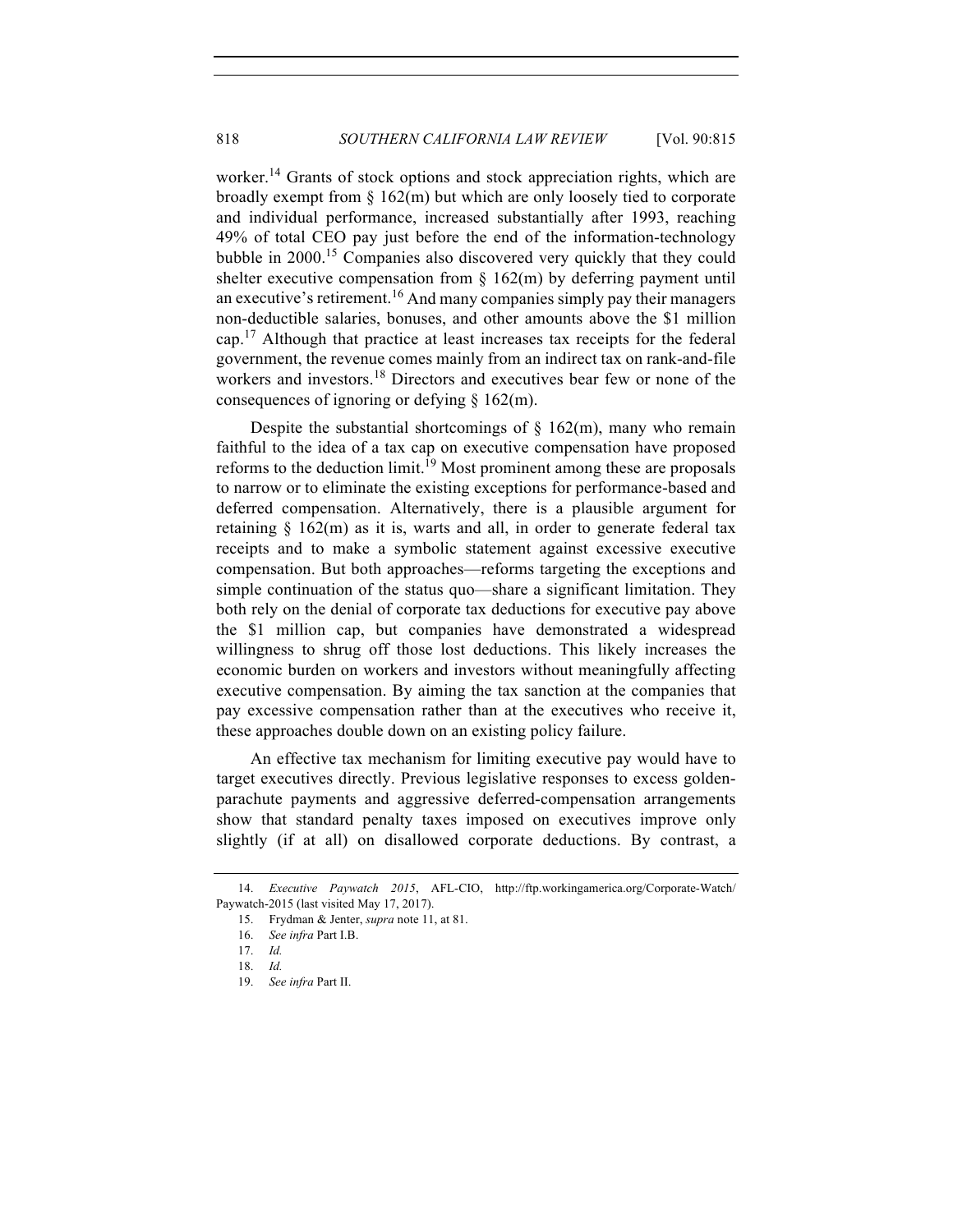confiscatory tax—that is, a tax equal to 100 percent of excessive executive pay—would impose an effective, hard limit on manager compensation. Rather than attempting simply to discourage payments above a designated amount, a confiscatory tax would tax away such payments in full. But precisely because it would be effective, a confiscatory tax would be highly objectionable. A confiscatory tax would introduce serious distortions and disruptions into fundamental decisions about business organization and labor supply, particularly among highly capable individuals, and it would put government in the challenging position of setting actual pay levels in the private sector.

In the end, the better policy approach is to remove any tax limitation on executive compensation. Policymakers should recognize that market failures in the setting of manager pay are not a tax-policy problem and are not properly resolved through the tax law. From a tax perspective, the right answer is to repeal  $\S 162(m)$ . Nonetheless, legitimate policy concerns about income inequality and corporate governance should be addressed. Although § 162(m) is a poor mechanism for mitigating income inequality, robust progressive tax rates—particularly when applied to a broad base—can effectively reduce the income disparities that have emerged as a pressing problem in recent years. And although  $\S$  162(m) has little apparent effect on corporate governance, meaningful reform to corporate law—such as narrowing the business-judgment rule and expanding director liability—can effectively discipline board decisions about how much to pay executives and how closely to link that pay to corporate and individual performance.

This Article sets out the argument against  $\S$  162(m) as follows. Part I examines § 162(m) and, more importantly, its unexpected consequences and its failures. Part II considers the case for reforming  $\S 162(m)$  from within that is, for retaining the basic structure of  $\S$  162(m) but changing the parameters of what compensation is or is not deductible. Part III considers the case for reforming  $\S$  162(m) from without—that is, for scrapping the basic structure of  $\S$  162(m) in favor of something that would be very effective in limiting manager pay: a confiscatory tax. Part III argues that, although effective, a confiscatory tax would be highly objectionable and that the superior policy answer is to impose no tax limitation on manager compensation but to address income inequality and corporate governance through progressive tax rates and corporate-law reform.

## I. THE FAILURE OF SECTION 162(M)

Congress enacted  $\S 162(m)$  with high hopes. In the early 1990s, many at the political center and on the political left believed that fiscal policy under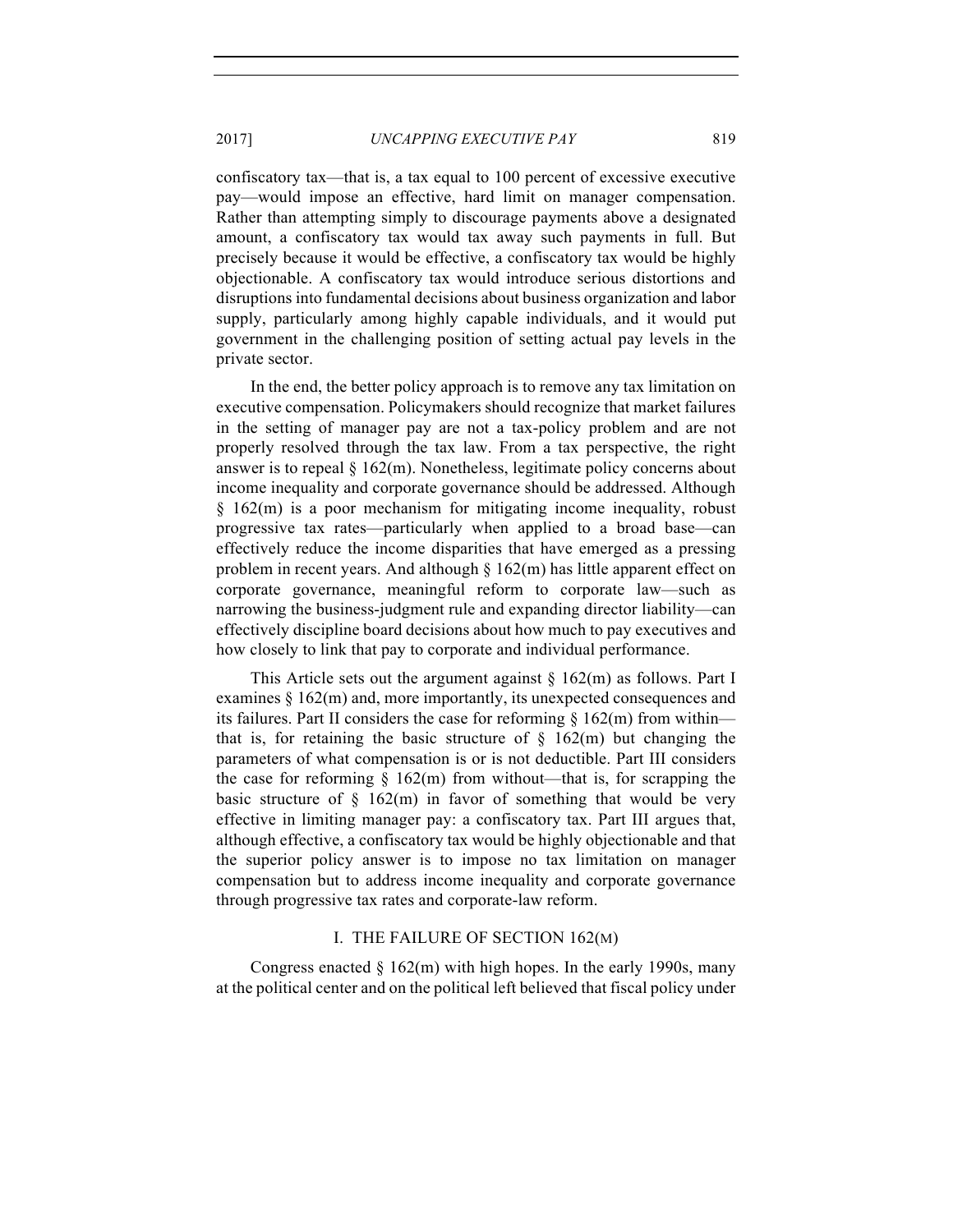the Reagan and Bush administrations had tilted too much in favor of higherincome taxpayers and had led to imprudent annual deficits in the federal budget. The tax plan of the new Clinton administration signaled a decided shift in federal tax policy, anchored by higher individual marginal tax rates.<sup>20</sup> A proposal to cap the corporate tax deduction for executive compensation at \$1 million fit well with the new political zeitgeist. Proponents of the deduction limitation variously promised that it would lower overall levels of executive pay, reduce income inequality, make manager compensation more sensitive to corporate and individual performance, and effectively penalize companies that chose to disregard the new rule.<sup>21</sup> But matters have turned out differently. Since 1993, executive pay has increased markedly, in both absolute and relative terms; executive compensation, at least to many critics, has not become more dependent on corporate and individual performance; and companies regularly avoid or ignore the deduction cap.<sup>22</sup>

#### A. MECHANICS AND OBJECTIVES

The general rule of  $\S$  162(m) denies a tax deduction to a public corporation for compensation in excess of \$1 million paid during a single year to any of the corporation's four highest-paid officers.<sup>23</sup> The statute exempts "performance-based compensation" from the deduction limitation.<sup>24</sup> This exception has attracted outsized policy and academic attention. It waives the \$1 million deduction cap for compensation "payable solely on account of the attainment of one or more performance goals," as long as the performance goals are set by a committee of outside directors, the performance goals and the other "material terms" of the compensation are disclosed to shareholders and approved by them, and the committee of outside directors certifies that the performance goals have been satisfied before the compensation is paid.<sup>25</sup> Congress later extended modified versions of the pay cap—with the deduction limit set at \$500,000, rather than

<sup>20.</sup> *See* U.S. DEP'T OF THE TREASURY, SUMMARY OF THE ADMINISTRATION'S REVENUE PROPOSALS (1993).

<sup>21.</sup> *See infra* Part I.A.

<sup>22.</sup> *See infra* Part I.B.

<sup>23.</sup> The statute actually denies the deduction for compensation paid to a "covered employee," defined in § 162(m)(3) as the CEO of the corporation and the four highest-paid officers of the corporation (other than the CEO) whose compensation must be reported to shareholders under the Securities Exchange Act of 1934. I.R.C. § 162(m)(1) (2012). Because of a regulatory change made by the Securities and Exchange Commission in 2006, the Internal Revenue Service now interprets § 162(m)(3) as reaching only four managers, rather than five. *See* I.R.S. Notice 2007-49, 2007-1 C.B. 1429.

<sup>24.</sup> I.R.C. § 162(m)(4)(C). Similarly, the statute exempts compensation paid on a commission basis. §  $162(m)(4)(B)$ .

<sup>25.</sup> *Id.* § 162(m)(4)(C).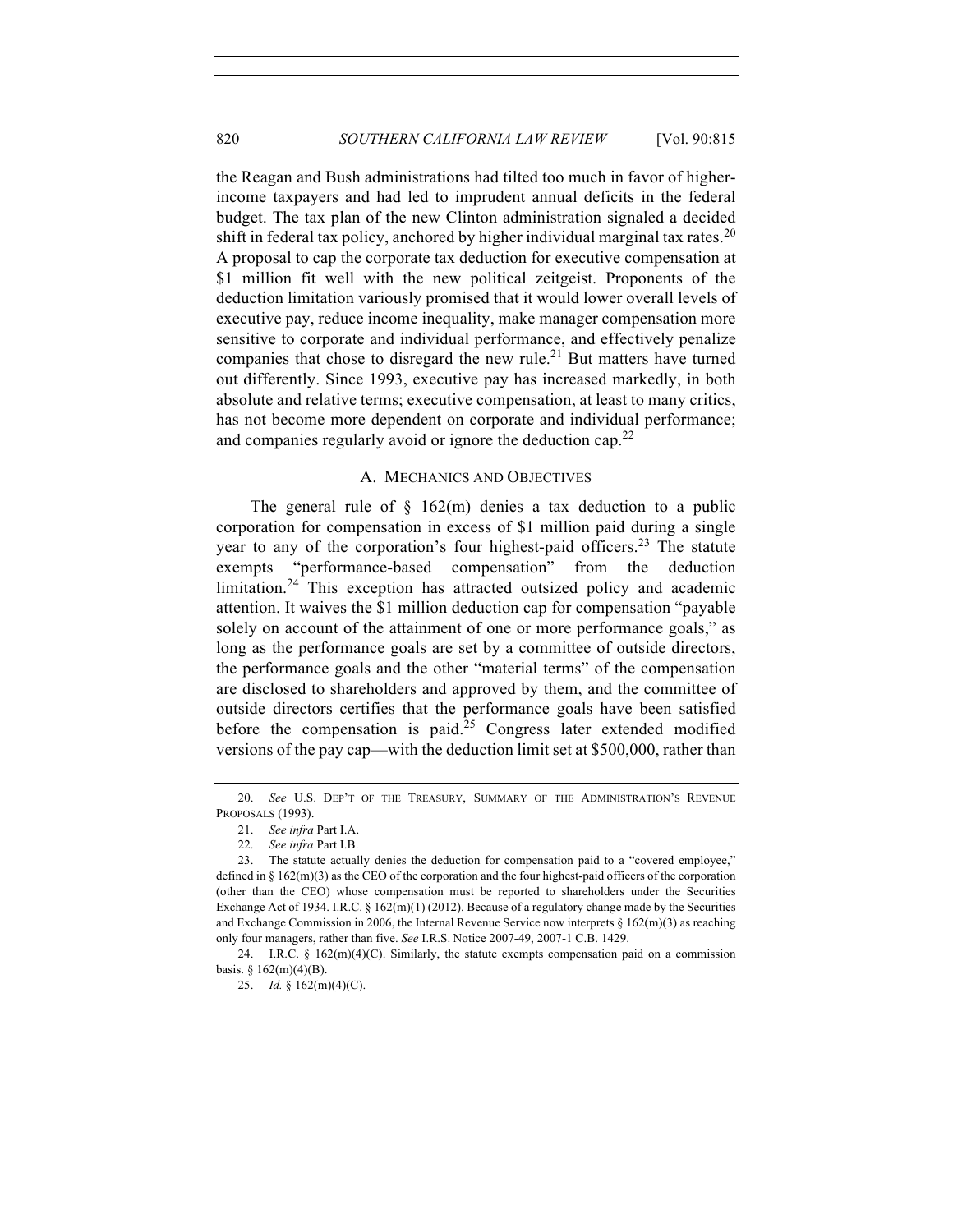\$1 million—to certain employers participating in the Troubled Asset Relief Program under the Emergency Economic Stabilization Act of 2008 and to certain providers of health insurance regulated by the Patient Protection and Affordable Care Act of 2010.<sup>26</sup>

The policy objectives articulated by proponents of  $\S$  162(m) were muddled; it was never clear whether the aim was to discourage excessive executive compensation generally, to discourage performance-insensitive executive compensation in particular, to deny tax benefits for excessive executive compensation, to deny tax benefits for performance-insensitive executive compensation, or to achieve some combination of those goals.<sup>27</sup> The objective of reducing the absolute levels of executive pay is distinct from—and in tension with—the objective of linking executive pay to performance. As Kevin Murphy observes: "[I]ncreasing pay-performance sensitivities ultimately implies higher, not lower, levels of pay," and "restrict[ing] pay levels inevitably results in lower incentives and a loss of scarce managerial talent in the corporate sector."<sup>28</sup> The inability of those promoting  $\S$  162(m) to define a clear goal for their efforts helped set the provision up for failure.

Early versions of the deduction cap introduced near the end of the Bush administration suggested an ambitious effort to reshape corporate compensation practices by tying executive pay levels to rank-and-file pay levels. Representative Martin Sabo's Income Disparities Act of 1991 would have denied a deduction for compensation paid by an employer to the extent that the compensation for any one employee exceeded twenty-five times the lowest compensation for any other employee.<sup>29</sup> That proposal, modified to a flat \$1 million deduction cap for compensation paid to officer employees, was included in the Tax Fairness and Economic Growth Act of 1992, which President Bush vetoed.<sup>30</sup>

The new Clinton administration formally proposed a \$1 million deduction limitation for executive pay in February of 1993; it articulated the justification for the cap primarily, although not exclusively, in tax-policy

<sup>26.</sup> *Id.* § 162(m)(5)–(6).

<sup>27.</sup> From the beginning, Graef Crystal cautioned that the policies underlying a deduction cap for executive pay were unsound. Graef Crystal, *Capping Exec Pay Deduction Bad Tax Policy*, 20 PENSIONS & INV. 11, 11 (1992).

<sup>28.</sup> Kevin J. Murphy, *Politics, Economics, and Executive Compensation*, 63 U. CIN. L. REV. 713, 715 (1995).

<sup>29.</sup> Income Disparities Act of 1991, H.R. 3056, 102d Cong. (1991).

<sup>30.</sup> Tax Fairness and Economic Growth Act of 1992, H.R. 4210, 102d Cong. (1992).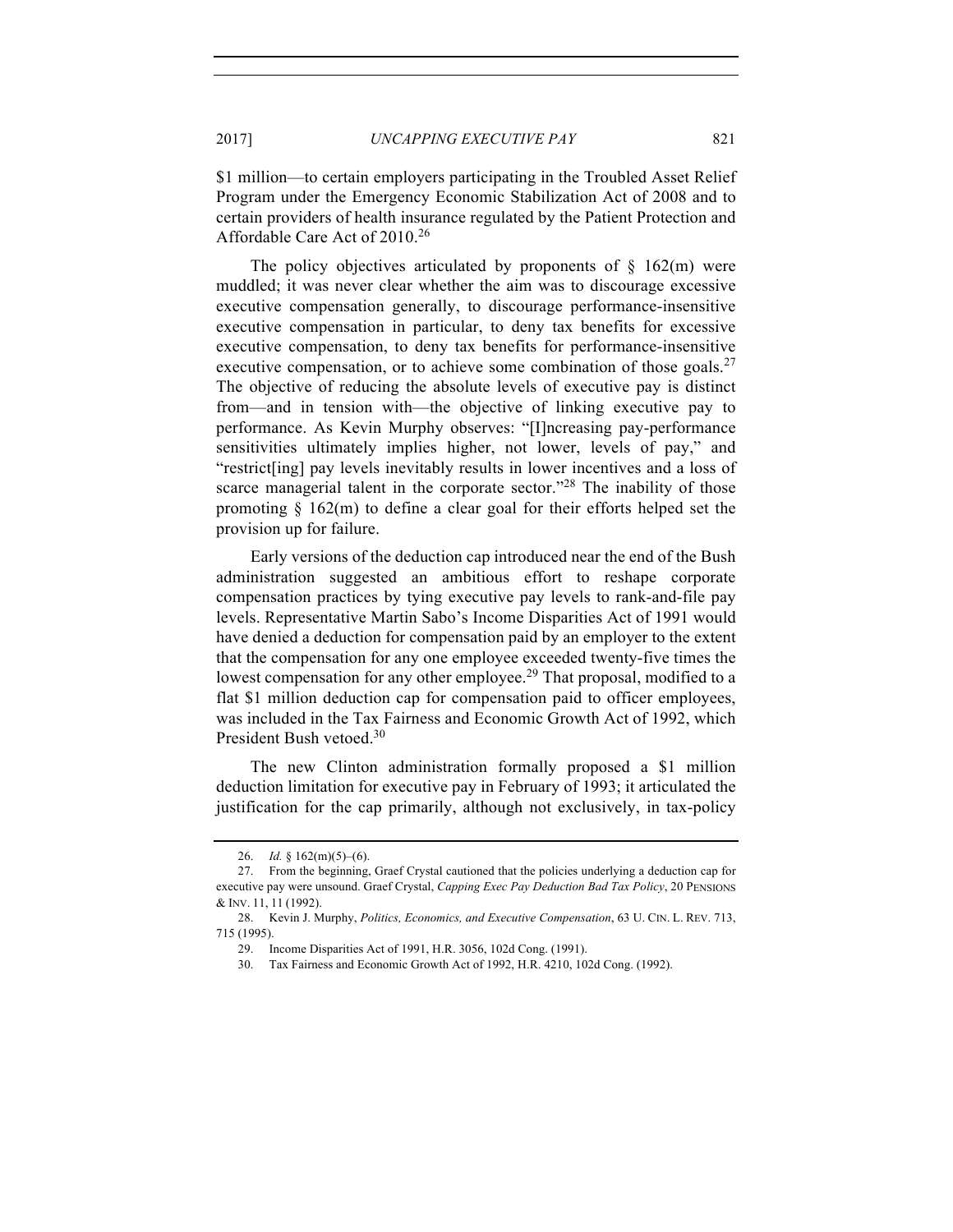terms.<sup>31</sup> The law in existence before  $\S$  162(m), the administration argued, set "no limitation on the amount of tax benefit provided for executive compensation."<sup>32</sup> The administration levered this tax-policy criticism into a corporate-governance objection, asserting that the "unlimited tax benefit is particularly troubling in light of concerns that, in some cases, the compensation paid to corporate executives has increased despite a decline in business performance."<sup>33</sup> The proposed \$1 million cap on deductible compensation, the administration argued, "would limit the tax benefit for salaries paid to executives and would provide a strong incentive for corporations to explicitly link compensation to productivity."<sup>34</sup> This represented a rightward shift from the 1992 Clinton-Gore campaign manifesto, which had promised simply to eliminate all tax deductions for "excessive executive pay."35

In mulling over the administration's proposal, Congress discounted the "tax benefit" argument. Instead, the House Budget Committee noted that the levels of executive compensation had become "the subject of scrutiny and criticism" and optimistically asserted that enactment of the \$1 million cap on deductible executive pay would effect a reduction in "excessive compensation."36 Thus, the policy goal, as understood by key members of Congress, was not to limit tax benefits or to raise revenue but to influence corporate governance by targeting both the amounts and the components of executive compensation. As such, the legislation was meant to promote the interests of corporate shareholders and rank-and-file workers. After enactment, even administration officials agreed that  $\S 162(m)$  was meant to operate principally as a Pigovian tax—not to raise tax revenue for the federal government but to change objectionable corporate pay practices.<sup>37</sup>

<sup>31.</sup> *See* U.S. DEP'T OF THE TREASURY, *supra* note 20, at 40.

<sup>32.</sup> *Id. See also* David E. Rosenbaum, *Business Leaders Urged by Clinton to Back Tax Plan*, N.Y. TIMES (Feb. 12, 1993), http://www.nytimes.com/1993/02/12/us/business-leaders-urged-by-clinton-toback-tax-plan.html. I.R.C. § 162(a), which permits a corporation to deduct compensation paid to its managers and other employees, limits the deduction to amounts that are "reasonable." I.R.C. § 162(a) (2012). But that limitation has proven very soft, and disallowances of the deduction for unreasonable compensation paid to managers of public companies are rare.

<sup>33.</sup> U.S. DEP'T OF THE TREASURY, *supra* note 20, at 40.

<sup>34.</sup> *Id.*

<sup>35.</sup> During the campaign, Clinton and Gore had argued that "[t]oday, the average CEO at a major American corporation is paid 100 times more than the average worker. Our government rewards that excess with a tax break for executive pay, no matter how high it is, no matter what performance it reflects." BILL CLINTON & AL GORE, PUTTING PEOPLE FIRST: HOW WE CAN ALL CHANGE AMERICA 67 (1992). The campaign proposal was to "[e]liminate *tax deductions for excessive executive pay*." *Id.* at 68. *See also id.* at 127.

<sup>36.</sup> H.R. REP. NO. 103-111, at 646 (1993).

<sup>37.</sup> Meegan M. Reilly, *Former Treasury Official Discusses Executive Compensation Cap*, 62 TAX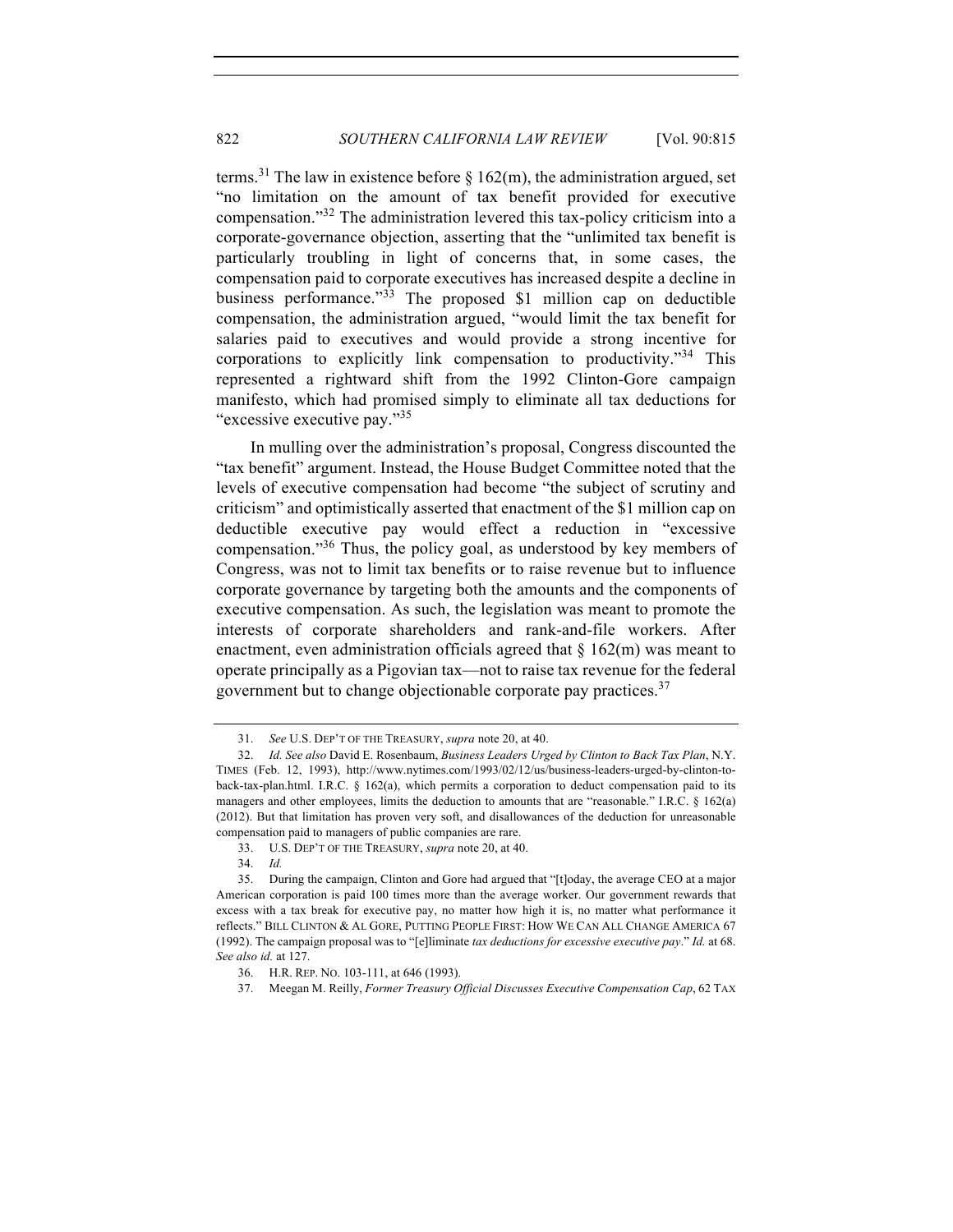#### B. IMPLEMENTATION AND OUTCOMES

Matters have not turned out as intended. Executive pay levels have continued to increase since 1993; in fact, the rate of annual increase has accelerated since the enactment of  $\S$  162(m).<sup>38</sup> Expressed in 2016 dollars, the median compensation of CEOs at S&P 500 corporations in 1993 was \$3.05 million, and their average compensation was \$4.44 million.<sup>39</sup> Again expressed in 2016 dollars, the median compensation of CEOs at S&P 500 corporations in 2008 had risen to \$8.46 million, and their average compensation had risen to  $$11.38$  million.<sup>40</sup> Thus, during the first 15 years after enactment of  $\S 162(m)$ , the median compensation for these CEOs nearly tripled in real terms, and the average compensation for these CEOs more than doubled in real terms. In some years, the annual increase in CEO pay exceeded 10%.<sup>41</sup> The median and average numbers, however, do not focus one's attention quite as well as the total compensation figures for the highestpaid executives—such as, for 2014, the \$156 million paid to the CEO of Discovery Communications, the \$84 million paid to the CEO of Microsoft, and the \$67 million paid to the CEO of Oracle.<sup>42</sup>

NOTES 747, 747 (1994).

<sup>38.</sup> *See generally* Steven Balsam & David H. Ryan, *Limiting Executive Compensation: The Case of CEOs Hired after the Imposition of 162(m)*, 22 J. ACCT. AUDITING & FIN. 599 (2007) [hereinafter Balsam & Ryan, *Limiting Executive Compensation*]; Steven Balsam & David Ryan, *The Effect of Internal Revenue Code Section 162(m) on the Issuance of Stock Options*, *in* 18 ADVANCES IN TAXATION 3 (Suzanne M. Luttman ed., 2008) [hereinafter Balsam & Ryan, *Effect of Internal Revenue Code*]; Lucian Bebchuk & Yaniv Grinstein, *The Growth of Executive Pay*, 21 OXFORD REV. ECON. POL. 283 (2005); Kenneth R. Ferris & James S. Wallace, *IRC Section 162(m) and the Law of Unintended Consequences*, 25 ADVANCES ACCT. 147 (2009); Frydman & Jenter, *supra* note 11; Brian J. Hall & Jeffrey B. Liebman, *The Taxation of Executive Compensation*, 14 TAX POL'Y & ECON. 1 (2000); Kevin J. Murphy, *The Politics of Pay: A Legislative History of Executive Compensation*, *reprinted in* RESEARCH HANDBOOK ON EXECUTIVE PAY 25 (Randall S. Thomas & Jennifer G. Hill eds., 2012); Todd Perry & Marc Zenner, *Pay for Performance? Government Regulation and the Structure of Compensation Contracts*, 62 J. FIN. ECON. 453 (2001); Marilyn F. Johnson et al., *Stakeholder Pressure and the Structure of Executive Compensation* (Nov. 14, 1997) (unpublished manuscript), https://ssrn.com/abstract\_id= 41780. *But see* Steven N. Kaplan, *The Real Story Behind Executive Pay: The Myth of Crony Capitalism*, 92 FOREIGN AFF., May–June 2013 at 20, 20–22 [hereinafter Kaplan, *The Real Story Behind Executive Pay*]; Nancy L. Rose & Catherine Wolfram, *Regulating Executive Pay: Using the Tax Code to Influence Chief Executive Officer Compensation*, 20 J. LAB. ECON. S138 (2002); Steven N. Kaplan, *Executive Compensation and Corporate Governance in the U.S.: Perceptions, Facts and Challenges* 2–8, 28 (Nat'l Bureau of Econ. Research, Working Paper No. 18395, 2012) [hereinafter Kaplan, *Executive Compensation and Corporate Governance in the U.S.*].

<sup>39.</sup> In 1993, the median compensation of CEOs at S&P 500 companies, adjusted to 2000 dollars, was \$2.2 million; their average compensation, also adjusted to 2000 dollars, was \$3.2 million. Frydman & Jenter, *supra* note 11, at 78–79 tbl.1.

<sup>40.</sup> In 2008, the median compensation of CEOs at S&P 500 companies, adjusted to 2000 dollars, was \$6.1 million; their average compensation, adjusted to 2000 dollars, was \$8.2 million. *Id.*

<sup>41.</sup> *Id.*

<sup>42.</sup> Jena McGregor, *The Average S&P CEO Makes More Than 200 Times the Median Worker*,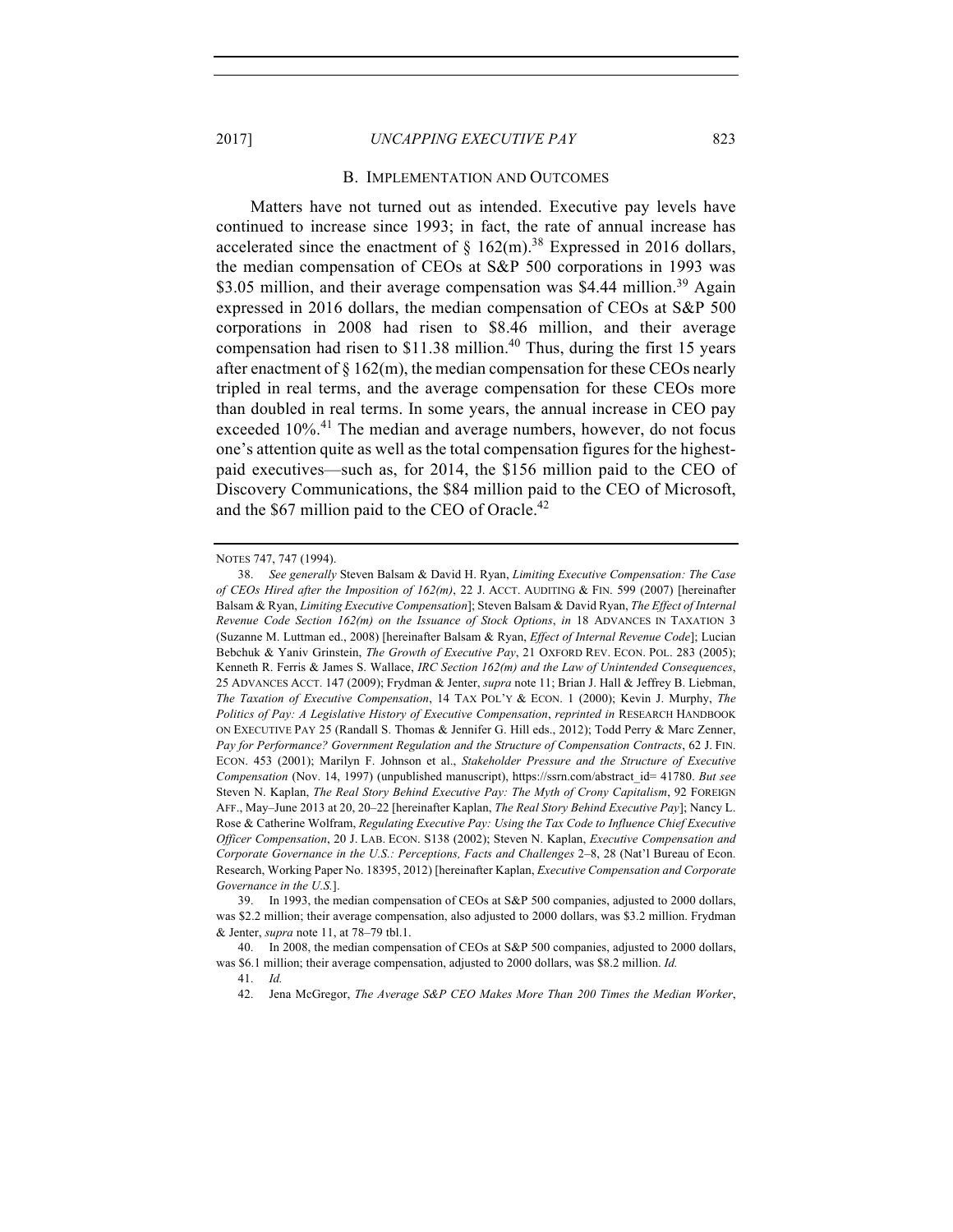Executive pay has also increased in relative terms, as measured against the pay of rank-and-file workers. In 1980, average CEO pay was 42 times that of average blue-collar pay;<sup>43</sup> in 1993, average CEO pay was 195 times that of average blue-collar pay; <sup>44</sup> and in 2014, average CEO pay was 373 times that of average blue-collar pay.<sup>45</sup> Again, the cases at the high end command attention: in 2014, the CEOs of Discovery Communications, Chipotle, CVS Health, and Walmart all made more than 1,000 times the average pay for the workers at those companies.<sup>46</sup> By quaint comparison, Representative Sabo's Income Disparities Act of 1991, the legislative forerunner of  $\S 162(m)$ , would have denied a tax deduction if an employee's pay was more than twenty-five times that of the employer's lowest-paid employee.<sup>47</sup>

Of course, it is difficult to determine what, if any, direct effect  $\S 162(m)$ has had on the continued increase in executive pay since 1993. It is possible that the present high levels of manager compensation would have been higher still in the absence of  $\S$  162(m). Perhaps directors and managers are genuinely concerned about the effect of lost deductions on corporate bottom lines and § 162(m) in fact constrains executive-compensation arrangements. That seems most plausible, however, only when non-deductible manager pay represents a substantial portion of the corporation's revenues or profits. But the policy concerns about executive pay center on the largest public companies, and the revenues and profits of the largest public companies can be enormous. Consider ExxonMobil, for example. In 2014, the company paid its CEO total compensation of \$33 million; that included a base salary of \$2,867,000.<sup>48</sup> In other words, ExxonMobil could not deduct at least \$1,867,000—and possibly more—of the CEO's \$33 million pay. But in 2014 the company had \$412 billion in revenues and \$32.5 billion in profits.<sup>49</sup> It is hard to imagine that the directors and the CEO worried much about the effect of § 162(m) on the company's bottom line.

WASH. POST (Aug. 25, 2015), https://www.washingtonpost.com/news/on-leadership/wp/2015/08/25/ the-average-sp-500-ceo-makes-more-than-200-times-the-median-worker/?utm\_term=.1b919cdb0763.

<sup>43.</sup> Christopher D. Jones, *The Million-Dollar Question: Has Congress Missed the Mark with I.R.C. §162(m) Compensation Deduction Caps?* 1 (Feb. 25, 2015) (unpublished manuscript), https://ssrn.com/abstract\_id=2048810.

<sup>44.</sup> *Executive Paywatch 2014*, *supra* note 12.

<sup>45.</sup> *Executive Paywatch 2015*, *supra* note 14.

<sup>46.</sup> McGregor, *supra* note 42.

<sup>47.</sup> Income Disparities Act of 1991, H.R. 3056, 102d Cong. (1991).

<sup>48.</sup> ExxonMobil Co., Proxy Statement (Form DEF 14A) (Apr. 14, 2015).

<sup>49.</sup> Ken Cohen, *So How Did ExxonMobil Do in 2014?*, EXXONMOBIL: PERSP. (Feb. 3, 2015), http://www.exxonmobilperspectives.com/2015/02/03/so-how-did-exxonmobil-do-in-2014/.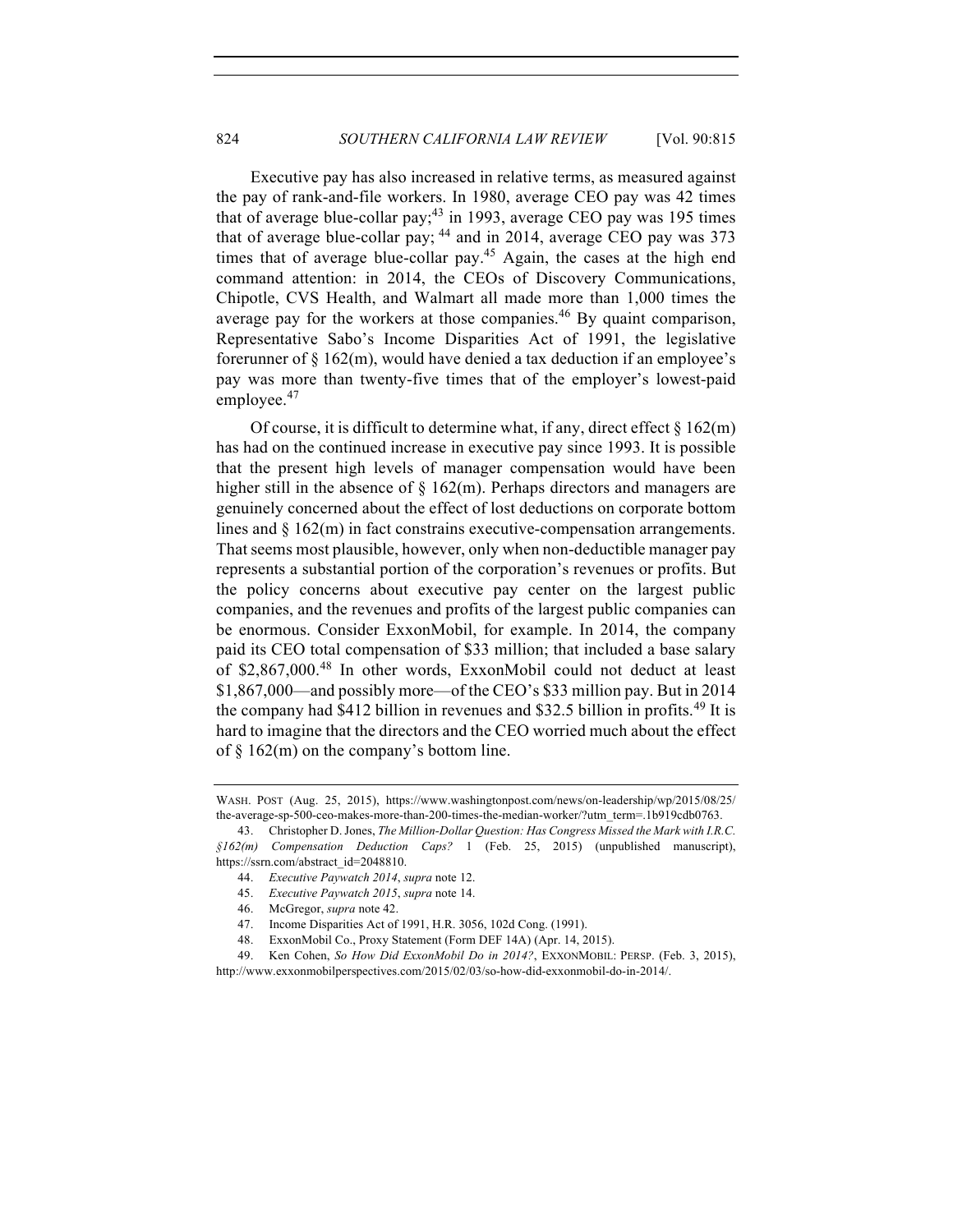It is entirely possible, then, that  $\S 162(m)$  has had little or no limiting effect on executive pay. At least in certain cases, however,  $\S$  162(m) apparently has induced an *increase* in executive pay. Many companies that previously paid their executives base salaries of less than \$1 million raised those salaries to \$1 million after enactment of  $\S$  162(m), effectively treating the deduction cap as a floor.<sup>50</sup> The proponents of  $\S$  162(m) almost certainly did not anticipate that result. And companies that have made use of the exception for performance-based compensation generally have increased the absolute amounts paid to their executives to compensate for the additional risk borne by executives.<sup>51</sup>

Additionally, the components of executive-pay packages have shifted noticeably since enactment of the \$1 million deduction limitation. In particular, corporations have increased sharply their grants of stock options to executives, again both in absolute and in relative terms. Expressed in 2016 dollars, the average Black-Scholes value of stock options granted to the CEOs of S&P 500 corporations in 1992 was just over \$636,000.<sup>52</sup> Expressed in 2016 dollars, the average Black-Scholes value of stock options granted to those CEOs rose to \$4.34 million in 2000 (just prior to the end of the information-technology bubble), before falling to \$2.7 million in  $2008<sup>53</sup>$  In 1992, salary represented 42% of median executive pay, and stock options represented 20%; by 2000, salary represented only 17% of median executive pay, and stock options represented 49%. <sup>54</sup> Because compensation attributable to stock options ordinarily satisfies the  $\S$  162(m) exception for performance-based compensation and is fully deductible regardless of amount, many academic and policy commentators assume that  $\S$  162(m) must have contributed to the rising prominence of stock options during the 1990s.<sup>55</sup> As an empirical matter, however, the relationship between  $\S$  162(m)

taxgovernance17.doc.pdf; Omari Scott Simmons, *Taking the Blue Pill: The Imponderable Impact of* 

<sup>50.</sup> *See* David C. Harris & Jane R. Livingstone, *Federal Tax Legislation as an Implicit Contracting Cost Benchmark: The Definition of Excessive Executive Compensation*, 77 ACCT. REV. 997, 998 (2002).

<sup>51.</sup> *See* Murphy, *supra* note 28, at 739.

<sup>52.</sup> *See* Frydman & Jenter, *supra* note 11, at 80–81 & fig.2b.

<sup>53.</sup> *See id.*

<sup>54.</sup> *See id.*

<sup>55.</sup> *See, e.g.*, Meredith R. Conway, *Money for Nothing and the Stocks for Free: Taxing Executive Compensation*, 17 CORNELL J.L. & PUB. POL'Y 383, 407–10 (2008); Kathryn J. Kennedy, *Excessive Executive Compensation: Prior Federal Attempts to Curb Perceived Abuses*, 10 HOUS. BUS. & TAX L.J. 196, 220–21 (2010); Kathryn J. Kennedy, *The Use of Federal Law to Curb Excessive Executive Compensation: Lessons in Past Failures and Lessons for the Future*, 57 VILL. L. REV. 551, 558 (2012); David M. Schizer, *Tax and Corporate Governance: The Influence of Tax on Managerial Agency Costs*, *in* THE OXFORD HANDBOOK OF CORPORATE GOVERNANCE (Jeffrey Gordon & Wolf-George Ringe eds.) (forthcoming 2018) [hereinafter Schizer, *Tax and Corporate Governance*] (manuscript at 5), http://www.law.columbia.edu/sites/default/files/microsites/millstein-center/panel\_3\_schizer\_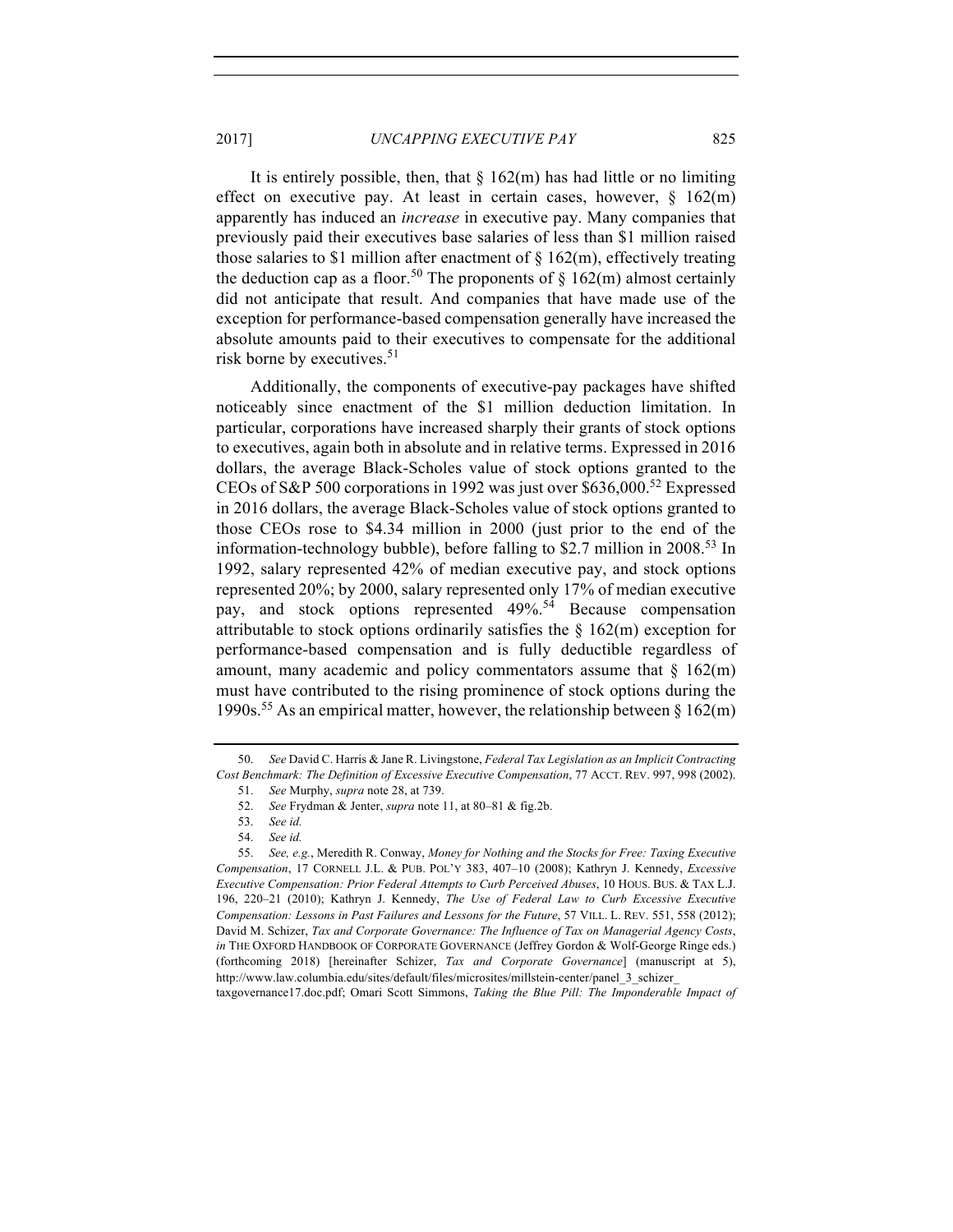and the increased issuance of stock options remains contested.<sup>56</sup>

Whether or not  $\S$  162(m) facilitated the greater prevalence of stock options, the administrative interpretation and implementation of  $\S 162(m)$  by the Treasury Department has demanded only a tenuous connection between stock options and corporate or individual performance. Treasury Regulations under  $\S$  162(m) provide that stock-option compensation automatically constitutes performance-based pay, which is exempt from the \$1 million deduction cap, if two fairly permissive conditions are satisfied. First, the options must be granted by a committee of outside directors under a shareholder-approved plan that sets out the maximum number of shares for which options may be granted to any one employee.<sup>57</sup> Second, the compensation that could be received on exercise of the option must depend "solely" on an increase in the stock price after the grant date.<sup>58</sup> That is, the option must be issued at or out of the money.<sup>59</sup> Critics have pointed out repeatedly that these rules give stock-option compensation a pass under § 162(m) if the stock price for a particular company rises with the market as a whole—indeed, even if the stock price of the company rises with the market as a whole but nonetheless lags behind the stock prices of the company's competitors. $60$  In other words, the rules fail to distinguish between a manager's performance and the manager's dumb luck of holding

*Executive Compensation Reform*, 62 SMU L. REV. 299, 346 (2009); David I. Walker, *Who Bears the Cost of Excessive Executive Compensation (and Other Corporate Agency Costs)?*, 57 VILL. L. REV. 671, n.80 (2012) [hereinafter Walker, *Who Bears the Cost of Excessive Executive Compensation*]. *Cf. Enron: Joint Committee on Taxation Investigative Report on Compensation-Related Issues: Hearing Before the S. Comm. on Finance*, 108th Cong. 7–10 (2003) (statement of Pamela F. Olson, Assistant Sec'y of the Treasury); Lucian Ayre Bebchuk et al., *Managerial Power and Rent Extraction in the Design of Executive Compensation*, 69 U. CHI. L. REV. 751, 792 (2002); Perry & Zenner, *supra* note 38, at 486–87; David M. Schizer, *Executives and Hedging: The Fragile Legal Foundation of Incentive Compatibility*, 100 COL. L. REV. 440, 468 (2000) [hereinafter Schizer, *Executives and Hedging*]; Aspen Gorry et al., *The Response of Deferred Executive Compensation to Changes in Tax Rates* 4, 21 (Nat'l Bureau of Econ. Research, Working Paper No. 21516, 2015).

<sup>56.</sup> Some academics argue that § 162(m) has led to increased grants of stock options. *See, e.g.*, Balsam & Ryan, *Limiting Executive Compensation*, *supra* note 38, at 601; Balsam & Ryan, *Effect of Internal Revenue Code*, *supra* note 38, at 25; Ferris & Wallace, *supra* note 38 at 148; Gorry et al., *supra*  note 55 at 4, 21; Murphy, *supra* note 38, at 18; Perry & Zenner, *supra* note 38, at 456. Others disagree. *See, e.g.*, Brian J. Hall & Kevin J. Murphy, *The Trouble with Stock Options*, 17 J. ECON. PERSP. 49, 53 (2003); Hall & Liebman, *supra* note 38, at 1–2; Rose & Wolfram, *supra* note 38, at S138.

<sup>57.</sup> Treas. Reg. § 1.162-27(e)(2)(vi)(A) (2016).

<sup>58.</sup> *Id.*

<sup>59.</sup> Compensation attributable to an option issued in the money does not necessarily fail the exception for performance-based compensation, but the grant or the vesting of the option must be made contingent on the satisfaction of a performance goal. *Id.*

<sup>60.</sup> *See, e.g.*, Schizer, *Tax and Corporate Governance*, *supra* note 55, at 10–11.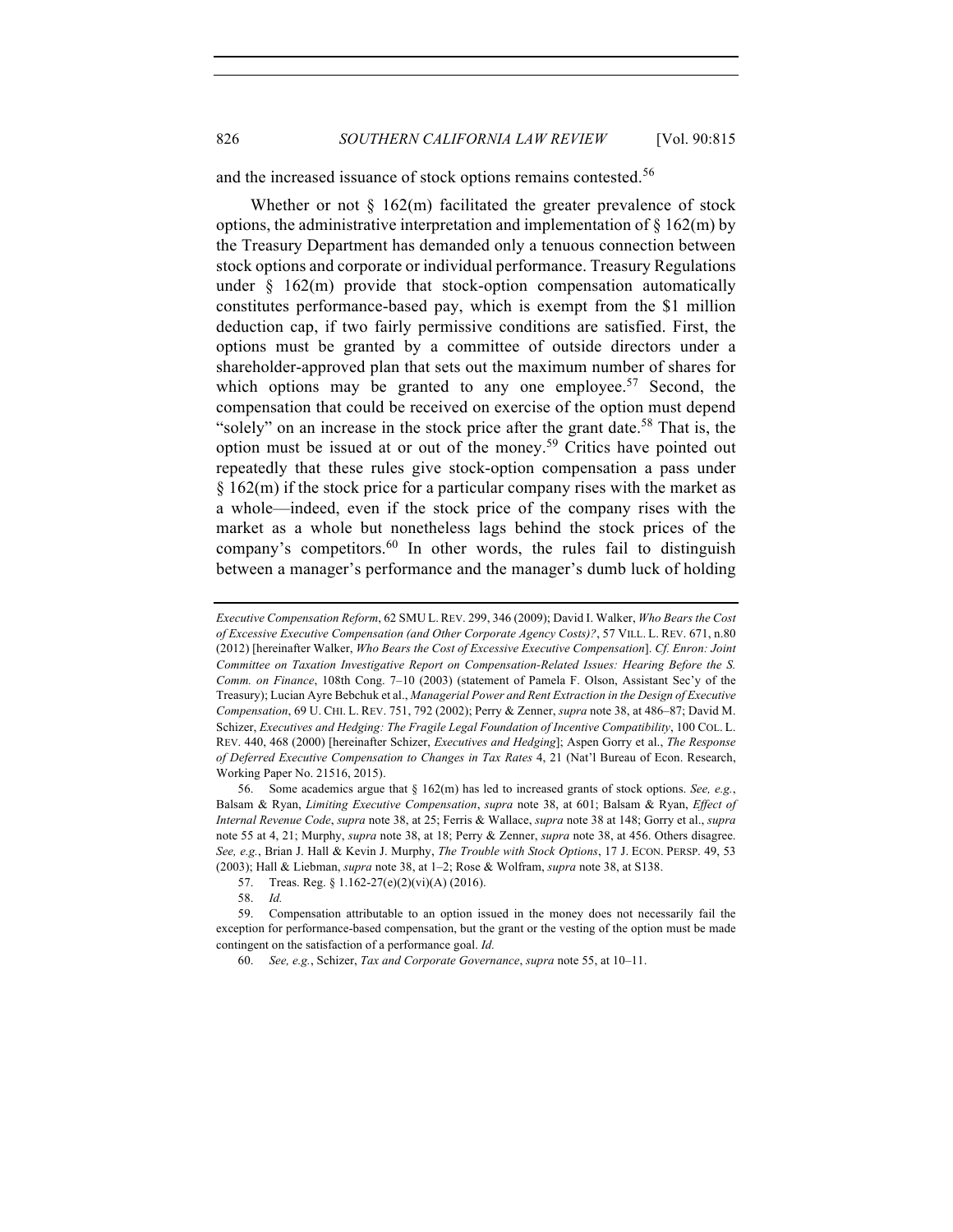stock options during a bull market.<sup>61</sup>

This generous treatment of stock options reflects the generally lax interpretation of the § 162(m) exception for performance-based compensation. Treasury Regulations provide that an acceptable performance goal under § 162(m) can be based on criteria as broad as "stock price, market share, sales, earnings per share, return on equity, or costs."<sup>62</sup> Such a performance goal need not require a "positive result."63 Simply "maintaining the status quo or limiting economic losses" is sufficient.<sup>64</sup> Somewhat remarkably, then, a corporation can avoid the \$1 million deduction cap for compensation paid to a senior executive as long as a committee of outside directors mandates that the compensation not be paid if the corporation loses *too* much money. The regulations do not even require that the company's losses occur under challenging economic or business conditions. With good planning, a company may pay its senior managers deductible performancebased compensation throughout a continued downward spiral in revenues, earnings, or share price. And, from the perspective of the executive, performance-based compensation may require little actual risk of nonpayment. In other words, performance-based compensation may serve as a very nearly perfect substitute for salary or other fixed compensation.

The capacious exception for performance-based compensation is not the only available strategy for avoiding the deduction limitation. Deferring payment of an executive's compensation until retirement or other termination of employment provides another exit.<sup>65</sup> Section  $162(m)$ disallows the corporation's deduction only for compensation paid to a "covered employee,"66 and the statute and regulations define "covered employee" as the chief executive officer and the other officers whose compensation must be reported to shareholders<sup>67</sup> on what the Securities and Exchange Commission calls the "summary compensation table."<sup>68</sup>

<sup>61.</sup> Critics have also pointed out that indexed stock options—under which a manager receives a payoff only if the stock price of the manager's company beats the stock prices of competitors—generally do not satisfy the special rule for stock options. Instead, for an indexed stock option to fit within the exception for performance-based compensation, the grant or vesting of the option must be made contingent on satisfaction of a performance goal. *Id.*

<sup>62.</sup> Treas. Reg. § 1.162-27(e)(2)(i).

<sup>63.</sup> *Id.*

<sup>64.</sup> *Id. See also* Reilly, *supra* note 37.

<sup>65.</sup> Michael Doran, *The Puzzle of Non-Qualified Retirement Pay*, 70 TAX L. REV. (forthcoming 2017) (manuscript at 27–29) (on file with author); Gregg D. Polsky, *Controlling Executive Compensation Through the Tax Code*, 64 WASH. & LEE L. REV. 877, 893–94 (2007).

<sup>66.</sup> I.R.C. § 162(m)(3) (2012).

<sup>67.</sup> *Id.*; Treas. Reg. § 1.162-27(c)(2); 17 C.F.R. § 229.402(a)(3) (2016).

<sup>68.</sup> 17 C.F.R. § 229.402(c).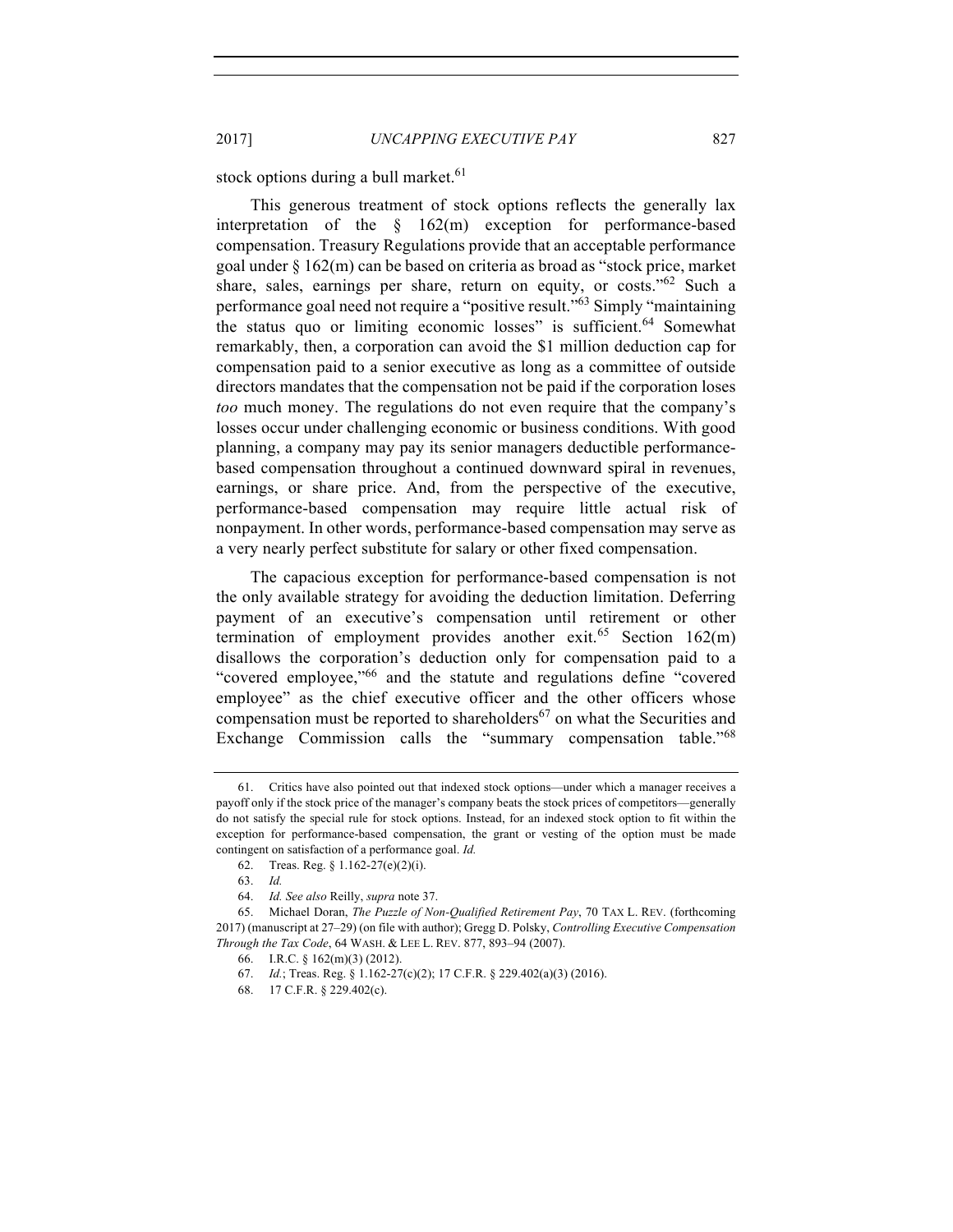Importantly, this includes only *current* employees of the corporation; it does not include *former* employees.<sup>69</sup> Furthermore, § 162(m) only reaches amounts that otherwise would be deductible by the company during the current year.<sup>70</sup> But deferred compensation is deductible when paid out to a manager, not when earned.<sup>71</sup> In short, retirement pay and other deferred compensation received after the manager has retired or otherwise terminated employment completely escapes the deduction limitation of  $\S$  162(m). There is, then, an implicit exception for deferred compensation in addition to the explicit exception for performance-based compensation.

The easy avoidance of the \$1 million cap allowed by the exceptions for performance-based and deferred compensation suggests a cynical reading of the legislative process behind the enactment of  $\S 162(m)$ . The early iterations of the deduction limitation, including Representative Sabo's proposed Income Disparities Act of 1991 and the Clinton-Gore campaign manifesto in 1992, would have imposed a flat cap on corporate deductions for excessive executive compensation. The exceptions for performance-based and deferred compensation were added by the Clinton administration in February of  $1993^{72}$  and by Congress as the deduction cap moved through the House and the Senate.<sup>73</sup> Perhaps the exceptions actually were intended to swallow

<sup>69.</sup> The Treasury Regulations are perfectly clear on this point. Under Treasury Regulations § 1.162-27(b)(2)(i), a "covered employee" of a corporation is "any individual who, *on the last day of the taxable year*, is . . . [t]he chief executive officer of the corporation or is acting in such capacity; or . . . [a]mong the four highest compensated officers (other than the chief executive officer)." Treas. Reg. § 1.162-27(b)(2)(i) (emphasis added). Internal Revenue Service Notice 2007-49, which takes account of a later regulatory change by the Securities and Exchange Commission, is also clear on this point. It provides as follows: "The IRS will interpret the term 'covered employee' for purposes of § 162(m) to mean any employee of the taxpayer if, *as of the close of the taxable year*, such employee is the principal executive officer . . . of the taxpayer or an individual acting in such a capacity, or if the total compensation of such employee for that taxable year is required to be reported to shareholders under the Exchange Act by reason of such employee being among the 3 highest compensated officers for the taxable year (other than the principal executive officer or the principal financial officer)." I.R.S. Notice 2007-49, 2007-1 C.B. 1429 (emphasis added). The SEC Regulations are also clear on this point. Under SEC Regulation S-K, Item 402(a)(3), the individuals for whom securities disclosure must be made are limited to those who were employees "during" or "at the end of" the corporation's "last completed fiscal year." 17 C.F.R. § 229.402(a)(3).

<sup>70.</sup> Treas. Reg. § 1.162-27(c)(3).

<sup>71.</sup> I.R.C. §§ 83(h), 404(a)(5) (2012); Albertson's, Inc. v. Comm'r, 42 F.3d 537, 546 (9th Cir. 1994).

<sup>72.</sup> *See* U.S. DEP'T OF THE TREASURY, *supra* note 20, at 40.

<sup>73.</sup> The \$1 million deduction cap in the Tax Fairness and Economic Growth Act of 1992, which President Bush vetoed, did not include an exception for either performance-based compensation or deferred compensation. *See* H.R. REP. 102-461, at 80–81 (1992) (Conf. Rep.). The conference report for that legislation specifically indicated that the cap would apply "to compensation paid to former employees (e.g., nonqualified deferred compensation that is not paid until after termination of employment) as well as current employees." *Id.* at 438. Thus, the exception for deferred compensation in § 162(m) as enacted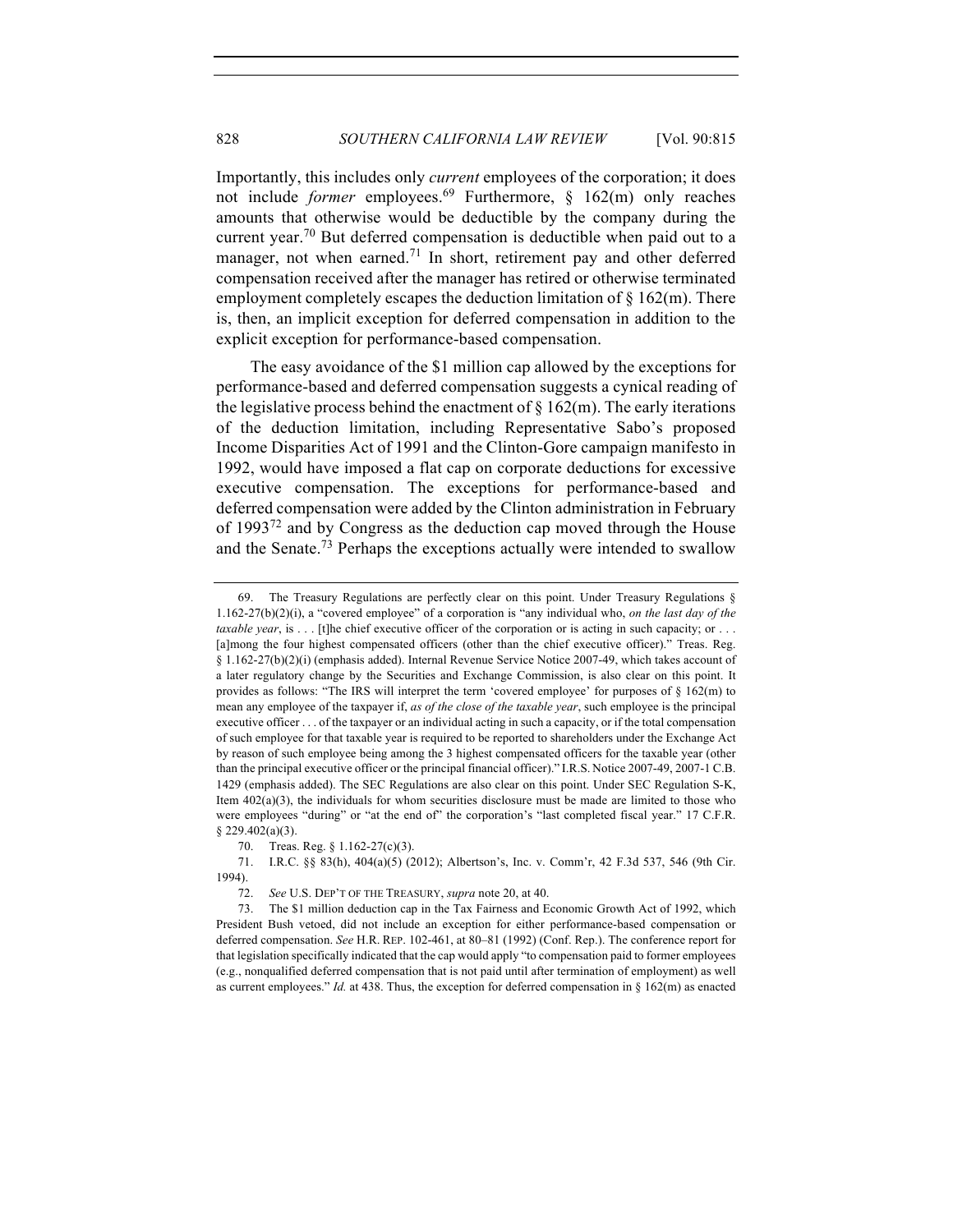the rule. Perhaps the Clinton administration and Congress wanted *to appear* to limit executive compensation without actually limiting executive compensation.<sup>74</sup> Perhaps the enactment of  $\S$  162(m) exemplifies what David Schizer describes as the "politically expedient" approach of passing legislation that targets a controversial practice "while allowing an obscure way for it to continue."<sup>75</sup>

Despite the broad exceptions for performance-based and deferred compensation, many companies simply ignore or defy the \$1 million cap and pay non-deductible compensation to their executives. In other words, corporations willingly forfeit tax deductions by paying salaries, bonuses, and other forms of compensation in excess of \$1 million that do not satisfy the exceptions for performance-based and deferred compensation. Early studies of compensation practices determined that approximately 40% of public companies pay their senior managers compensation for which  $\S$  162(m) denies a deduction.<sup>76</sup> These companies pay a mix of deductible and nondeductible compensation, but the non-deductible compensation appears to be substantial. One recent analysis found that approximately 24% of the total compensation payments to senior executives exceed the  $\S$  162(m) limitation.<sup>77</sup> And a review of tax-return data by the Office of Tax Analysis of the United States Treasury Department estimated that 27% of public companies provided compensation in excess of the \$1 million deduction cap in 2013, paying an average of \$2.6 million in non-deductible compensation.<sup>78</sup>

78. OFFICE OF TAX ANALYSIS, U.S. DEP'T OF THE TREASURY, REVENUE CONSEQUENCES OF 162(m) 2, 5 (2016). *See also* Austin Frerick, *Executive Pay Excess Raises Fiduciary Concerns*, TAX

in 1993 could not have been an oversight.

<sup>74.</sup> *See, e.g.*, Michael S. Kirsch, *Alternative Sanctions and the Federal Tax Law: Symbols, Shaming, and Social Norm Management as a Substitute for Effective Tax Policy*, 89 IOWA L. REV. 863, 921–22 (2004).

<sup>75.</sup> Schizer, *Tax and Corporate Governance*, *supra* note 55, at 4. *See also* Schizer, *Executives and Hedging*, *supra* note 55, at 468.

<sup>76.</sup> *Executive Compensation: Backdating to the Future: Hearing on Oversight of Current Issues Regarding Executive Compensation, Including Backdating of Stock Options and Tax Treatment of Executive Compensation, Retirement, and Benefits Before the S. Comm. on Fin.*, 109th Cong. 39–45 (2006) (statement of Steven Balsam, Professor of Accounting, Temple University, Fox School of Business); Steven Balsam & Qin Jennifer Yin, *Explaining Firm Willingness to Forfeit Tax Deductions Under Internal Revenue Code Section 162(m): The Million-Dollar Cap*, 24 J. ACCT. & PUB. POL'Y 300, 321–23 (2005). *See also* Balsam & Ryan, *Effect of Internal Revenue Code*, *supra* note 38, at 7; Austin Reitenga et al., *CEO Bonus Pay, Tax Policy, and Earnings Management*, 24 J. AM. TAX'N ASS'N 1, 1–3 (2002).

<sup>77.</sup> *See* Allan Sloan, *How We Analyzed Executive Pay*, PROPUBLICA (Feb. 12, 2016, 7:59 AM), https://www.propublica.org/article/how-we-analyzed-executive-pay. *See also* STEVEN BALSAM, ECON. POLICY INST., BRIEFING PAPER NO. 344, TAXES AND EXECUTIVE COMPENSATION 1, 1–3 (2012), http://www.epi.org/files/2012/BP344\_Taxes\_and\_Executive\_Compensation.pdf.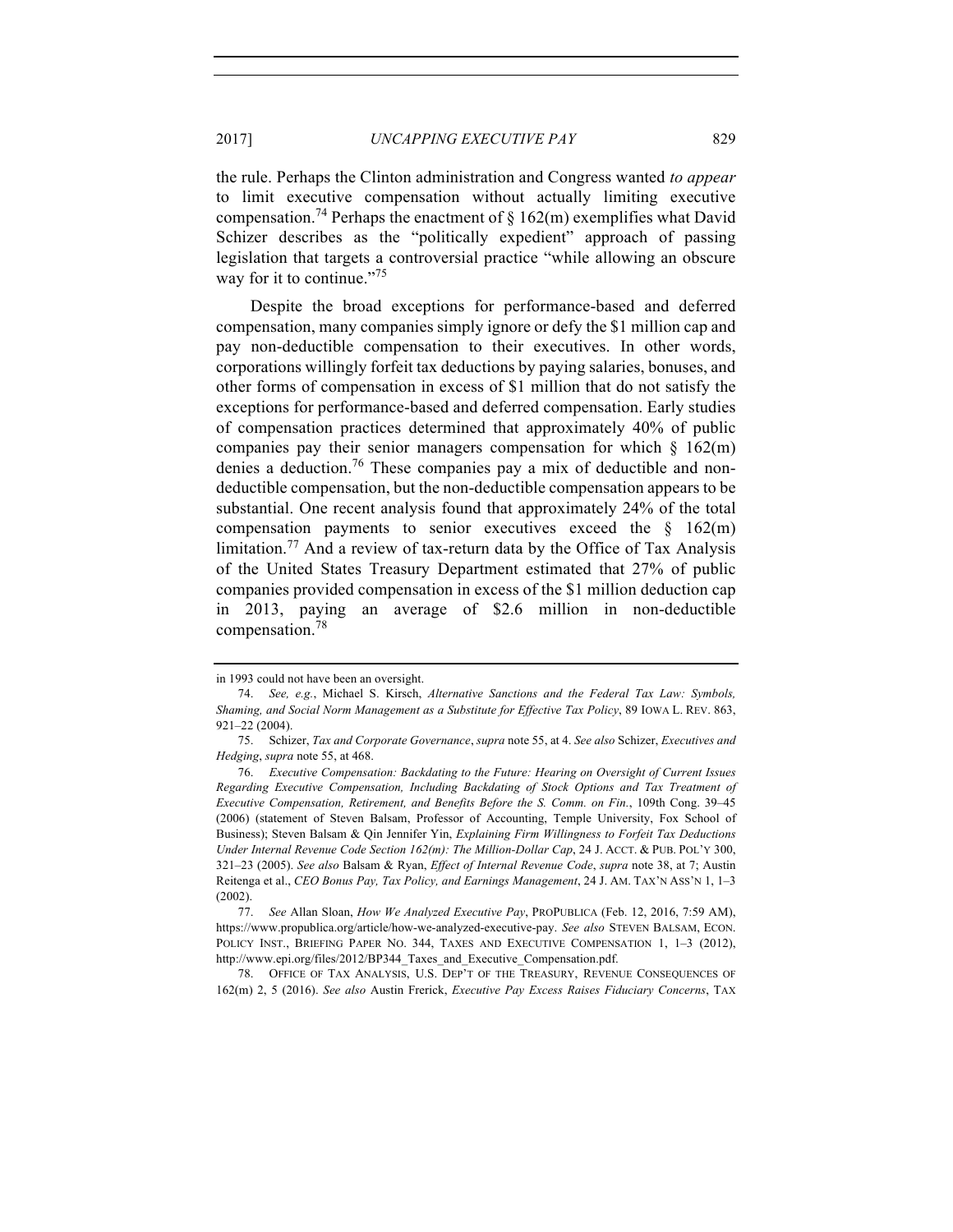My own review of compensation data shows that more than half the S&P 500 companies paid at least some non-deductible compensation to their CEOs for 2014. I focus exclusively on CEO base salary because—unlike bonuses, stock options, restricted stock, and deferred compensation—base salary *cannot* satisfy the § 162(m) exceptions for performance-based and deferred compensation. Stated differently, CEO base salary is always subject to the \$1 million deduction cap. The influence of  $\S 162(m)$  is readily apparent from the data, which are set forth in the Appendix. Of the 498 companies in the S&P 500 for which 2014 salaries are reported in Compustat's ExecuComp database, only 211 companies—or 42% of the total—paid their CEOs salaries of \$1 million or less.<sup>79</sup> Of these, forty-two companies paid their CEOs base salaries of exactly \$1 million.80 By contrast, 287 companies—or 58% of the total—paid their CEOs base salaries of *more* than \$1 million.<sup>81</sup> Of these, 265 companies paid base salaries of more than \$1 million but less than \$2 million, fifteen companies paid base salaries of \$2 million or more but less than \$3 million, and seven companies paid base salaries of \$3 million or more.<sup>82</sup> Stated directly, the 287 companies that paid their CEOs base salaries in excess of \$1 million simply ignored or defied the § 162(m) deduction cap and thereby forfeited tax deductions. Because my analysis includes only base salary and excludes other components of executive-pay packages that may have exceeded the \$1 million cap, these results should be considered conservative.

In some cases, the non-deductible payments that companies make to their executives are extremely large, whether considered alone or in comparison to deductible payments. For 2014, Apple paid five senior managers a total of \$55 million in non-deductible compensation and \$56 million in deductible compensation, General Electric paid four senior managers a total of \$31 million in non-deductible compensation and \$23 million in deductible compensation, and Medtronic paid four senior managers a total of \$49 million in non-deductible compensation and \$20 million in deductible compensation. $83$  This practice is both broad and enduring. Companies have exceeded or ignored the  $\S 162(m)$  limitation since the provision was first enacted; $84$  if anything, evidence suggests that they

NOTES TODAY, Oct. 3, 2016, at 85, 88.

<sup>79.</sup> *See* Appendix.

<sup>80.</sup> *See id.*

<sup>81.</sup> *See id.*

<sup>82.</sup> *See id.*

<sup>83.</sup> Allan Sloan, *supra* note 77.

<sup>84.</sup> *See, e.g.*, MARILYN F.JOHNSON & SUSAN PORTER, HOW FIRMS RESPONDED TO THE NEW TAX LAW LIMITING THE DEDUCTIBILITY OF CERTAIN EXECUTIVE COMPENSATION 1, 8, 13–17 (1997),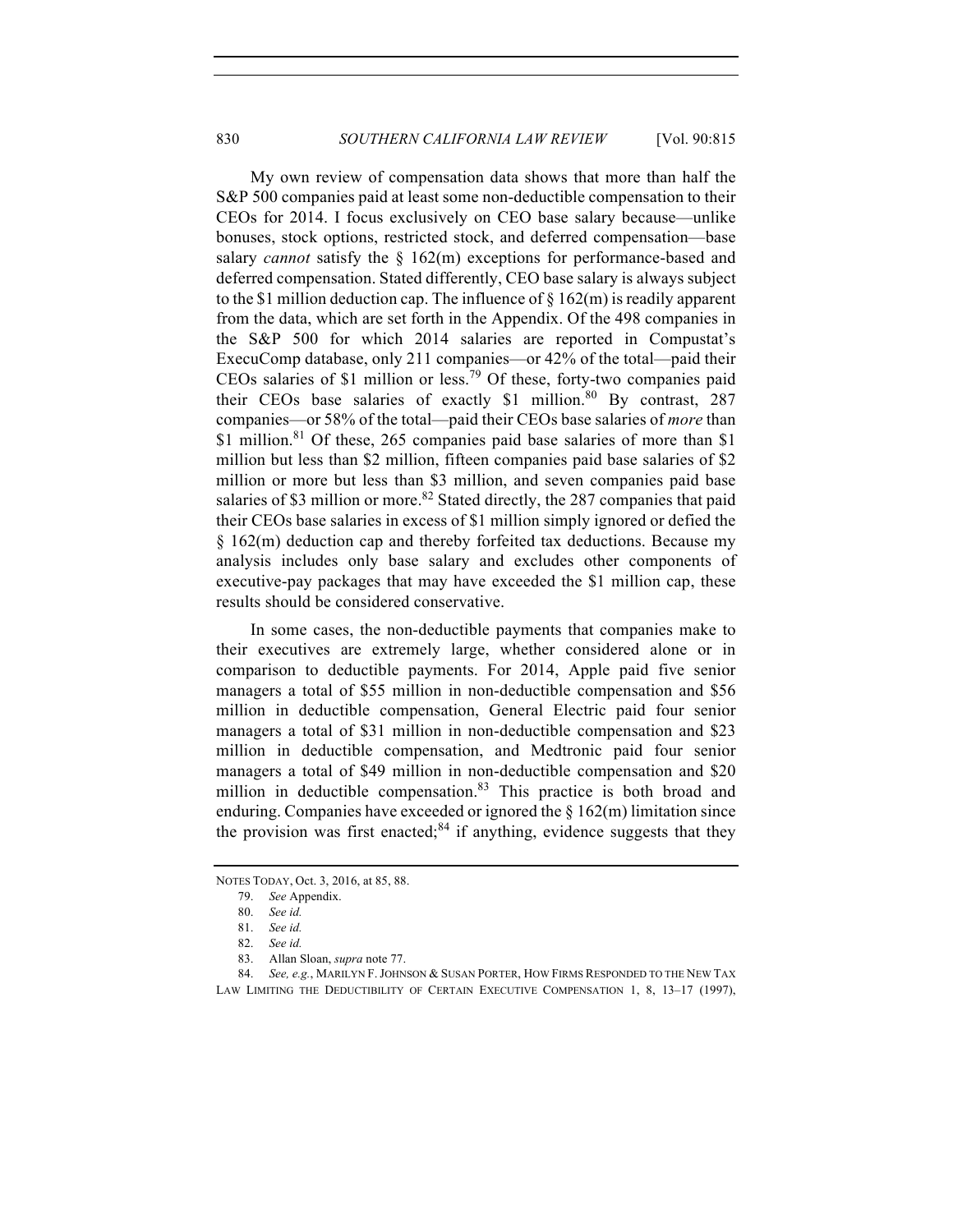have become more willing to exceed the deduction cap over time.<sup>85</sup> No doubt that trend reflects the decreasing value, in real terms, of the \$1 million cap (which has never been adjusted for inflation), market pressure for higher manager pay, and a recognition that corporations making non-deductible compensation payments suffer little (if any) investor backlash. Shareholder lawsuits challenging the payment of non-deductible compensation as a breach of fiduciary duties by company directors have not been successful.<sup>86</sup>

One might argue that the prevalence of forfeited deductions shows that § 162(m) works more or less as intended. At least certain proponents of the deduction limitation during the early 1990s wanted to impose a tax penalty on excessive executive compensation, and denying corporate tax deductions does exactly that.<sup>87</sup> Also, because many companies pay compensation in excess of the \$1 million limit, the disallowance of corporate deductions raises revenue for a chronically impecunious federal government—perhaps more than \$1 billion each year, according to the United States Treasury Department's Office of Tax Analysis.<sup>88</sup> But the argument is misplaced. Every tax dollar collected under  $\S$  162(m) points to an underlying policy failure. Again, the official congressional objective behind  $\S$  162(m) was not to raise tax revenue but to change corporate behavior on executive pay.<sup>89</sup> The policy goal was compliance with  $\S$  162(m) in the form of executive-pay packages that were either smaller or more oriented to corporate and individual performance.<sup>90</sup> The collective shrugging off of the deduction limitation by public companies in the years since its enactment underscores that the champions of  $\S$  162(m) badly miscalculated the consequences of

90. *Id.*

https://files.taxfoundation.org/legacy/docs/fb7e0c506bf1edd5782aa96516c62c98.pdf; Reitenga et al., *supra* note 76; *1994 Corporate Law Symposium: Presentations and Panel Discussion*, 63 U. CIN. L. REV. 769, 781–82 (1995) (remarks of Linda C. Quinn, Director of SEC Division of Corporate Finance).

<sup>85.</sup> BALSAM, *supra* note 77. *See also* Allan Sloan, *The Executive Pay Cap that Backfired*, PROPUBLICA (Feb. 12, 2016, 7:00 AM), https://www.propublica.org/article/the-executive-pay-cap-thatbackfired.

<sup>86.</sup> *See, e.g.*, Freedman v. Adams, 58 A.3d 414, 417 (Del. 2013); Friedman v. Khosrowshahi, No. 9161–CB, 2014 WL 3519188, at \*1 (Del. Ch. July 16, 2014); Seinfeld v. Slager, No. 6462–VCG, 2012 WL 2501105, at \*8–10 (Del. Ch. June 29, 2012). *See also* DAVIS POLK, RECENT DEVELOPMENTS IN EXECUTIVE COMPENSATION LITIGATION 10–13 (2013).

<sup>87.</sup> Backers of section 162(m) more likely would describe the denial of the corporate deduction not as a tax dispreference but as the removal of a tax benefit. But that position is misleading. Under an income tax, the baseline rule is that profit-making business enterprises deduct the ordinary and necessary expenses of producing income; those ordinary and necessary expenses include salaries, bonuses, and other compensation paid to employees. Allowing a deduction for compensation does not confer a tax benefit; but denying that deduction does impose a tax dispreference.

<sup>88.</sup> *See* OFFICE OF TAX ANALYSIS, *supra* note 78, at 1.

<sup>89.</sup> Reilly, *supra* note 37.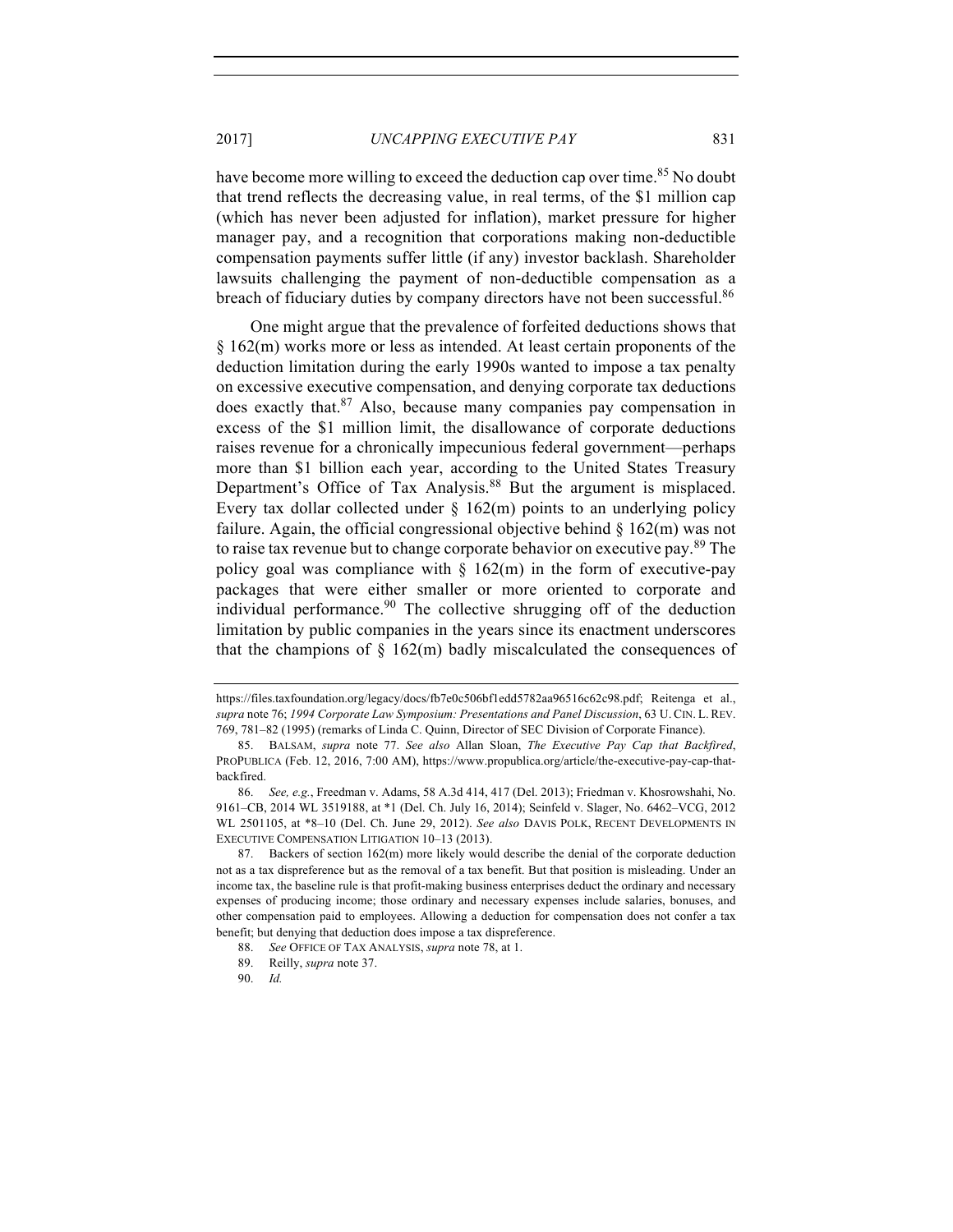their policy intervention.

The failure of  $\S$  162(m) is actually much worse than it seems. A company that pays an executive non-deductible compensation increases its own corporate tax liability.<sup>91</sup> But the economic burden of that increased tax liability likely falls on rank-and-file workers and investors. This point is critical to understanding and assessing  $\S$  162(m). The taxpayer nominally paying the corporate income tax is, of course, the corporation itself. However, an elemental principle of tax economics—on which there is no disagreement among economists—is that a corporation does not bear the actual burden of the taxes that it pays.<sup>92</sup> Indeed, a corporation *cannot* bear the burden of the corporate income tax because a corporation is a legal fiction used to describe a series of complex contractual relationships among natural persons such as investors, directors, managers, workers, suppliers, and consumers. The legal fiction is often indulged in the extreme; policymakers and others regularly speak of corporations paying too much or too little tax. But the basic point remains that corporations and other legal fictions do not and cannot actually bear tax burdens.

Unfortunately, consensus breaks down at that point. Although they agree that a corporation cannot bear the burden of the corporate tax, economists disagree sharply about which natural persons having some direct or indirect connection to the corporation actually bear the burden. That said, it appears reasonably clear that, in the United States and other open economies,<sup>93</sup> the corporate tax burden is borne by some combination of labor and capital.<sup>94</sup> In other words, the corporate income tax reduces the incomes

<sup>91.</sup> The result is different if the company has no tax liability—for example, if its deductible losses exceed its gross income.

<sup>92.</sup> *See* DANIEL N. SHAVIRO, DECODING THE U.S. CORPORATE TAX 57–71 (2009). Alan Auerbach puts the point in the following terms: "[T]he cardinal rule of incidence analysis [is] that only individuals can bear the burden of taxes and that all tax burdens should be traced back to individuals." Alan J. Auerbach, *Who Bears the Corporate Tax? A Review of What We Know* 2 (Nat'l Bureau of Econ. Research, Working Paper No. 11686, 2005).

<sup>93.</sup> An "open economy" is one in which capital, labor, goods, services can move across national borders.

<sup>94.</sup> *See* SHAVIRO, *supra* note 92, at 57–77; Rosanne Altshuler et al., *Capital Income Taxation and Progressivity in a Global Economy*, 30 VA. TAX REV. 355, 356–60 (2010); Kimberly A. Clausing, *Who Pays the Corporate Tax in a Global Economy?*, 66 NAT'L TAX J. 151, 151–53 (2013); Jennifer Gravelle, *Corporate Tax Incidence: Review of General Equilibrium Estimates and Analysis*, 66 NAT'L TAX J. 185, 185–86 (2013) [hereinafter Gravelle, *Review of General Equilibrium Estimates and Analysis*]; Jane G. Gravelle & Kent A. Smetters, *Does the Open Economy Assumption Really Mean That Labor Bears the Burden of a Capital Income Tax?*, 6 ADVANCES ECON. ANALYSIS & POL'Y 1, 1–4 (2006); Arnold C. Harberger, *Corporation Tax Incidence: Reflections on What Is Known, Unknown, and Unknowable*, *in* FUNDAMENTAL TAX REFORM: ISSUES, CHOICES, AND IMPLICATIONS 283, 288–92 (John W. Diamond & George R. Zodrow eds., 2008); Arnold C. Harberger, *The ABCs of Corporate Tax Incidence: Insights*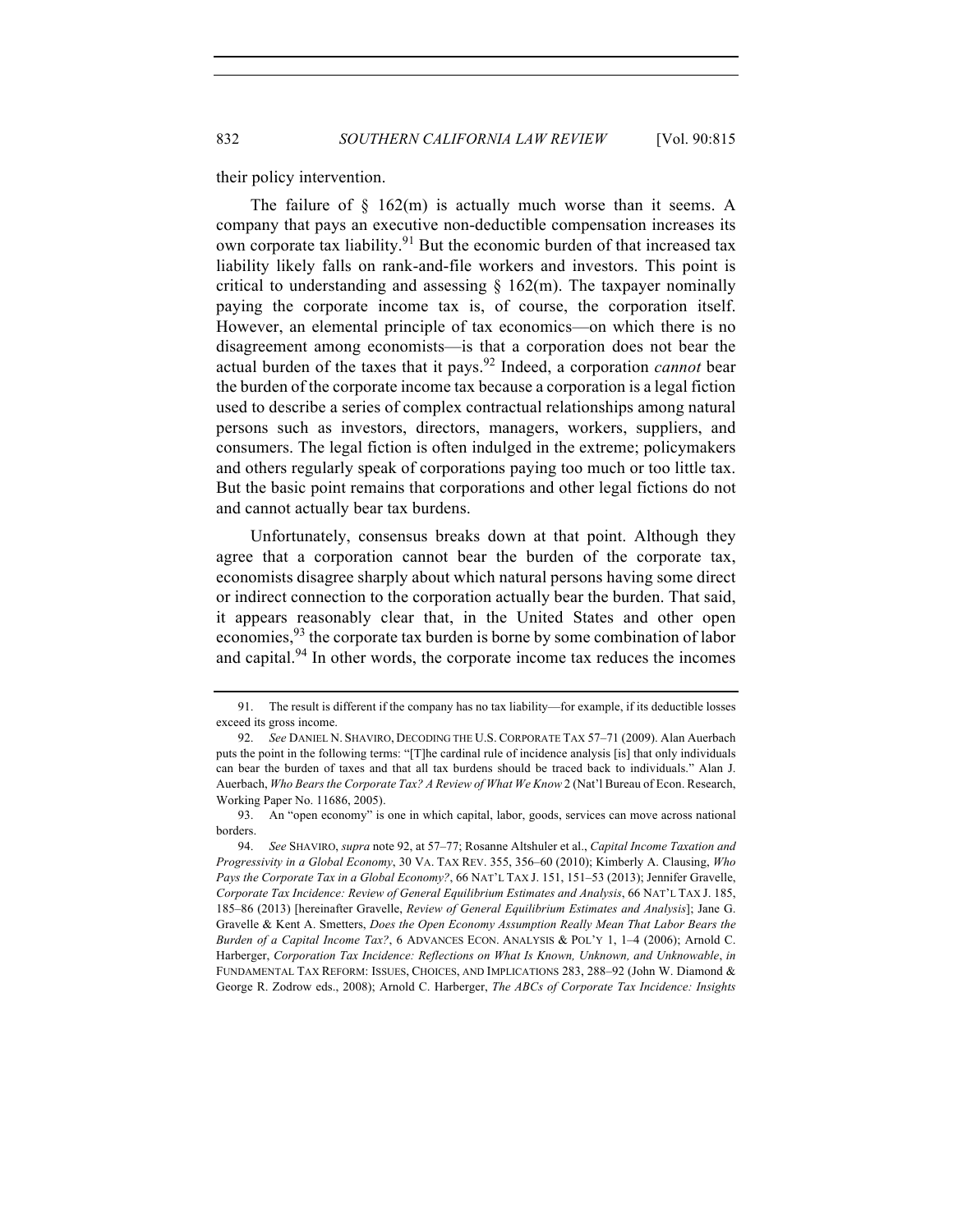of workers, who receive lower wages than they otherwise would, and of shareholders and other investors, who receive lower dividends and other returns on their investment than they otherwise would.<sup>95</sup> Because capital is more mobile than labor—that is, because investors can move their money from one country to another in pursuit of higher returns more easily than workers can move themselves from one country to another in pursuit of higher wages—it seems likely that labor shoulders more of the burden of the corporate tax than capital.<sup>96</sup> Still, determining the exact incidence of the

*into the Open-Economy Case*, *in* POLICY AND ECONOMIC GROWTH 51, 54–55 (1995) [hereinafter Harberger, *The ABCs of Corporate Tax Incidence*]; Arnold C. Harberger, *The Incidence of the Corporation Income Tax*, 70 J. POL. ECON. 215, 215–17 (1962) [hereinafter Harberger, *The Incidence of the Corporation Income Tax*]; Arnold C. Harberger, *The Incidence of the Corporation Income Tax Revisited*, 61 NAT'L TAX J. 303, 304–06 (2008); Matthew H. Jensen & Aparna Mathur, *Corporate Tax Burden on Labor: Theory and Empirical Evidence*, TAX NOTES 1083 (2011); Li Liu & Rosanne Altshuler, *Measuring the Burden of the Corporate Income Tax Under Imperfect Competition*, 66 NAT'L TAX J. 215, 215–17 (2013); James R. Melvin, *The Corporate Tax in an Open Economy*, 17 J. PUB. ECON. 393, 399– 401 (1982); John Mutti & Harry Grubert, *The Taxation of Capital Income in an Open Economy: The Importance of Resident-Nonresident Tax Treatment*, 27 J. PUB. ECON. 291, 291–93 (1985); Wiji Arulampalam et al., *The Direct Incidence of Corporate Income Tax on Wages* 2–4 (Oxford Univ. Ctr. for Bus. Taxation, Working Paper No. 5293, 2009); Auerbach, *supra* note 92; R. Alison Felix, *Passing the Burden: Corporate Tax Incidence in Open Economies* 1–2 (Fed. Reserve Bank of Kan. City, Working Paper No. RRWP 07-01, 2007), https://www.kansascityfed.org/Publicat/ RegionalRWP/RRWP07- 01.pdf; Jennifer C. Gravelle, *Corporate Tax Incidence: A Review of Empirical Estimates and Analysis* 29 (Cong. Budget Office, Working Paper No. 2011-01, 2011) [hereinafter Gravelle, *A Review of Empirical Estimates and Analysis*]; William M. Gentry, *A Review of the Evidence on the Incidence of the Corporate Income Tax* 1–3 (Office of Tax Analysis, Working Paper No. 101, 2007); Kevin A. Hassett & Aparna Mathur, *Taxes and Wages* 1–4 (Am. Enter. Inst. For Pub. Policy Research, Working Paper No. 128, 2006) [hereinafter Hassett & Mathur, *Taxes and Wages*]; William C. Randolph, *International Burdens of the Corporate Income Tax* 2–6 (Cong. Budget Office, Working Paper 2006-09, 2006); Mihir A. Desai et al., *Labor and Capital Shares of the Corporate Tax Burden: International Evidence* 3–6 (Dec. 18, 2007) (unpublished manuscript), https://www.aeaweb.org/ conference/2011/retrieve.php?pdfid=326; Kevin A. Hassett & Aparna Mathur, *Spatial Tax Competition and Domestic Wages* 1–4 [hereinafter Hassett & Mathur, *Spatial Tax Competition and Domestic Wages*] (Dec. 1, 2010) (unpublished manuscript), https://ssrn.com/abstract\_id=2212975.

<sup>95.</sup> Economists generally agree that, to the extent that the corporate income tax is borne by investors, it is borne by investors in both the corporate and the non-corporate sector. *See generally* Harberger, *The Incidence of the Corporation Income Tax*, *supra* note 94 (demonstrating that, although unevenly affected by the corporation income tax, investors in both the corporate and the non-corporate sectors bear the incidence of the tax).

<sup>96.</sup> In one open-economy model, domestic labor bears approximately 70% of the burden of the U.S. corporate income tax, and domestic capital bears approximately 30% of that burden. Randolph, *supra* note 94, at 25. And empirical investigation finds that labor bears between 45% and 75% of the corporate tax burden. Desai et al., *supra* note 94, at 2. *See also* Harberger, *The ABCs of Corporate Tax Incidence*, *supra* note 94; Liu & Altshuler, *supra* note 94, at 233; Arulampalam et al., *supra* note 94, at 28–29; Felix,*supra* note 94, at 7–8; Gentry, *supra* note 94, at 13–14; Hassett & Mathur, *Taxes and Wages*, *supra* note 94, at 3–5; Hassett & Mathur, *Spatial Tax Competition and Domestic Wages*, *supra* note 94, at 2–4. But there are contrary views. *See* Clausing, *supra* note 94, at 167–72; Gravelle, *Review of General Equilibrium Estimates and Analysis*, *supra* note 94, at 211; Gravelle & Smetters, *supra* note 94, at 4; Gravelle, *A Review of Empirical Estimates and Analysis*, *supra* note 94.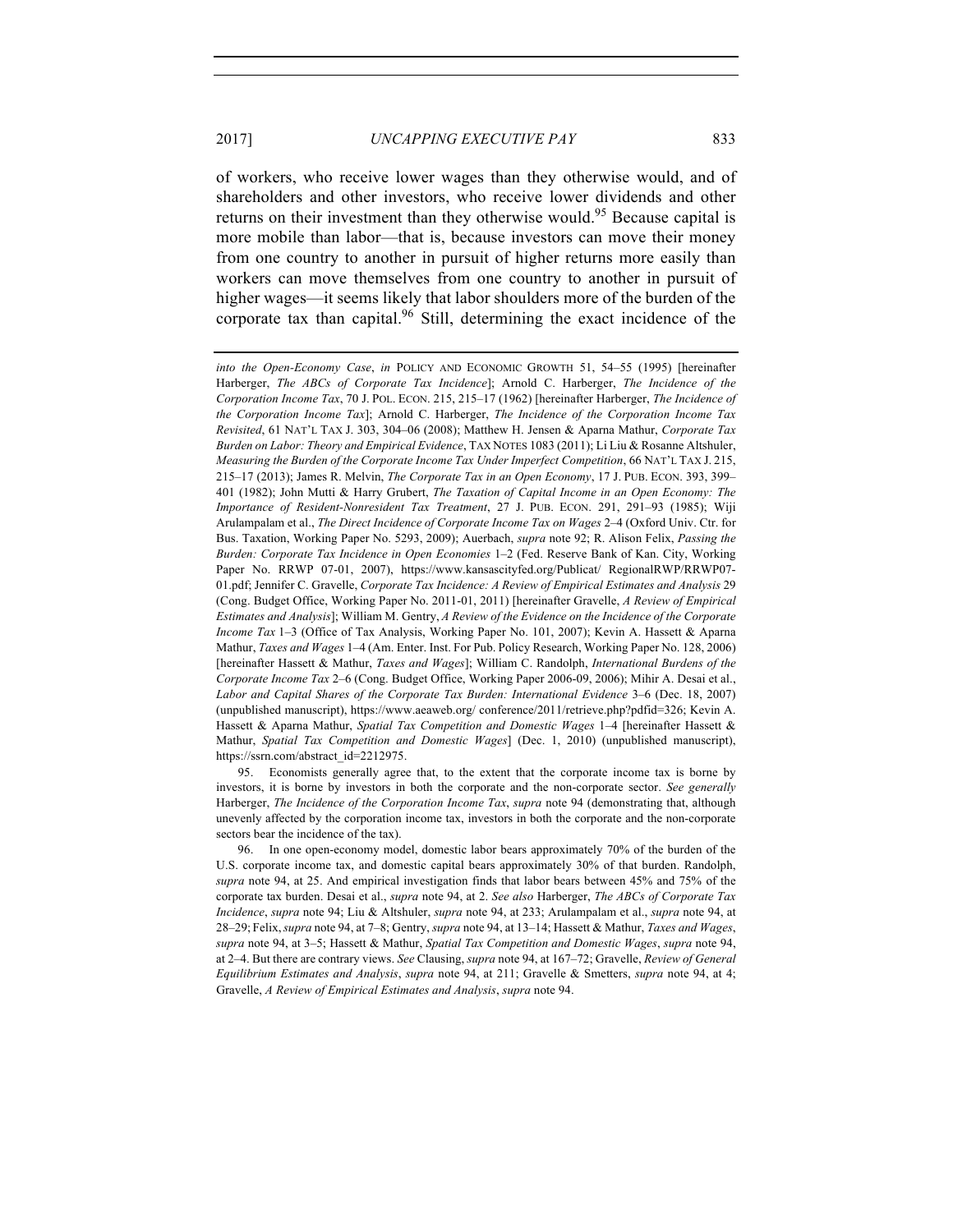corporate income tax—that is, determining precisely how much of the tax is borne by workers and precisely how much of it is borne by investors remains a challenging problem of public-finance theory.<sup>97</sup>

But that last point—the exact distribution of the burden between workers and investors—is not particularly important to understanding the effects of  $\S$  162(m). What matters here is that the economic burden of disallowed tax deductions falls far more heavily on some combination of workers and investors than on the executives whose compensation was supposed to be in the policy crosshairs.<sup>98</sup> In a thoughtful article, Joy Sabino Mullane makes essentially this point, arguing that the incidence of the corporate tax could serve as a "proxy" for the incidence of executivecompensation tax dispreferences such as  $\frac{162(m)^{99}}{16}$  If anything, her position seems understated. A deduction disallowed by  $\S 162(m)$  adds to the corporation's federal income tax liability, and analysis of the incidence of the corporate tax should be *directly* applicable in determining the incidence of the tax cost of the disallowed deduction.<sup>100</sup>

Arguably, the disallowance of the corporate deduction under  $\S 162(m)$ should be analyzed as a wage tax on any compensation above the \$1 million cap. Economic theory assumes that most or all of a wage tax may be borne by the wage recipient; as applied here, that would suggest that managers bear the burden of the disallowed deductions in the form of lower overall compensation. But there is good reason to think that the standard assumption does not apply in this case. Executive compensation comprises many components, including salary, bonuses, stock options and stock appreciation rights, restricted stock, and non-qualified deferred compensation. That allows for substitution among different parts of an executive's pay package. In particular, the lax regulatory rules for performance-based compensation, which is exempt from the \$1 million deduction cap, make performancebased compensation a very nearly perfect substitute for salary, which is subject to the \$1 million cap. By setting the performance conditions on a cash bonus within an executive's easy reach, a company can convert nondeductible salary into deductible performance-based compensation. It seems

<sup>97.</sup> *See* Gravelle & Smetters, *supra* note 94, at 34; Auerbach, *supra* note 92, at 40–41.

<sup>98.</sup> Of course, executives and directors would bear a small portion of the burden in their capacities as employees (in the case of executives) and investors (in the case of both executives and directors).

<sup>99.</sup> Joy Sabino Mullane, *Incidence and Accidents: Regulation of Executive Compensation Through the Tax Code*, 13 LEWIS & CLARK L. REV. 485, 534 n.210 (2009).

<sup>100.</sup> *Id.* at 534. In 2004, I suggested that the penalty tax under § 409A of the Internal Revenue Code might be borne by corporate shareholders rather than executives. Michael Doran, *Executive Compensation Reform and the Limits of Tax Policy* 13–14 (Urban-Brookings Tax Policy Ctr., Discussion Paper No. 18, 2004). In retrospect, that position took too narrow a view of the incidence problem.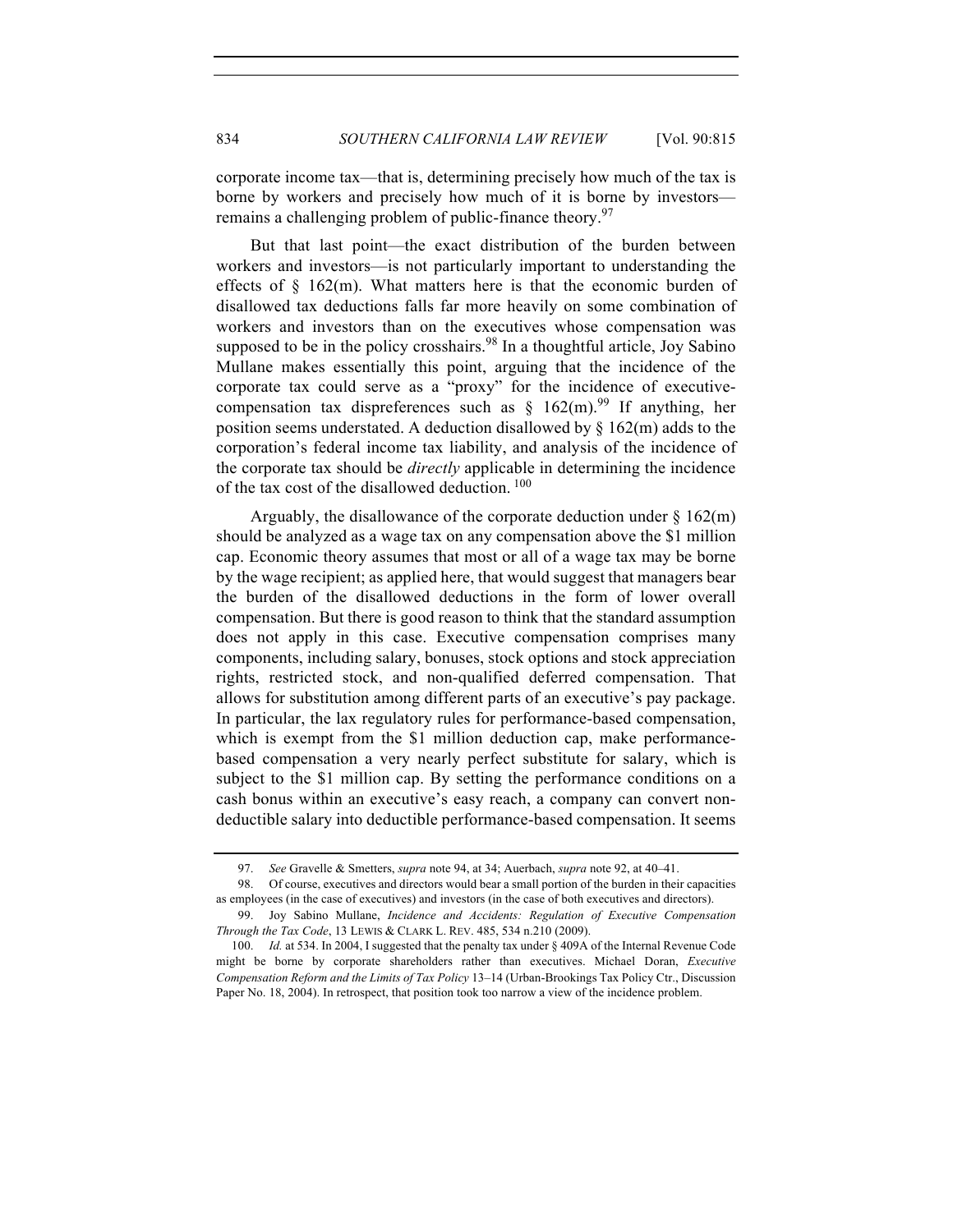implausible, then, that a manager whose compensation triggers the loss of corporate deductions under  $\S$  162(m) actually must accept lower overall compensation.

In short, the burden of disallowed corporate deductions under  $\S 162(m)$ likely falls on the corporation not the executive, and thus is much more a tax on employees and investors than a tax on the executives who receive nondeductible compensation or even on the directors who agree to pay nondeductible compensation. The deduction cap hurts precisely the people it was supposed to help. Certainly, the proponents of  $\S$  162(m) did not foresee or appreciate that outcome.

## C. SUMMARY

Section 162(m) should be a finalist in the crowded competition for the worst tax-policy development since the Tax Reform Act of 1986. It was intended to rein in high levels of executive compensation; instead, the rate of growth in executive pay has increased. It was intended to link executive compensation more closely to corporate and individual performance; instead, most executive pay remains only loosely connected to favorable business outcomes. Corporations, directors, and executives have found it child's play to avoid  $\S$  162(m) by setting lax performance goals and by deferring executive pay to retirement or other termination of employment. And perhaps most strikingly, corporations have demonstrated a broad and persistent willingness to pay compensation that simply fails § 162(m). The corporate deductions lost to the \$1 million cap increase a corporation's tax liability, but that liability is borne by labor and capital. It is as though Congress had told directors and executives: unless you bring your executive compensation down to the \$1 million cap, we will penalize your workers and your shareholders. That obviously makes little sense.

#### II. THE CASE FOR REFORMING SECTION 162(M)

Identifying a policy failure is one matter; determining what, if anything, to do about it is something altogether different. The objectives behind § 162(m) may have merit, or they may not. But surely the original proponents of the deduction cap did not deliberately put in place a set of flawed rules. Every indicator in the legislative record suggests that the architects of § 162(m) sincerely believed that the provision would tighten the link between executive pay and corporate or individual performance, would reduce the absolute or relative levels of executive pay, or possibly both. Nothing in the record anticipates an acceleration in the increase of executive pay, a widening gap between the compensation of senior managers and that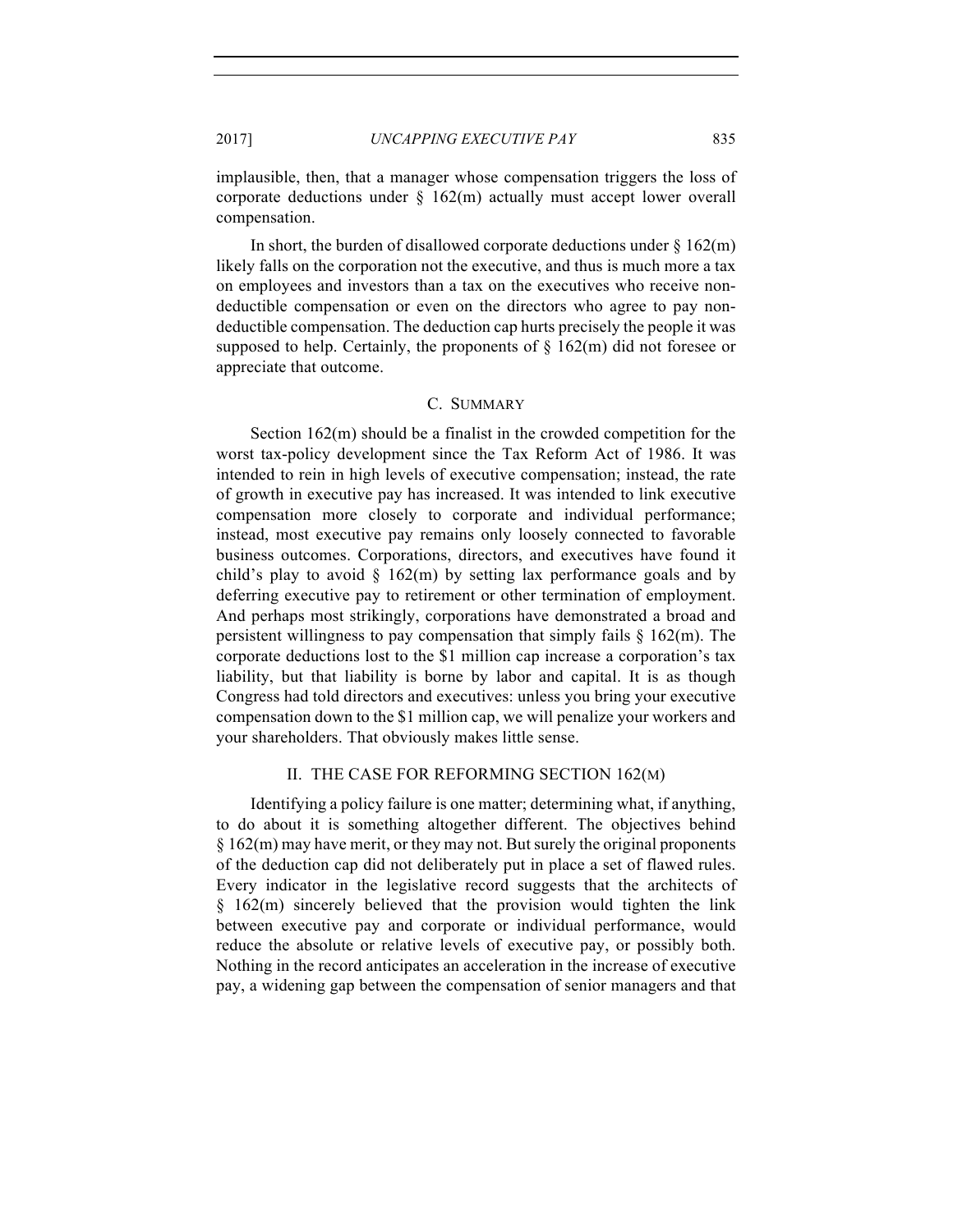of rank-and-file workers, or a broad tendency to shrug off lost deductions. And nothing in the record reveals an intent to impose an economic burden on workers and investors.

Perhaps § 162(m) could be salvaged through "internal" reform—that is, by leaving the basic statutory structure in place but making appropriate changes to the provision's specific terms, conditions, and exceptions. Perhaps the underlying policy goals—somewhat confused as they are between corporate-governance policy and tax policy—could be sorted out into a more coherent ordering of legislative principles and matched to a tighter statutory and regulatory scheme. Perhaps a reformed  $\S 162(m)$  could achieve most, if not all, of whatever Congress really wants to achieve here. The purpose of this Part is to work through those possibilities by analyzing the different policy justifications for  $\S$  162(m) and assessing potential statutory and regulatory reforms aimed at furthering them. Most of the potential reforms considered in this Part have been suggested by other commentators in the academic and policy literature, although not always with the benefit of a clear policy framework. In the end, however, every potential reform internal to  $\S$  162(m) runs into the same buzzsaw: the incidence of the corporate income tax. As long as the tax dispreference on excessive executive compensation is directed at the corporation, that dispreference will increase the economic burden on workers and investors. In short, the case for internal reform of  $\S$  162(m) is bound to fail.

# A. STRENGTHENING THE LINK BETWEEN PAY AND PERFORMANCE

Many commentators and policymakers who are sympathetic to § 162(m) but who are aware of its shortcomings would reform the \$1 million cap by attempting to strengthen the link between executive pay and corporate or individual performance. In certain respects, this approach represents the most measured reform initiative. It would preserve the existing framework of  $\S$  162(m), but it would tighten the loose standards for what constitutes performance-based compensation. The reform builds on elements of the original policies behind  $\S 162(m)$  and taps into a broader academic criticism identifying excessive executive compensation with extraordinary managerial power. But the reform inevitably confronts two intractable problems: appropriately defining "performance" through statute and regulation and grappling with the incidence of the corporate tax.

The early proposals to limit corporate tax deductions for executive pay, including the Clinton-Gore campaign manifesto, generally did not treat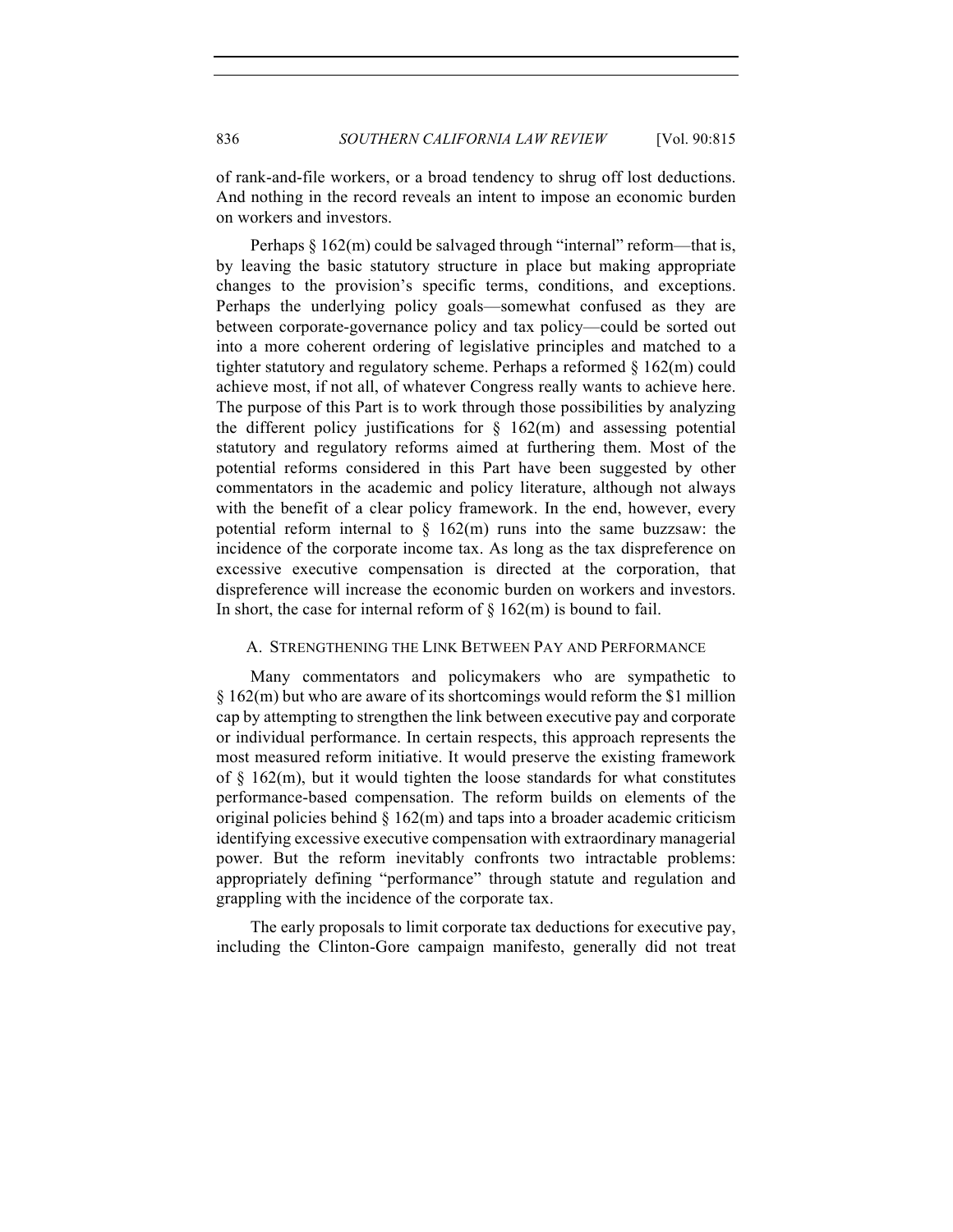performance-based compensation differently from other compensation.<sup>101</sup> But the Clinton administration's 1993 formal legislative proposal to Congress argued that the "unlimited tax benefit" attributable to deductible executive compensation "is particularly troubling in light of concerns that, in some cases, the compensation paid to corporate executives has increased despite a decline in business performance."102 With an exception for performance-based compensation, the administration promised, a \$1 million cap on deductible compensation "would provide a strong incentive for corporations to explicitly link compensation to productivity."<sup>103</sup>

The Clinton administration's emphasis on tethering executive pay to performance anticipated a broader and sharper critique of manager compensation—known as the "managerial-power theory"—that emerged in the legal academic literature toward the end of the 1990s. The managerialpower theory understands executive pay to be a manifestation of the familiar agency problem associated with executives of public companies. Managers, so the theory runs, exercise outsized influence in setting their own pay.<sup>104</sup> Rather than bargain at arm's length with directors for compensation arrangements that encourage them to perform in the interests of investors, managers conspire with directors to extract rents from corporate assets.<sup>105</sup> Because compensation based on corporate or individual performance is inherently risky, rent-extracting managers and accommodating directors strongly prefer performance-insensitive pay. But such pay arrangements, of course, cut against the interest of shareholders and other investors. Thus, if § 162(m), either as enacted or as reformed, could distinguish meaningfully between performance-based compensation and other compensation, it would mitigate the longstanding agency problem and promote better corporate governance.

<sup>101.</sup> *See* CLINTON & GORE, *supra* note 35, at 67–69.

<sup>102.</sup> U.S. DEP'T OF THE TREASURY, *supra* note 20, at 40.

<sup>103.</sup> *Id.*

<sup>104.</sup> Lucian Arye Bebchuk & Jesse M. Fried, *Executive Compensation as an Agency Problem*, 17 J. ECON. PERSP. 71, 75 (2003); Bebchuk et al., *supra* note 55, at 754, 784–86, 846; Lucian Arye Bebchuk & Jesse M. Fried, *Stealth Compensation via Retirement Benefits*, 1 BERKELEY BUS. L.J. 291, 293, 296 (2004) [hereinafter Bebchuk & Fried, *Stealth Compensation via Retirement Benefits*]; Robert J. Jackson, Jr., *Private Equity and Executive Compensation*, 60 UCLA L. REV. 638, 643–44 (2013); Robert J. Jackson, Jr. & Colleen Honigsberg, *The Hidden Nature of Executive Retirement Pay*, 100 VA. L. REV. 479, 484–85 (2014); David I. Walker, *A Tax Response to the Executive Pay Problem*, 93 B.U. L. REV. 325, 332–35 (2013) [hereinafter Walker, *A Tax Response to the Executive Pay Problem*]; Walker, *Who Bears the Cost of Excessive Executive Compensation*, *supra* note 55, at 655–58.

<sup>105.</sup> Bebchuk et al., *supra* note 55, at 754, 784–86, 846; Bebchuk & Fried, *Stealth Compensation via Retirement Benefits*, *supra* note 104, at 293, 296; Jackson & Honigsberg, *supra* note 104, at 485; Walker, *A Tax Response to the Executive Pay Problem*, supra note 104; Walker, *Who Bears the Cost of Excessive Executive Compensation*, *supra* note 55, at 655–58.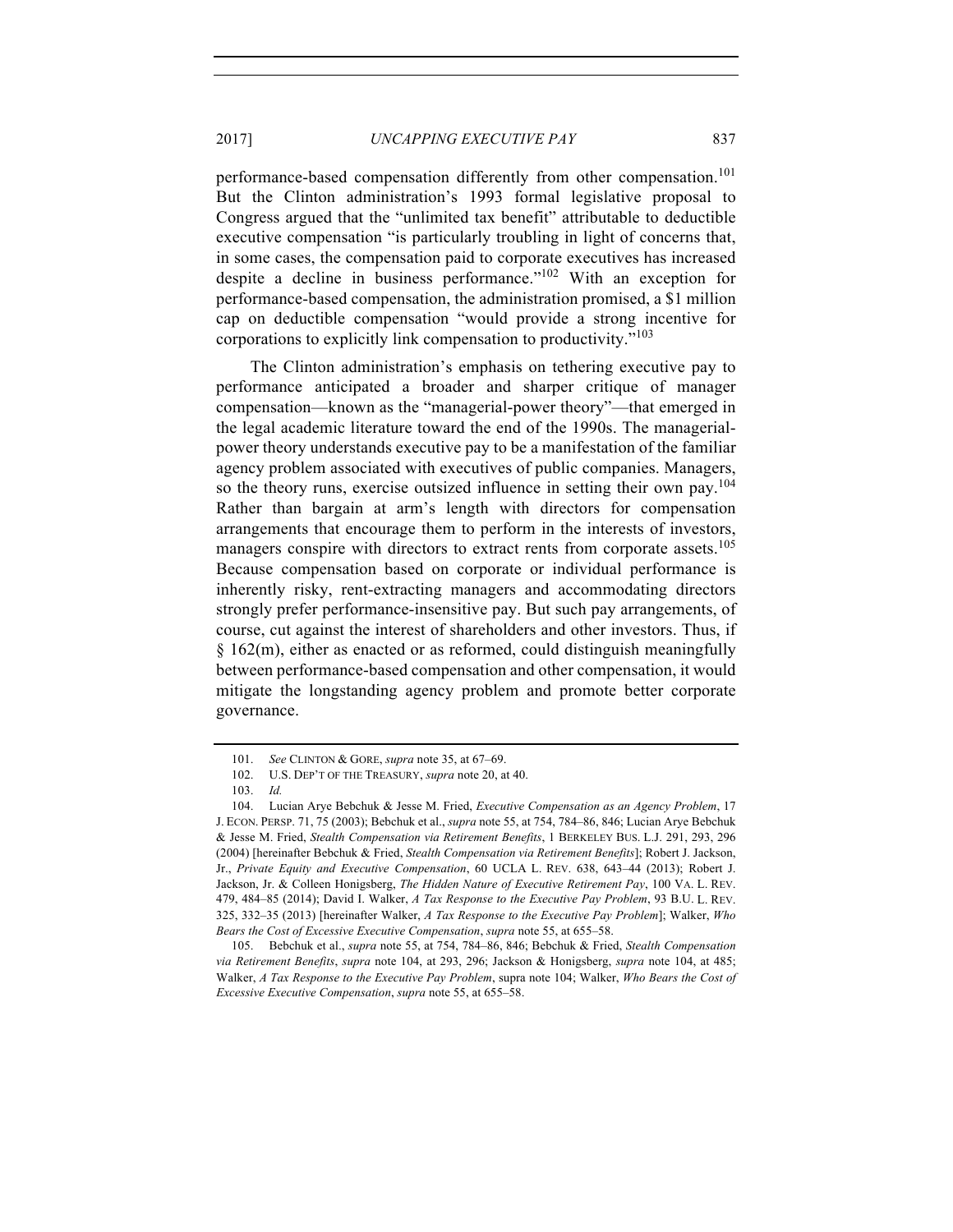This reform approach can be stated rather simply. The basic rule under § 162(m) would be revised to allow a corporation to deduct compensation paid to a senior manager in excess of \$1 million only if that compensation is based on corporate or individual performance. Additionally, the definitional rule for "performance" would be revised to implement a robust and demanding conception that requires an executive substantially to advance the interests of the company and its investors. The objective would be a better and truer version of  $\S 162(m)$ —a version that eliminates existing loopholes and that tightens the current lax standards. By requiring genuine and meaningful performance from managers in order for a company to pay deductible compensation above the \$1 million cap, legislators and regulators would validate one of the original policy goals behind  $\S 162(m)$  and would address the substantial criticisms of managerial power developed in the legal academy over the last two decades.

Implementing this reform would require two broad changes under § 162(m). First and less obviously, Congress would have to expand the scope of § 162(m) to reach compensation deferred by or on behalf of a manager whose pay is otherwise subject to the deduction limitation. In its current form, § 162(m) applies only for the period of a manager's employment; once she retires or otherwise ends her employment, the company may deduct all compensation paid to her, including compensation that would not have been deductible if paid at the time it was earned. This allows a company to avoid § 162(m) for a manager's non-qualified deferred compensation, which can amount to tens or even hundreds of millions of dollars<sup>106</sup> and which typically has no connection to corporate or individual performance.<sup>107</sup> There is plainly no point in tightening the exception for performance-based compensation if a company can continue to sidestep  $\S 162(m)$  simply by deferring payment. Certain past legislative proposals would have made this change.<sup>108</sup>

<sup>106.</sup> *See, e.g.*, Brian Cadman & Linda Vincent, *The Role of Defined Benefit Pension Plans in Executive Compensation*, 24 EUR. ACCT. REV. 779, 780 (2015); Alex Edmans & Qi Liu, *Inside Debt*, 15 REV. FIN. 75, 76 n.3 (2011); Alex Edmans & Xavier Gabaix, *Is CEO Pay Really Inefficient? A Survey of New Optimal Contracting Theories*, 15 EUR. FIN. MGMT. 486, 492 n.8 (2009); Rangarajan K. Sundaram & David L. Yermack, *Pay Me Later: Inside Debt and Its Role in Managerial Compensation*, 62 J. FIN. 1551, 1552–54 (2007). *See also* Dan Fitzpatrick, *Retirement Benefits for BofA's Lewis: \$83 Million*, WALL ST. J. (Feb. 27, 2010, 12:01 AM), http://www.wsj.com/articles/ SB100014240527487046250045750897420353304; Peter Loftus, *J&J Chief to Receive \$143 Million Farewell*, WALL ST. J. (Mar. 15, 2012, 11:44 AM), https://www.wsj.com/articles/ SB10001424052702304459804577281560545538288.

<sup>107.</sup> *See generally* Doran, *supra* note 65.

<sup>108.</sup> *See, e.g.*, H.R. 1591, 110th Cong. § 544 (2007) (as passed by Senate, Mar. 29, 2007); S. 349, 110th Cong. § 214 (2007); H.R. 2, 110th Cong. § 234 (2007). *See also* LAWRENCE MISHEL & ALYSSA DAVIS, ECON. POLICY INST., ISSUE BRIEF NO. 399, TOP CEOS MAKE 300 TIMES MORE THAN TYPICAL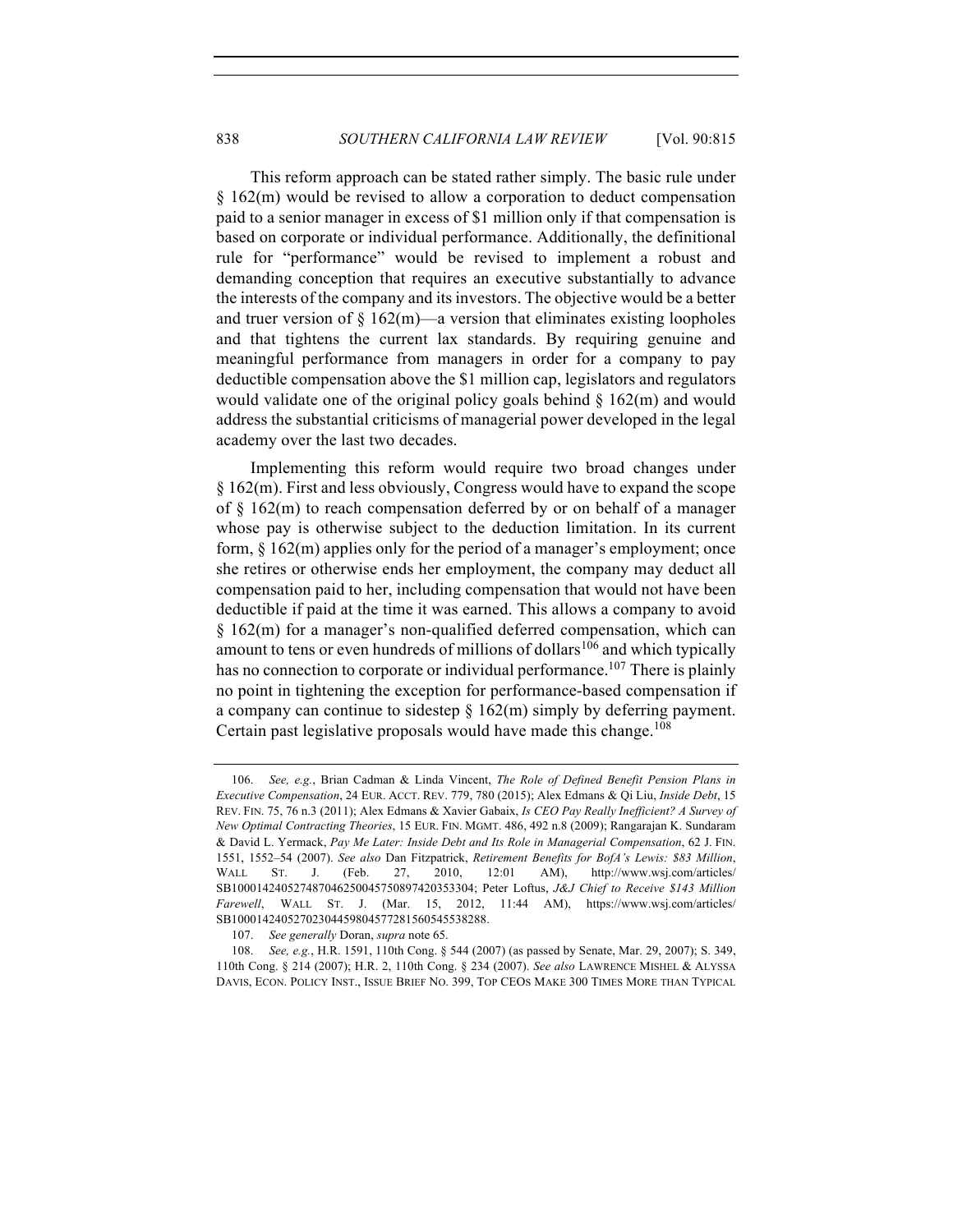Second and more obviously, either Congress or the Treasury Department would have to restrict what types of compensation constitute performance-based compensation. Prior legislative proposals would have attempted to do just that.<sup>109</sup> Section 162(m) itself says very little about performance-based compensation. Under the statute, a sales commission counts as performance-based compensation; $110$  so too does any compensation "payable solely on account of the attainment of one or more performance goals," as long as the performance goals are set *ex ante* by a committee of outside directors, are certified *ex post* by that committee, are disclosed to shareholders, and are approved by shareholders in an up-ordown vote.111 Because this statutory framework is skeletal, the heavy lifting on performance-based compensation—the source of the real mischief—is in the Treasury Regulations.

Specifically, two provisions in the regulations establish a notably lax regime for performance-based compensation. First, the regulations state that a performance goal "can be based on" any individual, unit, or corporate business criterion, including "stock price, market share, sales, earnings per share, return on equity, or costs."<sup>112</sup> That standard is very forgiving; it requires only that the performance goal incorporate or reference the business criterion in some manner. Thus, linking an executive's bonus to a specified percentage of the company's net profits or increased sales is sufficient,  $^{113}$ even if the company's overall performance is poor. Second, the regulations state that the performance goal "need not . . . be based upon an *increase* or *positive result* under a business criterion and could include, for example, *maintaining the status quo* or *limiting economic losses*."<sup>114</sup> In other words, even failure may count as performance. These provisions, although perhaps vexing to managerial-power theorists, are not nonsense. They recognize that a steady hand on the rudder may amount to satisfactory or even superior performance in challenging business conditions. But they nonetheless lend themselves to abuse when used to satisfy the exception for performance-

114. *Id.* § 1.162-27(e)(2)(i) (emphasis added).

WORKERS: PAY GROWTH SURPASSES STOCK GAINS AND WAGE GROWTH OF TOP 0.1 PERCENT 12 (2015), http://www.epi.org/files/2015/top-ceos-make-300-times-more-than-typical-workers.pdf. *Cf.* STAFF OF THE J. COMM. ON TAXATION, 109TH CONG., PRESENT LAW AND BACKGROUND RELATING TO EXECUTIVE COMPENSATION 9 (Comm. Print 2006).

<sup>109.</sup> *See, e.g.*, H.R. 2101, 108th Cong. § 602 (2003); H.R. 5160, 107th Cong. § 301 (2002). *Cf.* STAFF OF THE J. COMM. ON TAXATION, 109TH CONG., *supra* note 108, at 8–9.

<sup>110.</sup> I.R.C. § 162(m)(4)(B) (2012).

<sup>111.</sup> *See id.* § 162(m)(4)(C).

<sup>112.</sup> Treas. Reg. § 1.162-27(e)(2)(i) (2012).

<sup>113.</sup> *Id.* § 1.162-27(e)(2)(vii).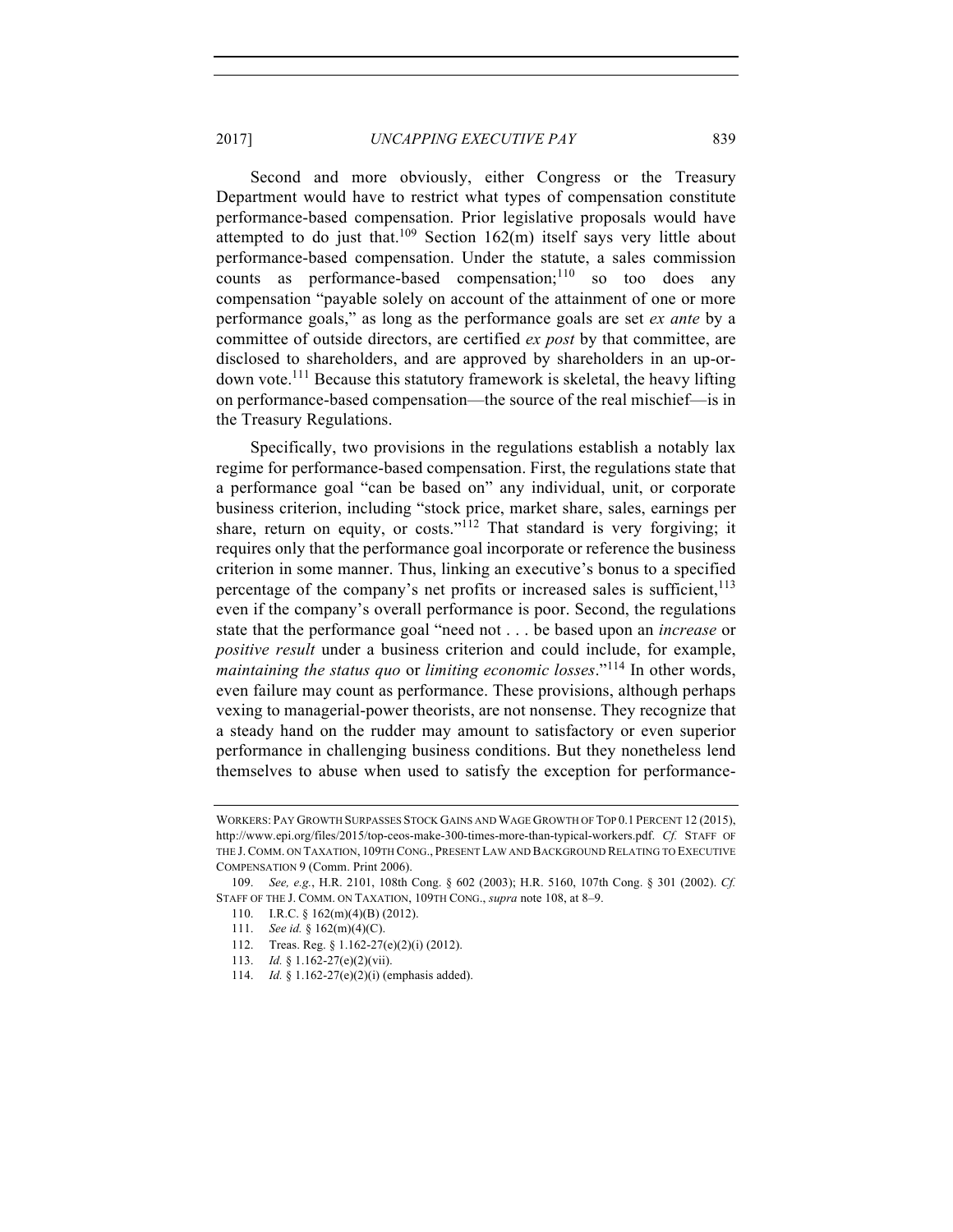based compensation without regard to such conditions. Because they are so expansive, these provisions can be used to justify compensation paid even to bad managers. And, no less significantly, there may be little risk of nonpayment associated with performance-based compensation, making that compensation an acceptable substitute, from the manager's perspective, for salary or other fixed compensation.

This reform approach also would require a change to the rules for stock options and stock appreciation rights. Currently, the Treasury Regulations treat the compensation payable to a manager under a stock option or a stock appreciation right as automatically satisfying the exception for performancebased compensation if the option or right is granted to the manager at or out of the money.<sup>115</sup> The rationale is simple, if misguided: because compensation becomes payable under such an option or right only if the company's share price increases, the compensation necessarily constitutes performance-based compensation. Again, this rule is too lax. In a rising market, the share prices of many companies will rise, and managers of companies that perform poorly in relative terms nonetheless may receive compensation from the exercise of their stock options and stock appreciation rights. No less oddly, the regulations under  $\S$  162(m) make it more difficult for the gains attributable to indexed stock options and indexed stock appreciation rights to qualify as performance-based compensation than the gains attributable to unindexed stock options and unindexed stock appreciation rights.<sup>116</sup> This is precisely the opposite of what one would expect if the point were to distinguish between good performance and poor performance.

Nonetheless, this approach to reforming  $\S$  162(m) faces very serious problems. First, a policy decision to permit deductions above the \$1 million cap only for performance-based compensation would put tremendous pressure on the concept of performance. That, in turn, almost inevitably would lead either to over-inclusiveness or under-inclusiveness. Start by considering the shortcomings, outlined above, of the existing Treasury Regulations. In their current form, the regulations are over-inclusive: they are sufficiently forgiving to permit compensation linked to corporate and

<sup>115.</sup> *Id.* § 1.162-27(e)(2)(vi).

<sup>116.</sup> The reason for that somewhat surprising outcome is as follows. To satisfy the automatic exception, the compensation payable under a stock option or stock appreciation right must be "based solely on an increase in the value of the stock after the date of the grant or award." *Id.* § 1.162-  $27(e)(2)(vi)(A)$ . However, an indexed stock option or an indexed stock appreciation right can pay out compensation even if the share price falls after the date of the grant or award—provided that the share price beats the relevant index. The compensation payable under an indexed stock option or an indexed stock appreciation right may still be made to qualify as performance-based compensation under the general rule. *See id.*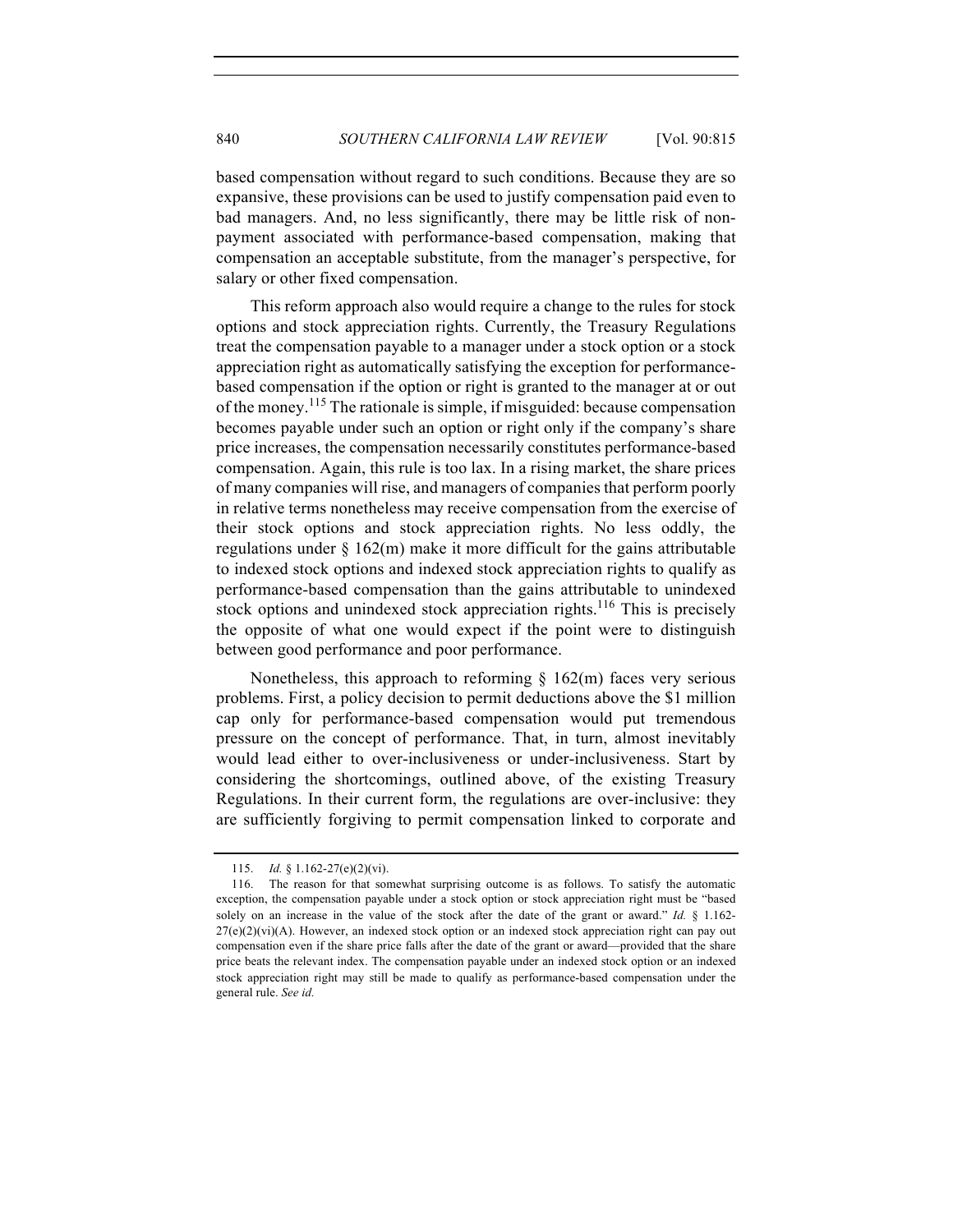individual failure to satisfy the exception for performance-based compensation. The Treasury Department could try to remedy that problem by narrowing the regulations to validate only compensation paid when the company's earnings, share price, or market share has increased relative to its competitors. But such rules certainly would be under-inclusive, eliminating instances of genuine corporate or individual success—as when a corporation sustains only small losses during a broad economic downturn.

The root of the problem is that "performance" is inherently qualitative, imprecise, and dependent on context. Any legislative or regulatory effort to pin the concept down *ex ante* necessarily will exclude certain conduct that turns out to be highly meritorious when assessed within its proper business and financial setting. But any legislative or regulatory effort to permit flexibility, as under the current regulations, creates substantial opportunities for abuse, allowing payment made for mediocre or poor conduct to benefit from the exception. To put the problem in familiar academic terms, the exception for performance-based compensation demands a standard rather than a rule. But a standard allows discretion, and discretion invites abuse. The problem is inescapable.

Furthermore, this reform approach remains fully exposed to the problematic incidence of the corporate tax. Even if the associated definitional problems could be resolved (they cannot), an exception for performance-based compensation still would require a mechanism for penalizing any compensation in excess of the \$1 million cap. As long as that mechanism remains the denial of the corporate tax deduction, the burden likely will fall on workers and investors. The net effect of this reform, then, would be a rule imposed by the government on directors and executives that works as follows: if any senior manager receives compensation over \$1 million that is not truly based on performance, rank-and-file workers and investors will earn lower wages and receive lower investment returns. It is very difficult to see why that approach would induce fewer companies to shrug off the lost deductions under  $\S$  162(m) than does current law.

## B. LIMITING ABSOLUTE PAY AND MITIGATING INCOME INEQUALITY

A second reform proposal would greatly expand the scope of § 162(m). Rather than chase an elusive distinction between performance-based and other compensation, the reform would eliminate that distinction entirely by denying a deduction for *any* compensation in excess of the \$1 million cap. This approach would aim less at improving corporate governance and more at mitigating broad income inequality. Although it would require extensive changes to current law, the reform in certain ways would improve the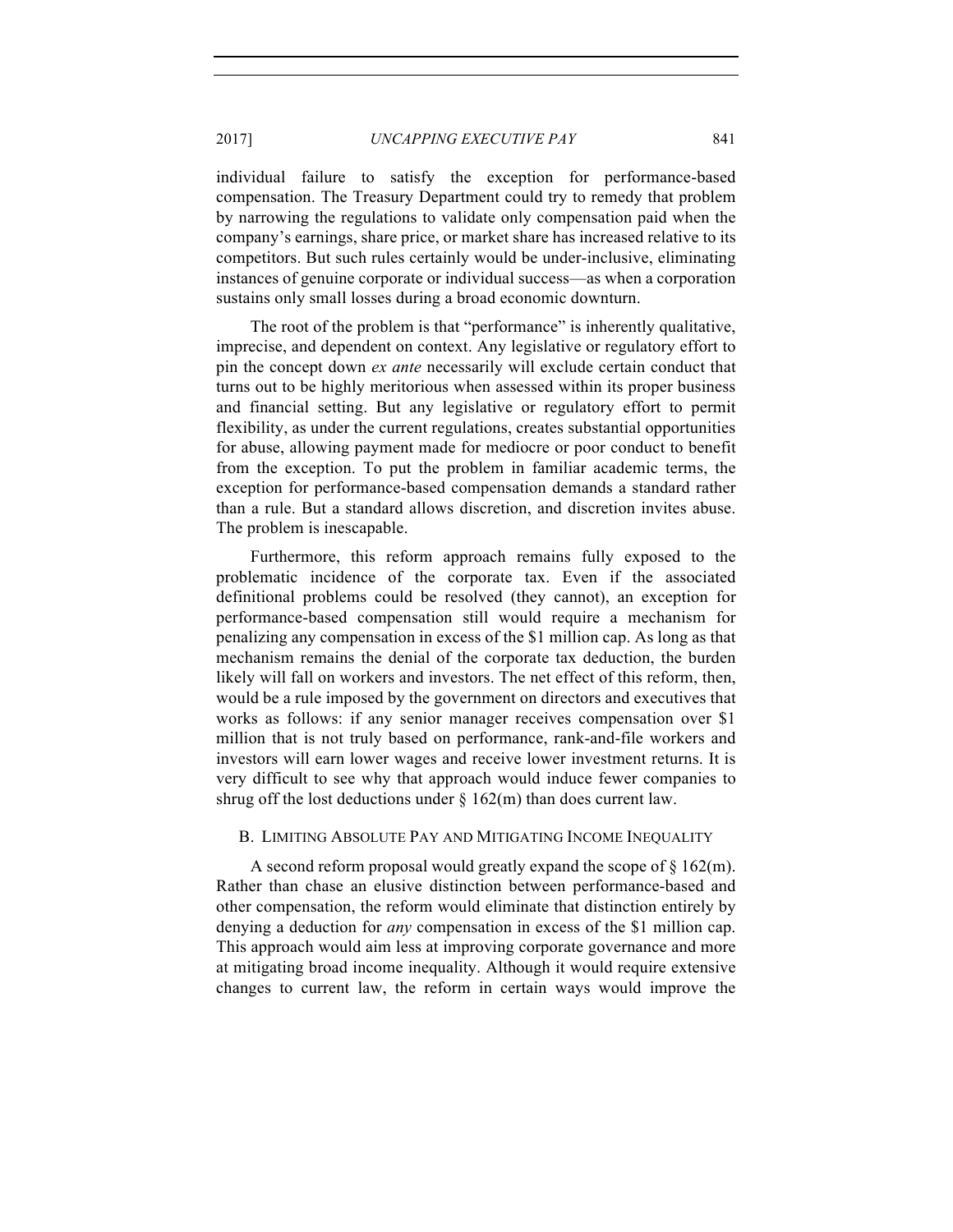administrability of  $\S$  162(m). But it also would further encourage directors and managers to ignore the deduction limitation and, thus, likely would increase still more the economic burden on workers and investors. Additionally, the reform's effect on income inequality in the economy as a whole likely would be negligible.

Particular strands in the legislative history of  $\S$  162(m) support eliminating the exception for performance-based compensation. Representative Sabo's Income Disparities Act of 1991 made no allowance for performance-based compensation.<sup>117</sup> Similarly, the 1992 Clinton-Gore campaign proposed to limit the tax deduction for executive pay with no exception for performance-based compensation.<sup>118</sup> More broadly, eliminating the exception for performance-based compensation would address the Clinton administration's stated tax-policy concern that the law before § 162(m) set "no limitation on the amount of tax benefit provided for executive compensation."119 Repealing the exception for performance-based compensation would move the law closer (at least superficially) to putting a ceiling on the "tax benefit" for manager pay.

Framed in more general policy terms, this reform would be justified by its intended effect on income inequality rather than by its intended effect on corporate governance. Many academic critics of executive-pay arrangements, including many who endorse the managerial-power theory, do not condemn the absolute amounts paid to corporate managers; rather, they condemn what they see as a very attenuated link between executive pay and corporate or individual performance.<sup>120</sup> Removing the  $\S$  162(m) exception for performance-based compensation likely would attenuate that link even more. The reform could be expected to induce some shift of pay from performance-based compensation to salaries and non-performance bonuses, thus reducing or even eliminating whatever modest incentives  $\delta$  162(m) currently provides to align pay with performance. In short, this reform would undermine the corporate-governance objectives associated with  $\S 162(m)$  in its present form.

By contrast, this reform would aim directly at the problem of income inequality in the United States by attempting to reduce the total amount of compensation paid to senior corporate managers. The gap in annual income

<sup>117.</sup> Income Disparities Act of 1991, H.R. 3056, 102d Cong. (1991).

<sup>118.</sup> CLINTON & GORE, *supra* note 35, at 67–68, 127.

<sup>119.</sup> U.S. DEP'T OF THE TREASURY, *supra* note 20, at 40.

<sup>120.</sup> *See, e.g.*, MISHEL & DAVIS, *supra* note 108, at 6–10. *But see* Murphy, *supra* note 28, at 725– 27.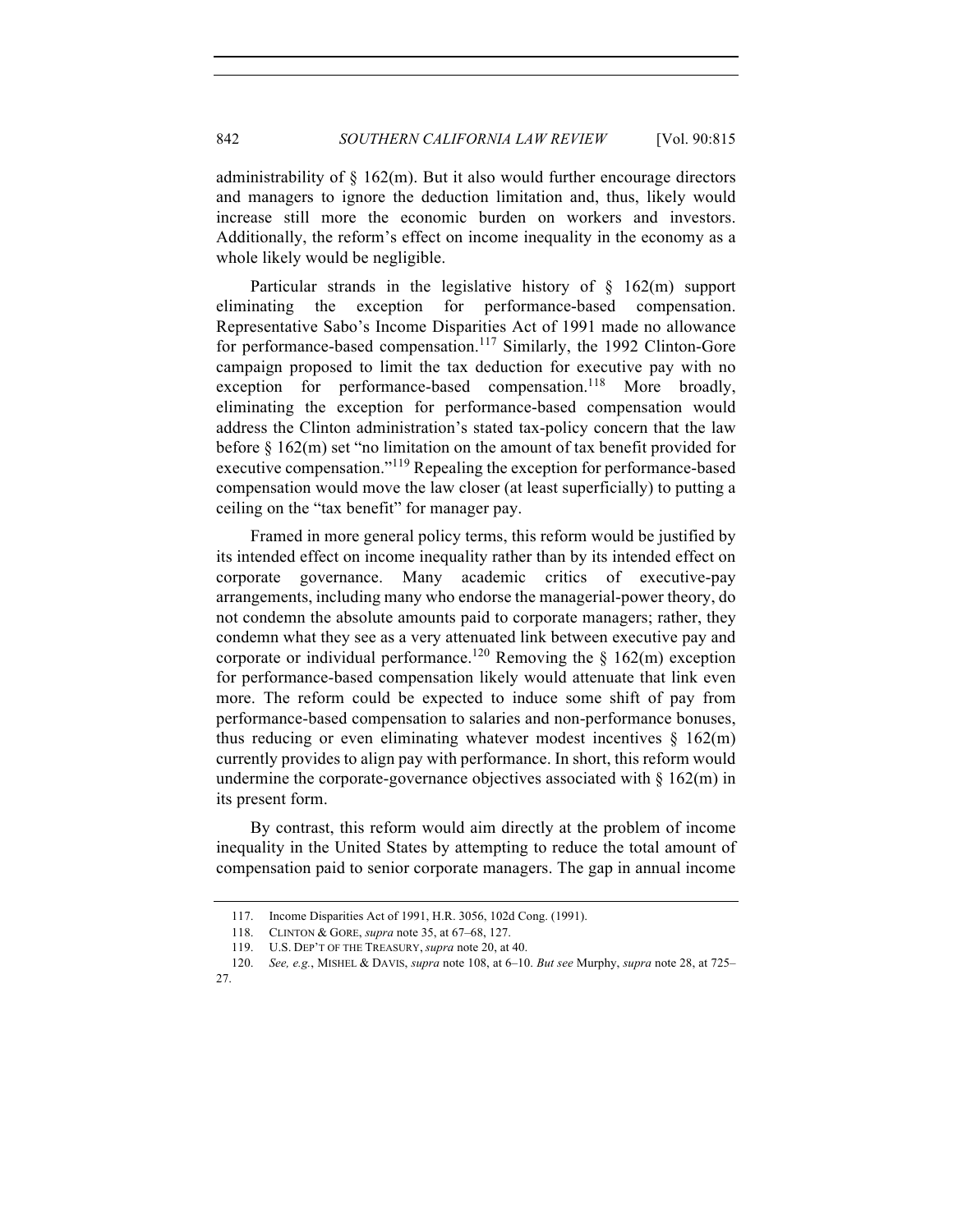between the wealthiest segment and the remainder of the population increased substantially during the two decades before the financial crisis of  $2008<sup>121</sup>$  Since the beginning of the post-crisis recovery, that income gap has only widened.<sup>122</sup> If one takes  $\S$  162(m) seriously, one would assume that denying a tax deduction for compensation in excess of \$1 million would have *some* effect in reducing executive pay. If so, that should help mitigate income inequality, although by clipping incomes at the top rather than by raising incomes at the bottom. Those concerned about income inequality should endorse a reformed  $\S$  162(m) that takes at least tentative steps in that direction. In short, the reform would attempt to correct the sharp income imbalances that have emerged as a contemporary policy problem.

This approach to reforming  $\S$  162(m), then, is entirely straightforward. The rules under  $\S 162(m)$  would be revised to allow a corporation to deduct only the first \$1 million of compensation paid to each of its senior managers, regardless of the conditions under which the compensation is paid. The objective would be twofold: first, to impose a tax dispreference on excessive manager pay; second, to reduce income inequality in the broader economy. The reform would convert  $\S$  162(m) from the corporate-governance provision envisioned by some in 1993 to an income-levelling provision that arguably fits better with twenty-first century concerns about tax policy and income inequality.

Implementation of this reform would require legislative action. First, Congress would have to repeal the provisions that exempt commissions and other performance-based compensation from the \$1 million deduction  $limitation.<sup>123</sup> Second, Congress would have to wider the deduction$ limitation to pick up compensation deferred until the manager's retirement or other termination of employment. With the exceptions for performance-

<sup>121.</sup> CONG. BUDGET OFFICE, TRENDS IN THE DISTRIBUTION OF HOUSEHOLD INCOME BETWEEN 1979 AND 2007, at ix–xiii (2011). *See also* Peter Gottschalk & Sheldon Danziger, *Inequality of Wage Rates, Earnings and Family Income in the United States, 1975–2002*, 51 REV. INCOME & WEALTH 231, 236–41 (2005); Wojciech Kopczuk et al., *Earnings Inequality and Mobility in the United States: Evidence from Social Security Data Since 1937*, 125 Q. J. ECON. 91, 104–06 (2010); Wojciech Kopczuk, *Recent Evolution of Income and Wealth Inequality: Comments on Piketty's* Capital in the Twenty-First Century, 68 TAX L. REV. 545, 547–52 (2015); Jon Bakija et al., *Jobs and Income Growth of Top Earners and the Causes of Changing Income Inequality: Evidence from U.S. Tax Return Data* 2–4 (Apr. 2012) (unpublished manuscript), http://web.williams.edu/Economics/wp/ BakijaColeHeimJobsIncomeGrowthTopEarners.pdf; Thomas L. Hungerford, *Changes in Income Inequality Among U.S. Tax Filers Between 1991 and 2006: The Role of Wages, Capital Income, and Taxes* 2–5 (Jan. 23, 2013) (unpublished manuscript), https://ssrn.com/abstract\_id=2207372.

<sup>122.</sup> FED. RESERVE, CHANGES IN U.S. FAMILY FINANCES FROM 2010 TO 2013: EVIDENCE FROM THE SURVEY OF CONSUMER FINANCES 1–2 (2014).

<sup>123.</sup> I.R.C. § 162(m)(4)(B)–(C) (2012).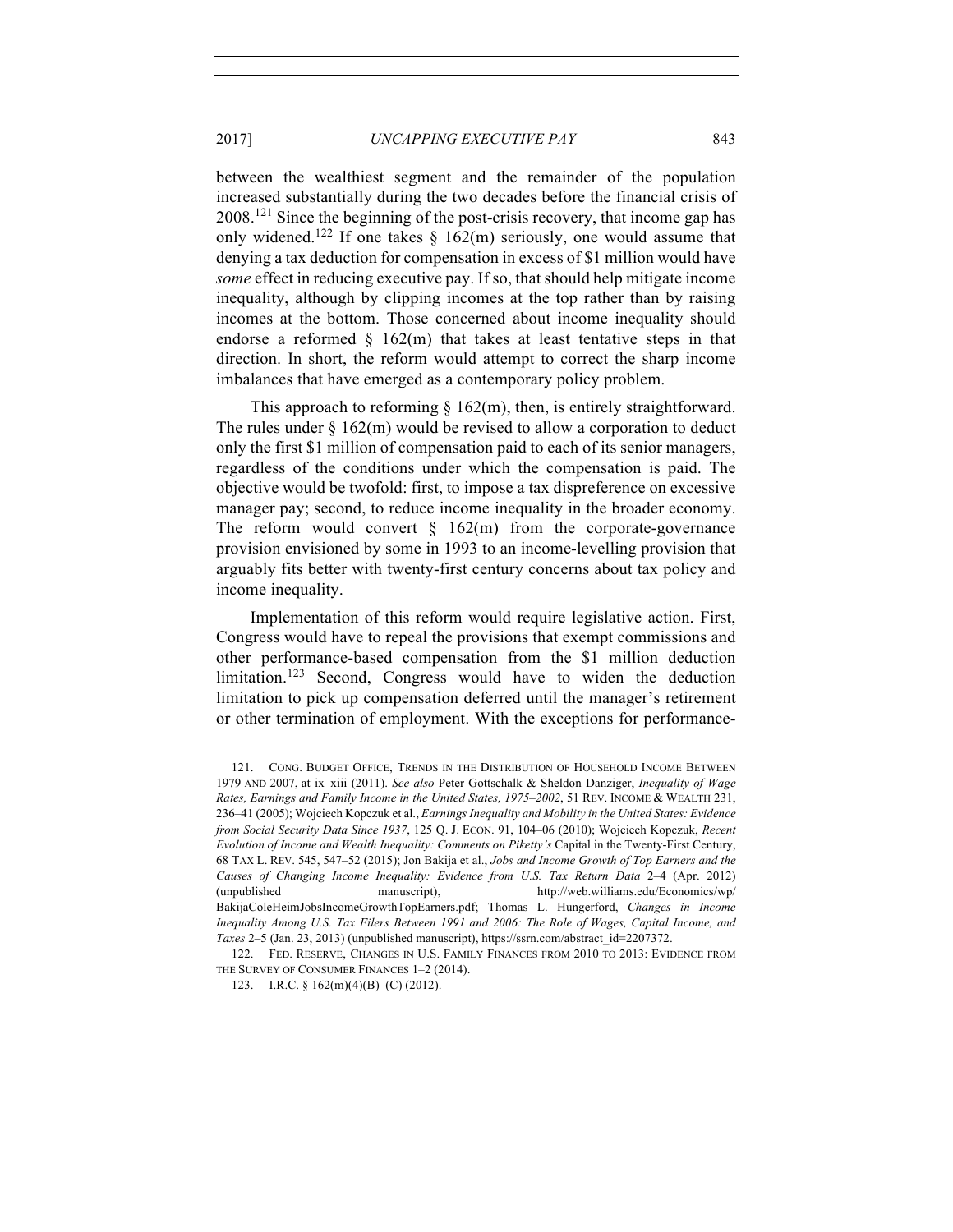based and deferred compensation eliminated,  $\S$  162(m) would disallow the corporate deduction for *all* compensation in excess of \$1 million paid to a senior manager for a single year. The result would be a simpler, more administrable rule for executive pay.

The most prominent recent reform proposal for  $\S$  162(m) took exactly this approach. The Tax Reform Act of 2014, proposed by former Chairman of the House Ways and Means Committee David Camp, would have eliminated the exceptions for performance-based and deferred compensation from §  $162(m)$ .<sup>124</sup> Camp's proposal, in turn, built on recent statutory tinkering with  $\S$  162(m). The extension of  $\S$  162(m) (in modified form) to employers participating in the Troubled Asset Relief Program under the Emergency Economic Stabilization Act of 2008 and the extension of § 162(m) (again in modified form) to providers of health insurance under the Patient Protection and Affordable Care Act of 2010 both eliminated the exceptions for performance-based and deferred compensation.<sup>125</sup>

Separately, there would be a good argument under this reform approach for making an upward adjustment to the \$1 million threshold. The exceptions in current law for performance-based and deferred compensation effectively allow a company to deduct pay substantially in excess of \$1 million. Reworking § 162(m) into a flat \$1 million limitation would represent a substantial cutback on deductible compensation, as evidenced by the estimated \$12 billion that Camp's proposed revision was projected to raise over the ten years following enactment.<sup>126</sup> When Congress passed  $\S$  162(m) in 1993, median and average CEO pay at the S&P 500 corporations was \$3.05 million and \$4.44 million, respectively (in 2016 dollars); just fifteen years later, median and average CEO pay at the S&P 500 corporations was \$8.46 million and \$11.38 million, respectively (again in 2016 dollars).<sup>127</sup> Additionally, the \$1 million cap has never been indexed for inflation. If the point of reforming § 162(m) were to discourage *excessive* manager

<sup>124.</sup> H.R. 1, 113th Cong. § 3802 (2014). For similar proposals, see S. 2677, 114th Cong. § 503 (2016); H.R. 4144, 114th Cong. § 4 (2015); H.R. 4012, 114th Cong. § 4 (2015); S. 2251, 114th Cong. § 4 (2015); H.R. 2103, 114th Cong. § 2 (2015); S. 1127, 114th Cong. § 2 (2015); S. 2162, 113th Cong. § 5 (2014); H.R. 3970, 113th Cong. § 2 (2014); S. 1476, 113th Cong. § 2 (2013); S. 3675, 110th Cong. § 2 (2008); H.R. 4124, 104th Cong. § 1 (1996). *See also* Robert B. Reich, *Raising Taxes on Corporations that Pay Their CEOs Royally and Treat Their Workers Like Serfs*, ROBERT REICH (Apr. 21, 2014), http://robertreich.org/post/83456610643. *Cf.* STAFF OF THE J. COMM. ON TAXATION, 109TH CONG., *supra*  note 108, at 8–9.

<sup>125.</sup> I.R.C. § 162(m)(5)–(6).

<sup>126.</sup> STAFF OF THE J. COMM. ON TAXATION, 113TH CONG., ESTIMATED REVENUE EFFECTS OF THE "TAX REFORM ACT OF 2014" 11 (Comm. Print 2014).

<sup>127.</sup> Frydman & Jenter, *supra* note 11, at 78–79 tbl.1. *See also supra* notes 39–40.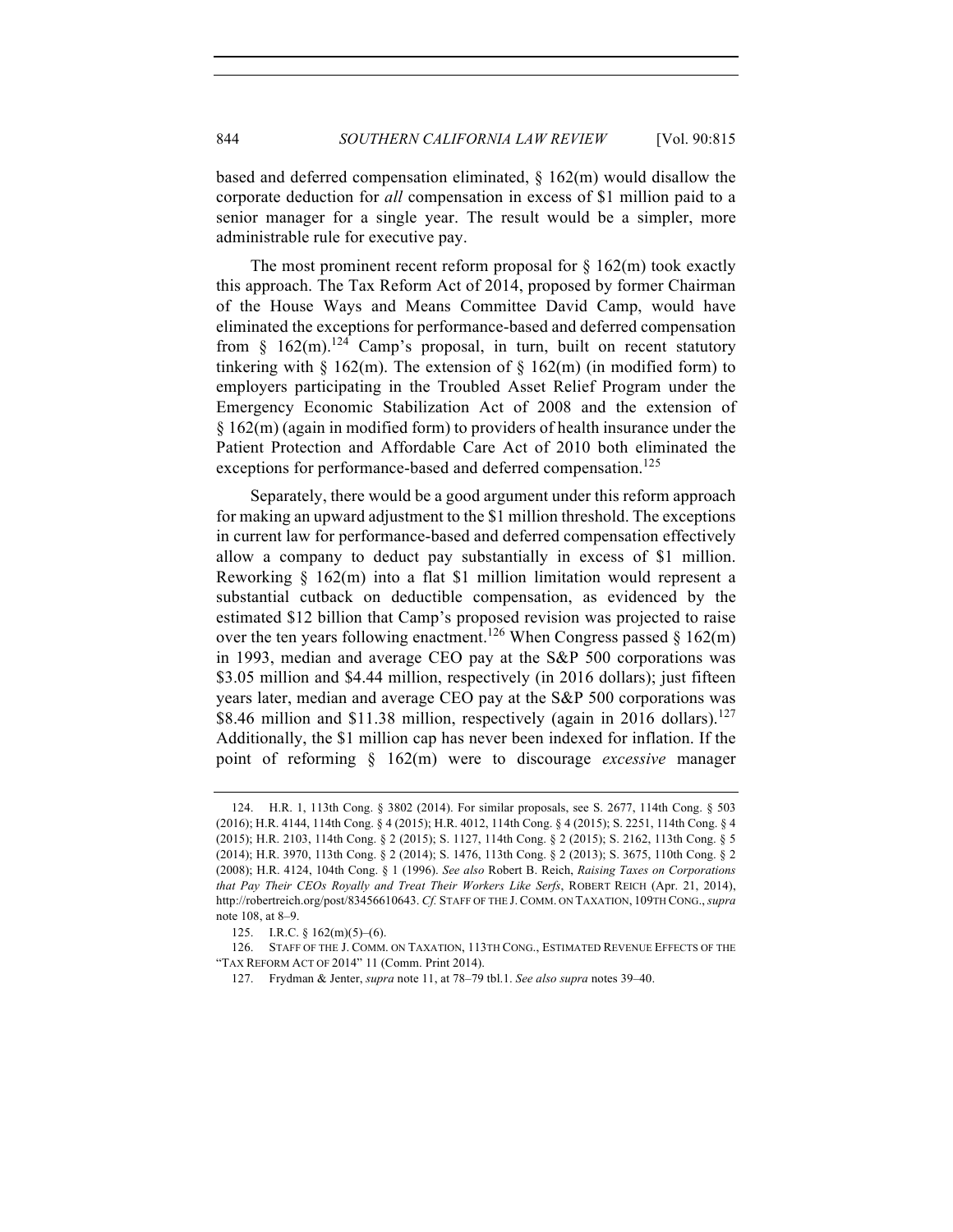compensation, it would make sense to reset the deduction cap at a higher number that more plausibly reflects the prevailing wage for managerial services and to index that higher number for future growth in wages (or at least in prices). Continuing to adhere to the unrealistic \$1 million cap while eliminating the exceptions for performance-based and deferred compensation potentially reduces the underlying policy objectives to irrelevance.

That said, there are again substantial problems with this reform. First is the now familiar difficulty of companies shrugging off the lost deductions and passing the burden of the tax dispreference along to workers and investors. Using a reformed  $\S$  162(m) to mitigate income inequality would work—to the extent it would work at all—only by successfully encouraging corporations to limit the compensation paid to senior managers. But the widespread practice under current  $\S$  162(m) of paying non-deductible compensation suggests that a  $\S$  162(m) without exceptions for performancebased and deferred compensation might lead companies simply to pay *more* non-deductible compensation. Reformers could hope that an effectively lower limit on deductible compensation would moderate high pay, but the broad indifference to losing deductions under current law suggests that those hopes would be misplaced.

To the extent that companies respond to a reformed  $\S 162(m)$  by shifting what is currently deductible compensation into non-deductible compensation, this approach likely would have the highly undesirable effect of increasing the economic burden on rank-and-file workers and investors. That, in turn, would actually exacerbate income inequality rather than reduce it. Such unwelcome effects could be addressed in part, although not entirely, by raising and indexing the dollar limit on deductible compensation. Indeed, at the extreme, a Congress that wanted to eliminate the exceptions for performance-based and deferred compensation could set the dollar limitation under  $\S$  162(m) high enough to leave the overall change revenue neutral, thereby ensuring that the reform, in the aggregate, would not increase the burden on labor and capital.

Even so, there is a serious question about how much a reformed § 162(m) could mitigate income inequality in the broader economy. Indulge the assumption that Congress eliminates the exceptions for performancebased and deferred compensation; indulge the assumption that Congress sets the dollar limit under  $\S$  162(m) at a level that ensures no additional burden on workers and investors; and indulge the assumption that companies, for whatever reason, generally adhere to the parameters of the reformed § 162(m) and reduce manager pay. Still, how large could the overall effect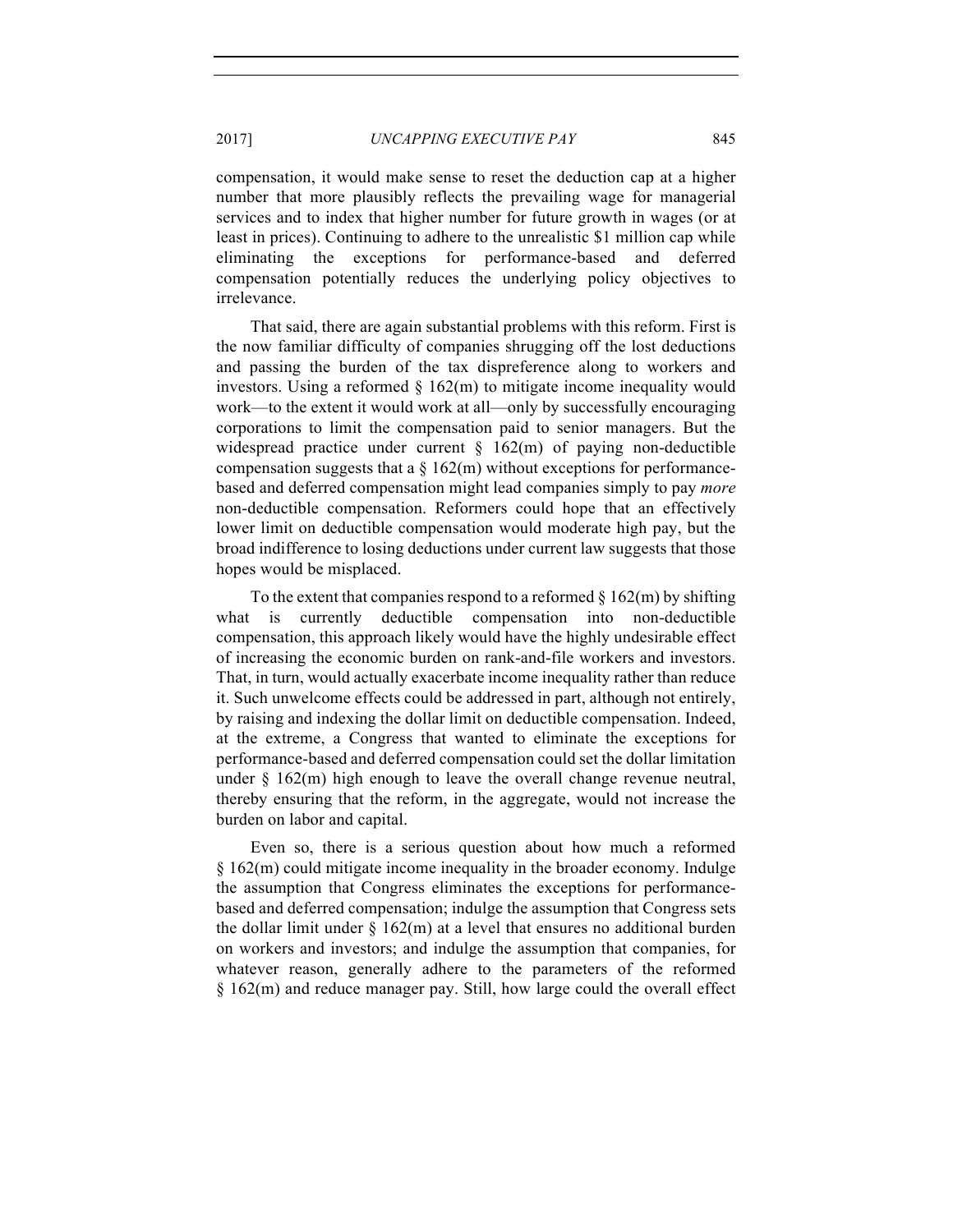really be? Many high earners are not subject to  $\S$  162(m) and never will be subject to  $\S$  162(m). These include managers at non-public corporations and partnerships, hedge-fund and private-equity managers, sports and entertainment celebrities, professionals practicing in law and medicine, lobbyists, authors, software developers, and many others. It stretches belief to think that taking down the pay of the top four or five managers for each public company could appreciably change the substantial income inequality that raises such serious contemporary policy concerns.

#### C. RAISING REVENUE AND REPROVING EXECUTIVE-PAY PRACTICES

A third reform approach (in truth, not strictly a reform at all) would make a virtue of the faults in current  $\S$  162(m). Rather than attempt to strengthen the tie between compensation and performance, and rather than reconfigure the deduction cap into an overall limitation on all executive pay, this approach would simply let current  $\S 162(m)$  stand, both as a vehicle for raising federal revenue and as a policy statement against inappropriate or excessive manager compensation. Congress could determine that continuing the  $\S$  162(m) revenue stream and maintaining the associated condemnation of large pay packages supplant concerns about improving corporate governance and mitigating income inequality. In its simplest form, this approach would require no statutory or regulatory change, although the revenue-raising and symbolic functions of  $\S$  162(m) could be enhanced by fairly modest statutory revisions. But this approach nonetheless would perpetuate the worst aspects of  $\S$  162(m), distorting executive-pay practices and punishing labor and capital for the decisions made by directors and managers.

Treating  $\S$  162(m) primarily as a means of raising revenue has scant support in the legislative history. Early proponents of a cap on deductible executive compensation understood the point of their efforts to be more about influencing corporate governance than about increasing tax collections.<sup>128</sup> Although the Clinton administration's formal proposal to Congress presented  $\S 162(m)$  in tax-policy terms, the articulated concern was to limit the "tax benefit" for executive pay, rather than to increase federal revenue.<sup>129</sup> And after  $\frac{162(m)}{m}$  worked its way through Congress, even administration officials agreed that it should operate principally as a Pigovian tax. $130$ 

<sup>128.</sup> *See* H.R. 4210, 102nd Cong. § 3006 (1992); H.R. 3056, 102nd Cong. § 2 (1991); U.S. DEP'T OF THE TREASURY, *supra* note 20, at 40; CLINTON & GORE, *supra* note 35, at 67–68, 127.

<sup>129.</sup> U.S. DEP'T OF THE TREASURY, *supra* note 20, at 40.

<sup>130.</sup> *See* Reilly, *supra* note 37. As Steven Bank says of the exception for performance-based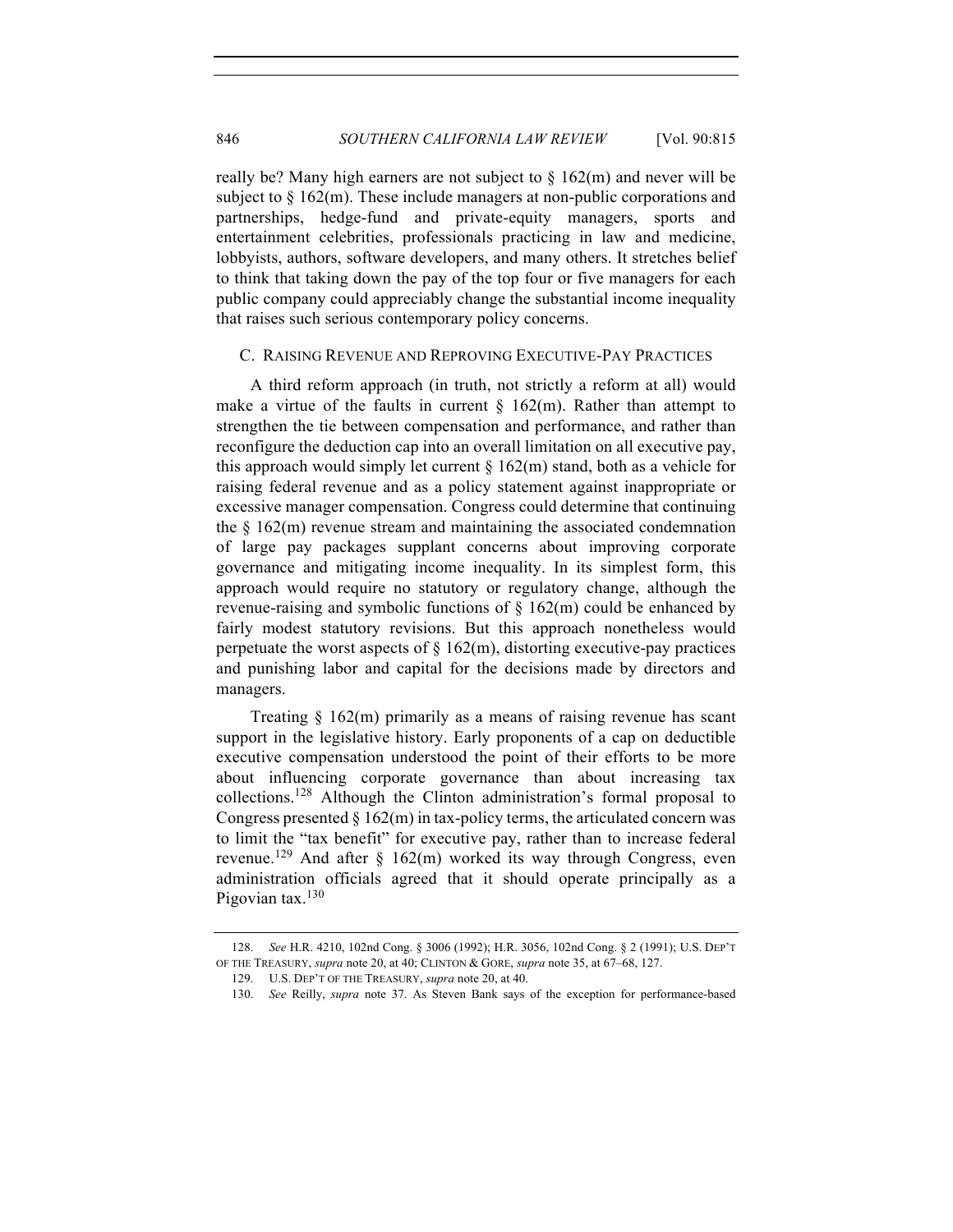But with more than two decades of experience now behind  $\S$  162(m), the policy justifications for enacting the deduction cap need not serve as the policy justifications for retaining it. The effort to change executive pay practices has been a qualified failure. Although companies have increased nominally performance-based compensation through large grants of stock options and stock appreciation rights, overall executive-pay levels have risen substantially, and the link between compensation and performance remains highly contested. Similarly, the effort to mitigate income inequality, even within the corporate setting, has misfired badly. The ratio of executive pay to rank-and-file pay has almost quadrupled since  $1993$ <sup> $131$ </sup> It would seem wholly reasonable, then, for Congress at this point to determine that it should salvage what it can by looking to  $\S$  162(m) for revenue and a symbolic statement against high manager pay.<sup>132</sup> Although this approach would implicitly acknowledge the flaws of  $\S$  162(m), it also would determine that an unreformed deduction limitation is at least no worse than reformed versions aimed at more ambitious policy goals.

Congress could pursue this approach simply by maintaining the status quo under  $\S$  162(m). As it stands now,  $\S$  162(m) makes little policy sense other than as a mechanism for raising revenue and expressing a clear, if ineffective, disapproval of inappropriate or excessive executive pay. Alternatively, Congress also could consider minor changes to emphasize either the revenue or the symbolic aspect of  $\S$  162(m). For example, if Congress wanted to increase federal tax receipts under  $\S$  162(m), it could lower the deduction limit to zero, effectively denying a corporate deduction for all non-performance and non-deferred compensation. In the same vein, Congress could eliminate the exception for deferred compensation. Congress similarly could increase receipts by eliminating the exception for performance-based compensation, although doing so would undermine any symbolic statement about tethering manager pay to corporate and individual performance.

A move in the other direction—for example, to increase the deduction limit above \$1 million—would allow Congress to recalibrate its symbolic statement about the appropriate level of executive compensation. Congress could decide, for example, that the deduction threshold should be set at \$5 million or \$10 million—or that the deduction limitation should be indexed

compensation: "[T]he exception was designed to swallow the rule." Steven A. Bank, *Tax, Corporate Governance, and Norms*, 61 WASH. & LEE L. REV. 1159, 1229 (2004).

<sup>131.</sup> *See supra* Part I.B.

<sup>132.</sup> Polsky, *supra* note 65, at 915. *See also* Kirsch, *supra* note 74, at 921–27.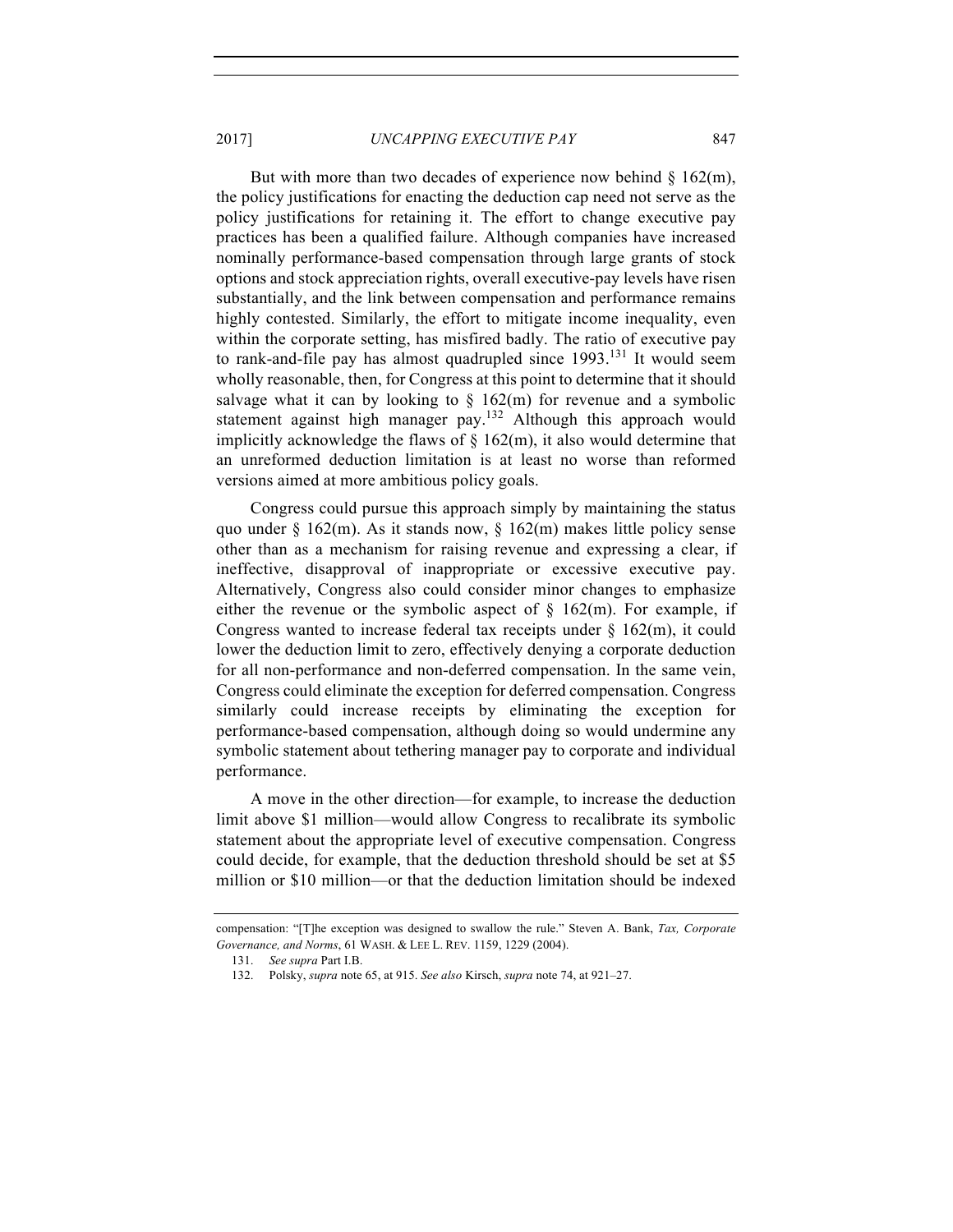to the growth in wages for rank-and-file workers. The broader point is that, once Congress accepts that  $\S 162(m)$  in its current form serves no defensible policy goal beyond raising federal revenues and making a purely symbolic statement about inappropriate or excessive executive compensation, it could freely adjust the deduction limitation and the exceptions in order to balance revenue considerations against symbolic ones.

Once again, however, the problems associated with this approach are serious. Admittedly,  $\S$  162(m) in its current form yields tax receipts for a chronically underfunded federal government; and, admittedly, § 162(m) in its current form expresses at least *pro forma* disapproval of large executivepay packages that are not tied to corporate or individual performance. But the economic burden of  $\S$  162(m) likely falls on workers and investors. Moreover, that burden is effectively obscured by the poor understanding, even among policymakers, of who bears the incidence of the corporate income tax. Congress may *appear* to reprimand corporations and their senior managers for agreeing to inappropriate or excessive compensation arrangements, but the burden of the reprimand likely falls on labor and capital. Surely that makes no sense.

Additionally, continuing  $\S$  162(m) in its current (or even a slightly modified) form would perpetuate the distortions that it causes. The exception for deferred compensation encourages a company to pay its manager later for services that the manager performs currently, whether or not deferral otherwise makes sense for the company and the manager. The exception for performance-based compensation encourages a company to pay its manager in stock options and stock appreciation rights, again without regard to the optimum levels of options and rights. And, to boot,  $\S$  162(m) imposes compliance costs—as companies must pay for lawyers, compensation consultants, and accountants to structure pay packages around the deduction limitations and its exceptions, to draft the necessary agreements and plans, to prepare shareholder disclosures and voting documents, and to determine how much pay is deductible and how much is not deductible.

## D. SUMMARY

Policymakers understandably may want to make  $\S 162(m)$  work better or at least salvage whatever they can from the provision. The numerous reform proposals introduced in Congress over the last two decades underscore that policy inclination. The original objective of encouraging companies to make better executive-pay decisions suggests that the path forward lies in tightening the existing exceptions, particularly in making sure that any compensation above the \$1 million cap is actually based on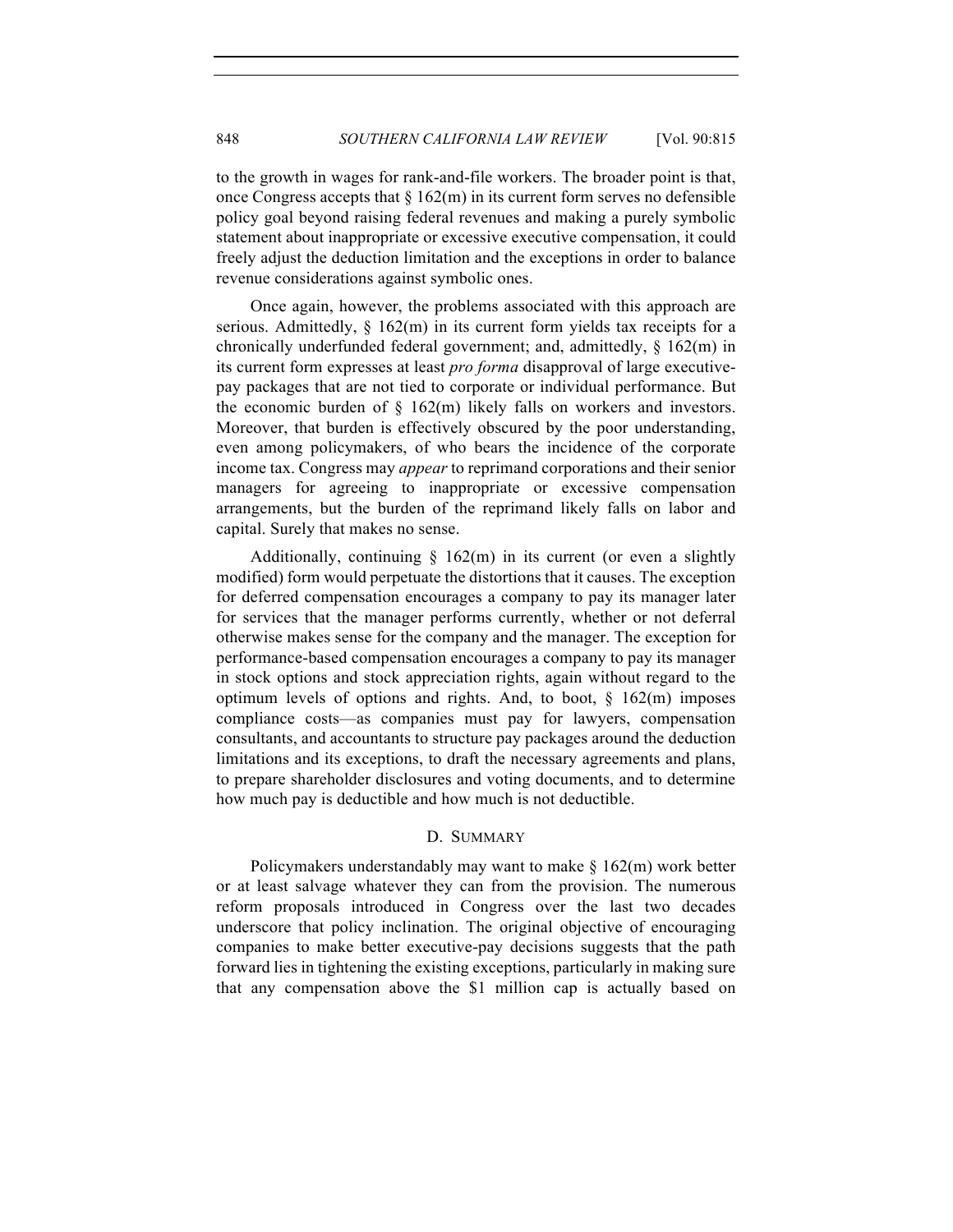corporate or individual performance. The different but still defensible objective of mitigating income inequality points toward removing all exceptions from  $\S$  162(m) so that companies lose their deductions for any manager compensation above the \$1 million threshold. And the more pedestrian approach of simply accepting the limited policy payoffs that § 162(m) currently provides leans toward leaving the rules more or less as they are. Each approach, however, is fundamentally unsatisfactory. Although the associated problems vary in details, the most serious and most persistent difficulty is the likelihood that the tax penalty imposed by § 162(m) falls on workers and investors. That makes paying non-deductible compensation and shrugging off the effects of  $\S$  162(m) a viable and even attractive strategy for corporations and executives, and it harms those in whose interests Congress originally enacted the pay cap.

#### III. THE CASE FOR REPEALING SECTION 162(M)

The case for enacting  $\S 162(m)$  never was compelling. Policymakers in the legislative and executive branches had generalized misgivings about executive pay during the late 1980s and the early 1990s, but they could not articulate a coherent policy objective to direct their efforts. To compound the problem, they chose a poorly designed penalty mechanism—one that cannot be salvaged through internal reform. Perhaps, then, the right approach would be "external" reform—that is, replacing the disallowance of the corporate tax deduction with an entirely different tax dispreference mechanism. Specifically, Congress could effect a meaningful change either by proscribing inappropriate or excessive executive pay or by imposing a confiscatory tax on inappropriate or excessive executive pay. But any such prohibition on particular forms or levels of manager compensation would introduce serious disruptions and distortions into basic decisions about business organization and labor supply. The superior tax-policy approach is to repeal  $\S$  162(m) and simply uncap executive pay. Legitimate concerns about income inequality and corporate governance are better addressed through progressive marginal tax rates and more robust fiduciary liability for corporate directors.

#### A. REJECTING THE DEDUCTION DISPREFERENCE

As shown in Part I, the status quo under  $\S 162(m)$  has myriad problems and shortcomings; as shown in Part II, prominent proposals for internal reforms of § 162(m) have myriad problems and shortcomings as well. Even so, a common thread runs throughout the analysis to this point: the wholesale inadequacy of denying the corporate tax deduction as the mechanism for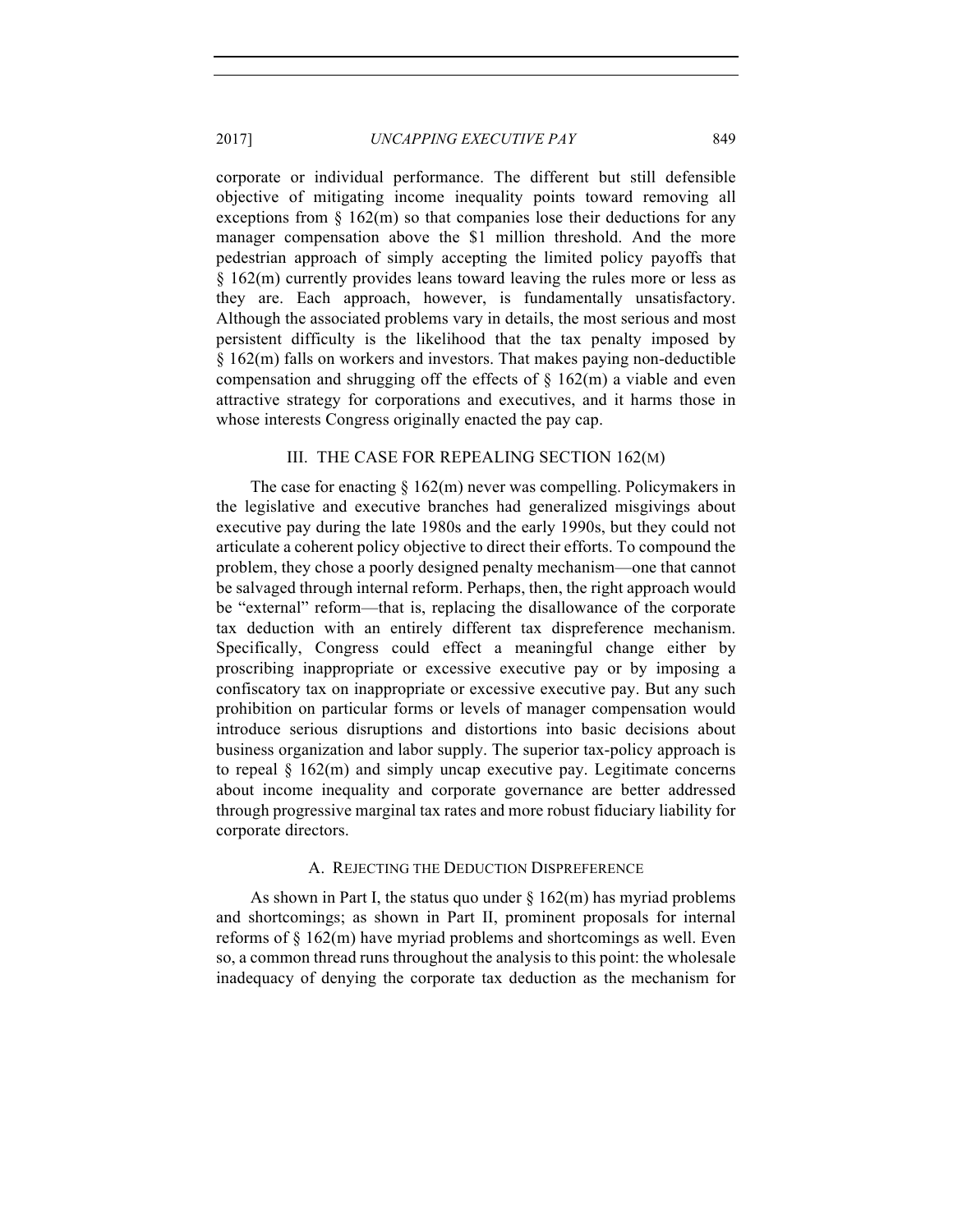penalizing inappropriate or excessive executive compensation. The basic difficulty centers on a mismatch of the parties who engage in the conduct that Congress wants to change and the parties who likely bear the burden of the disallowed deduction. The compensation of a senior corporate manager is set by contractual arrangement between the manager and the directors of the corporation. Whether the arrangement reflects the market price for the manager's services or rents extracted from company assets, only the manager and the directors with whom the manager bargains have the legal authority to establish and to modify the manager's pay package. The company's investors, the company's rank-and-file workers, and the government have no formal role in that process.

For that reason, the dispreference mechanism that Congress has chosen ultimately constitutes more of a bothersome sideshow than a genuine constraint in setting a manager's pay. The effect of disallowing the corporate deduction is to increase the company's federal tax liability, but neither the executive nor the directors with whom the executive negotiates bear a meaningful share of that increased federal tax liability. Instead, the economic burden of the company's tax liability, including any marginal increase in that burden attributable to  $\S$  162(m), likely falls on workers and investors. Managers (as both workers and investors) and directors (as investors) share in that burden; but their share is too small to affect decisions about manager compensation. For executives and directors, the potential rewards from reaching desirable executive-pay outcomes far exceed the incremental cost of smaller corporate deductions.

This is objectionable for two reasons. First, it encourages managers and directors to shrug off  $\S$  162(m) and reduce the provision to an exercise in pointlessness. The intended effect of the  $\S$  162(m) dispreference is to push managers and directors to do something they otherwise would not do—to limit or at least to restructure executive compensation. But the easy response is to exploit the exceptions for performance-based and deferred compensation, to pay non-deductible compensation, or to pursue some combination of those approaches. Second, it burdens parties who, at least in theory, are the ones harmed by inappropriate or excessive manager compensation in the first place. Although Congress in 1993 expressed its objections to executive pay in terms of unfairness toward workers and investors, it reacted by punishing them rather than executives and directors. Section 162(m) thus presents the bizarre spectacle of government sanctioning workers and investors in order to reprove the conduct of managers and directors—largely because of the harm that managers and directors supposedly impose on workers and investors. The first policy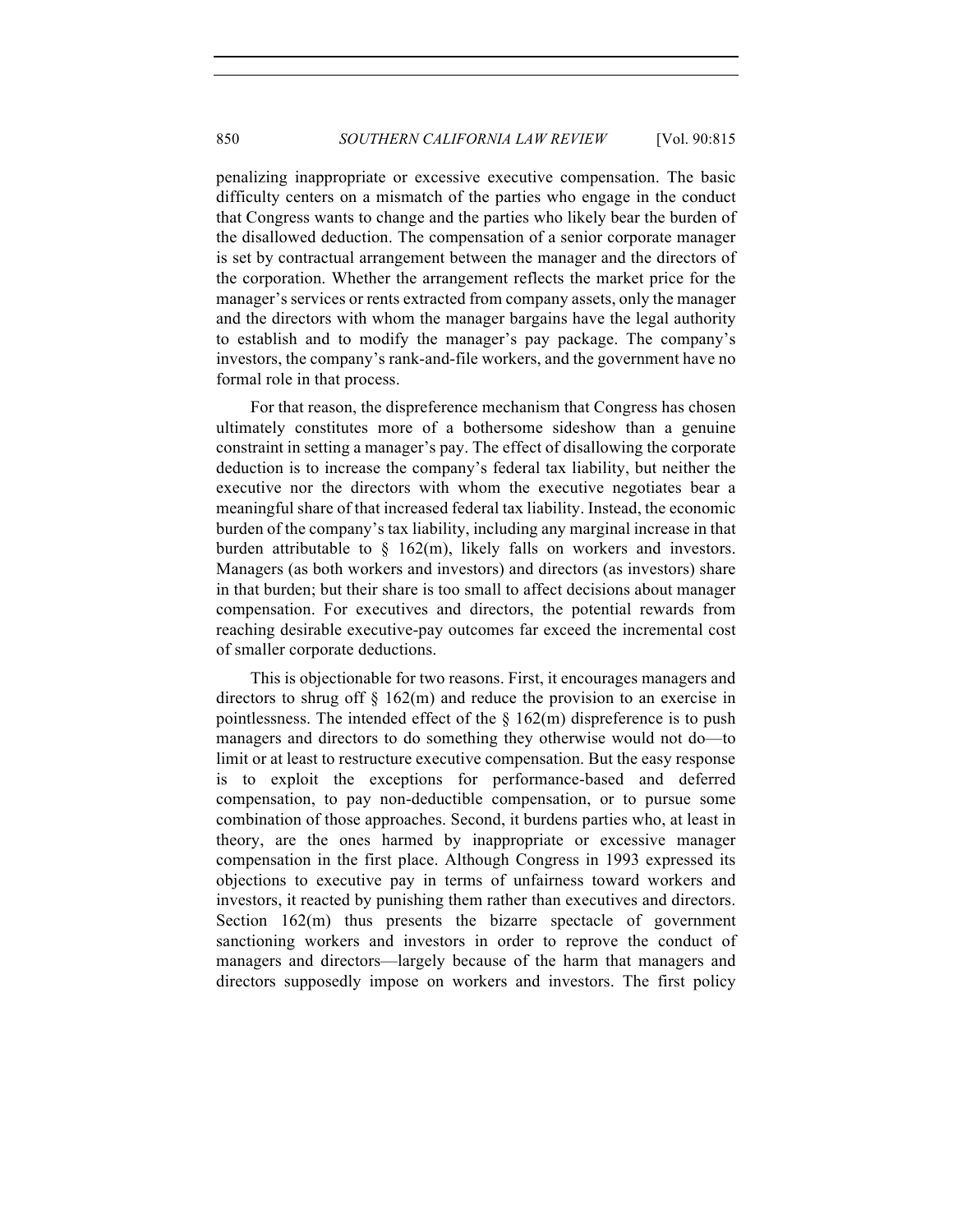response to  $\S 162(m)$ , then, should be to reject the deduction dispreference. It represents a badly mistaken policy approach, and Congress should abandon it. $133$ 

Naturally, those who still object to what they consider inappropriate or excessive executive pay would want to replace the deduction limitation with a different dispreference mechanism. One approach, advocated by David Walker, would be a penalty tax imposed directly on managers.<sup>134</sup> Congress has pursued this approach in related contexts. In 1984, Congress enacted tax sanctions for excess golden parachutes paid to executives in connection with corporate takeovers and other changes in corporate control. The sanctions include both a disallowed tax deduction for any company making an excess golden-parachute payment and a 20 percent penalty tax on any manager receiving an excess golden-parachute payment.<sup>135</sup> Similarly, Congress in 2004 enacted a 20 percent penalty tax on a manager for non-qualified deferred compensation that fails to meet certain statutory requirements.<sup>136</sup> There are precedents, then, for directing tax sanctions directly at the executives entitled to receive compensation that Congress finds objectionable.

But this approach likely would offer little or no improvement over the disallowance of the corporate deduction. Although the law currently imposes golden-parachute and deferred-compensation penalty taxes directly on managers, managers and directors in turn readily shift the burden of those taxes onto workers and investors.<sup>137</sup> This practice is straightforward and commonplace. As part of an executive's negotiated pay package, the

<sup>133.</sup> The same objections would apply to a surtax imposed on a corporation that pays compensation in excess of \$1 million to an executive, as Andrew Lund proposes. *See* Andrew C.W. Lund, *Tax's Triviality as a Pay-Reforming Device*, 57 VILL. L. REV. 571, 585 (2012).

<sup>134.</sup> Walker, *A Tax Response to the Executive Pay Problem*, *supra* note 104, at 350–51. *Cf.* Schizer, *Tax and Corporate Governance*, *supra* note 55, at 3–6.

<sup>135.</sup> I.R.C. §§ 280G, 4999 (2012).

<sup>136.</sup> *Id.* § 409A.

<sup>137.</sup> *See, e.g.*, Mullane, *supra* note 99, at 517–19; James R. Raborn, *Executive Compensation: Much to Do About . . .* , 10 HOUS.BUS. & TAX L.J. 262, 272–77 (2010); Walker, *A Tax Response to the Executive Pay Problem*, *supra* note 104, at 354–58; David I. Walker, *Is Equity Compensation Tax Advantaged?*, 84 B.U. L. REV. 695, 762 n. 229 (2004); Bruce A. Wolk, *The Golden Parachute Provisions: Time for Repeal?*, 21 VA. TAX REV. 125, 139–42 (2001). David Walker argues that a penalty tax on excessive executive pay is less likely to be shifted from the executive to the company by means of an indemnification arrangement than the penalty tax on excess golden-parachute payments. Walker, *A Tax Response to the Executive Pay Problem*, *supra* note 104, at 355–59. In part, he argues that "outrage" constraints likely would prevent a company from covering a surtax imposed on the compensation paid to its managers. *Id.* at 354 n.132. But that position is difficult to reconcile with the pervasive practice under existing law of paying compensation for which  $\S 162(m)$  disallows a corporate deduction. Why would a company's board of directors be willing to defy  $\S$  162(m) but shy away from defying a penalty tax?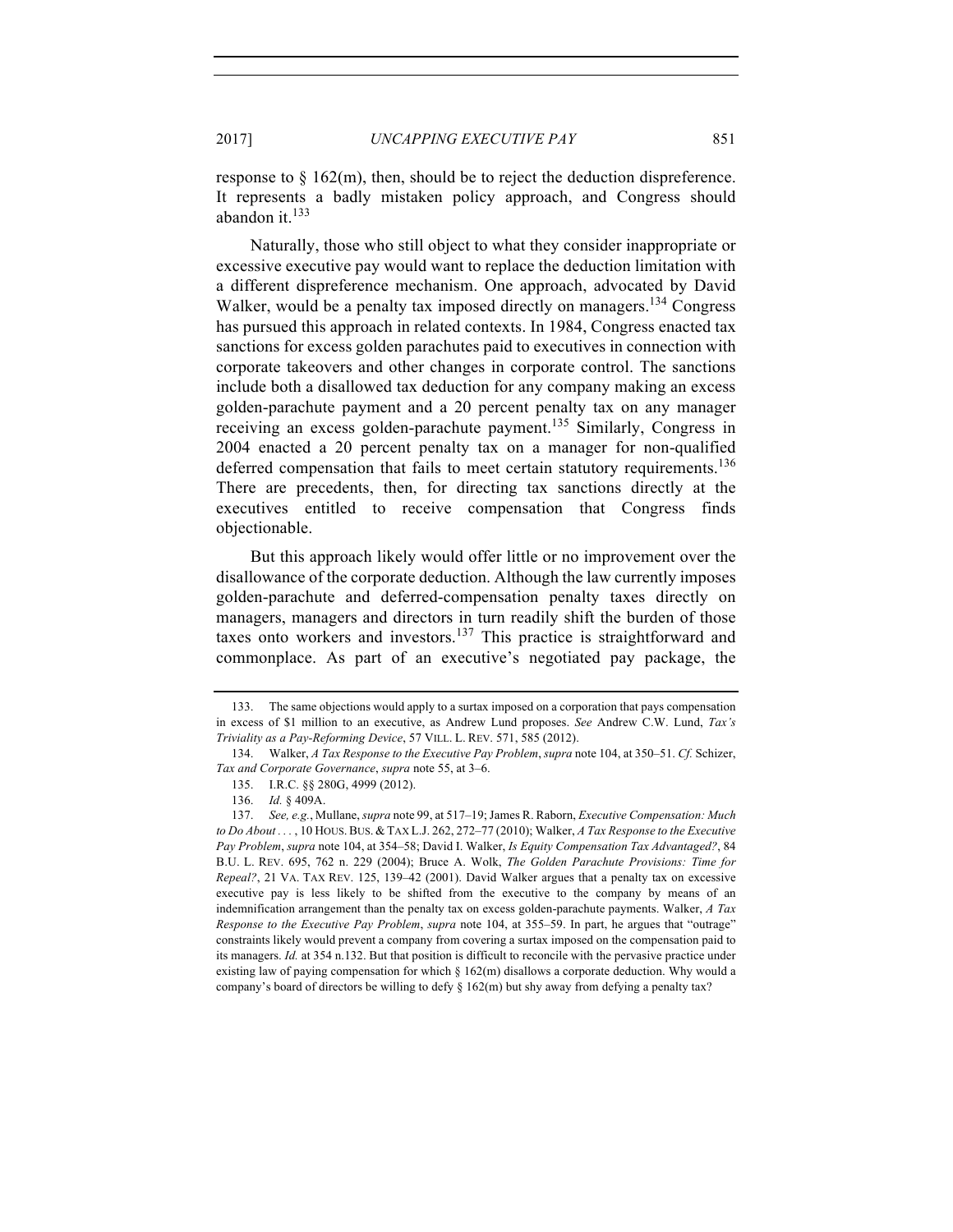company (acting through its directors) agrees with the executive that the company will indemnify the executive for any penalty taxes imposed on the executive's excess golden-parachute payments and non-qualified deferred compensation.<sup>138</sup> This can be an expensive undertaking: the rules on excess golden parachutes treat any indemnification payment made by the company as an additional golden-parachute payment that itself attracts the 20 percent penalty tax.139 Thus, if an executive receives an excess golden-parachute payment of \$50 million and incurs a penalty tax of \$10 million, the company must pay the executive an additional \$12.5 million to cover the penalty tax on the original excess golden-parachute payment and the penalty tax on the indemnification payment. The cost is higher still if the company indemnifies the executive for income and employment taxes on the indemnification payment.<sup>140</sup>

As the rate of the penalty tax increases, the directors' willingness to provide full indemnification should decrease (at least in theory). If the golden-parachute penalty tax were increased from 20 percent to 50 percent, for example, the total cost of providing a manager with a \$50 million goldenparachute payment, net of the penalty tax (but not of income and other taxes), would increase to \$100 million. Perhaps the frequency of indemnification arrangements would approach zero asymptotically as the penalty-tax rate increases. But the basic point remains that, as penalty taxes on managers are currently configured, companies can and do pay those taxes on behalf of their managers. And the economic burden of indemnification payments, like the economic burden of the § 162(m) deduction disallowance, falls on workers and investors.

In his excellent article, David Walker argues that the indemnification problem could be mitigated or eliminated by combining a penalty tax on the executive with what he calls "investor tax relief."<sup>141</sup> Walker envisions providing such relief either in the form of a reduction in corporate taxes (delivered through refundable corporate tax credits) or a reduction in shareholder taxes (delivered through lower taxes on dividends or capital gains).<sup>142</sup> But there are problems with this approach. Assume that the government were to impose a penalty tax on excessive executive

<sup>138.</sup> *See, e.g.*, Wolk, *supra* note 137.

<sup>139.</sup> *Id.*

<sup>140.</sup> For example, assuming federal and state income and employment taxes of 50 percent and a penalty tax on excess golden parachutes of 20 percent, the company would have to pay the executive \$166.67 million to leave the executive with \$50 million net of all taxes.

<sup>141.</sup> Walker, *A Tax Response to the Executive Pay Problem*, *supra* note 104, at 371–73.

<sup>142.</sup> *Id*.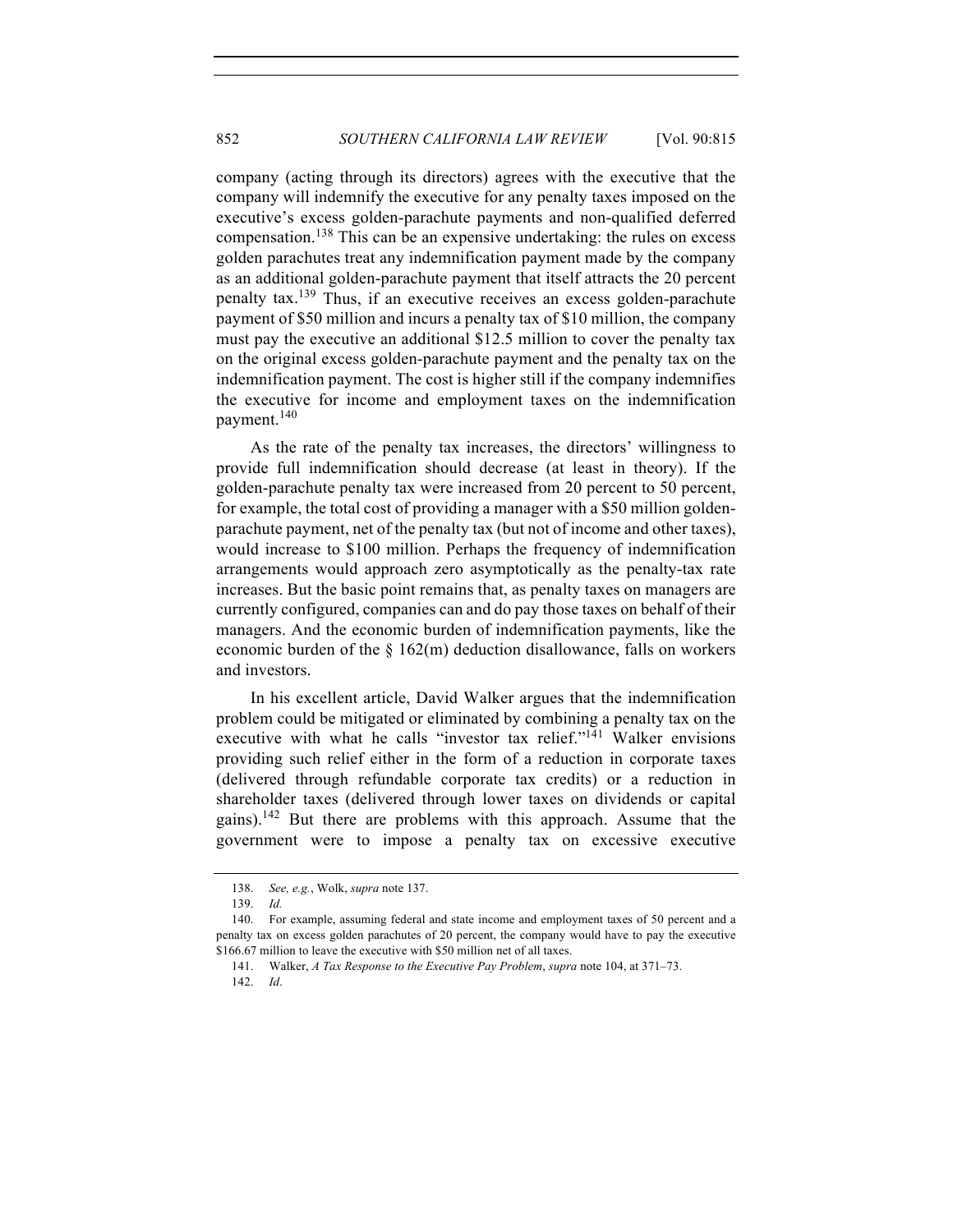compensation and that a company agreed to indemnify an executive for the penalty tax. In the absence of investor tax relief, the indemnification, like the corporate tax, would burden the company's workers and investors. Under Walker's approach, the government could provide either partial or full relief for that burden. If the government provided partial relief, transferring some but not all the amount collected under the penalty tax to the company or its investors, the government at most would have mitigated but would not have eliminated the problem. The workers and investors still would bear the cost of the indemnification to the extent that the government retained the penalty tax. Partial relief would affect only the scale; the problem itself would remain.

If the government instead were to provide full relief, transferring the entire amount collected under the penalty tax to the company or its investors, there would be two possible outcomes, both of which are unattractive. First, if the relief were provided directly to the company's shareholders, the company's workers would have borne part of the burden of the indemnification but would have received no relief.<sup>143</sup> The shareholders would have been over-compensated, and the workers would have been under-compensated.144 Second, if the relief were provided to the company (for example, through refundable corporate tax credits), the flow of funds would have been fully circular: the government would have collected a penalty tax from the executive; the company would have made an indemnification payment to the executive out of the company's assets; and the government then would have returned the penalty tax to the company.<sup>145</sup>

What is needed is a dispreference on inappropriate or excessive executive pay that cannot be shifted from the manager to the company. Two

<sup>143.</sup> Additionally, unless the relief were treated for tax purposes as the payment of a dividend, the shareholders effectively would have withdrawn assets from the company without paying the shareholderlevel tax normally imposed on dividends.

<sup>144.</sup> Although the government could divide the relief between investors and workers—giving the former a reduction in taxes on dividends or capital gains and giving the latter a wage subsidy—there is absolutely no reason to suppose that the government could determine the actual incidence of the corporate tax with sufficient accuracy to ensure that the relief matches the burden.

<sup>145.</sup> Consider the following example, assuming a penalty tax rate of 50 percent on excessive executive compensation and (for simplicity) ignoring corporate and individual income taxes. Company A pays Executive M excessive compensation of \$10 million, and the government imposes a penalty tax of \$5 million on Executive M. Pursuant to an agreement between Company A and Executive M, Company A makes a \$5 million indemnification payment to Executive M. To provide full investor tax relief, the government pays \$5 million to Company A (for example, in the form of refundable corporate tax credits). In the end, Company A, Executive M, and the government are no wealthier and no poorer than they would be if Company A had paid Executive M excessive compensation of \$10 million but the government had not imposed a penalty tax.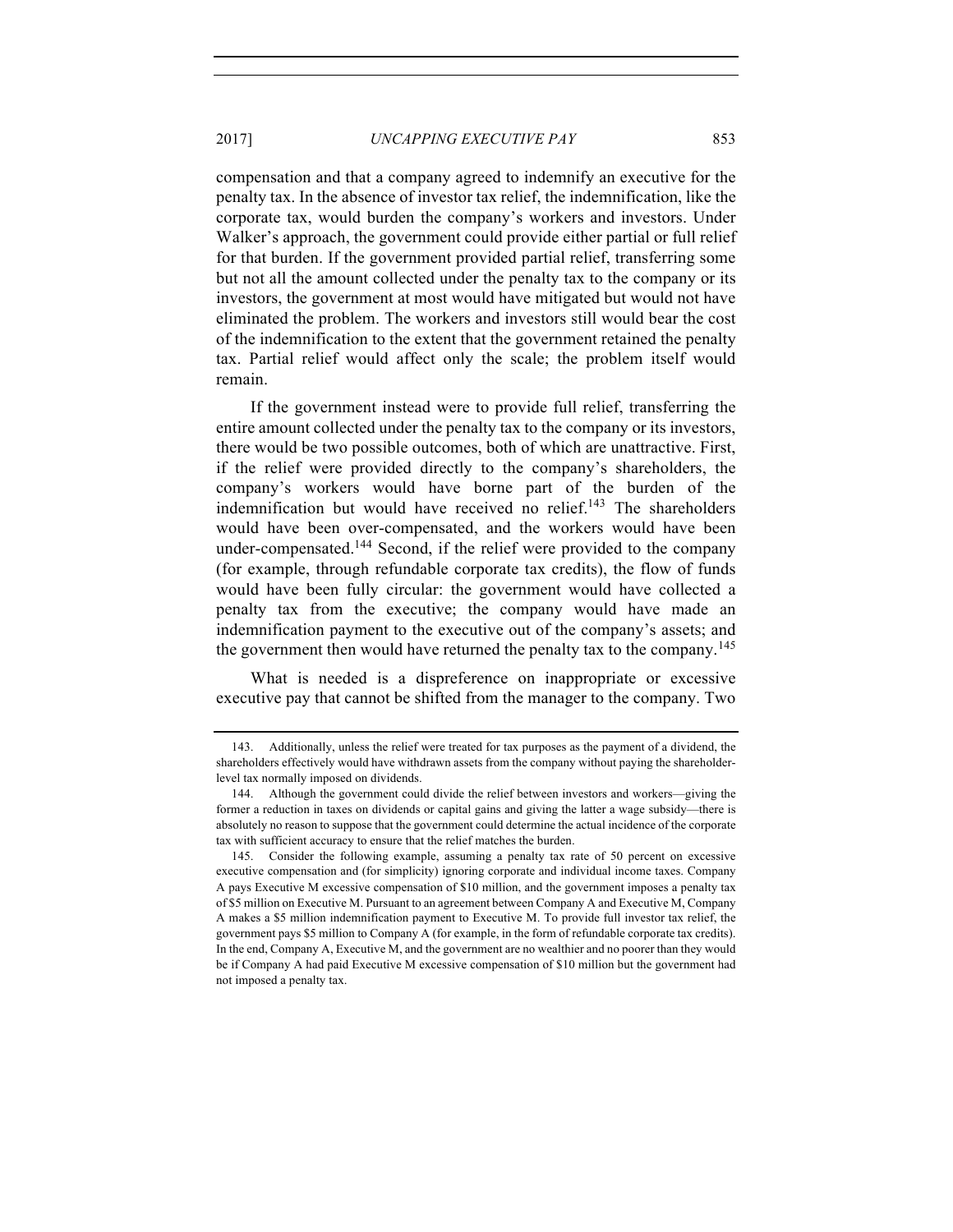possibilities emerge here. First, the dispreference could take the form of a criminal penalty.<sup>146</sup> Although a manager may be able to adjust her pay package such that the company covers the cost of her penalty taxes, she cannot adjust her pay package such that the company (much less its workers and investors) serves a prison sentence imposed on her. However odd it may seem, Congress in recent years has criminalized certain executive-pay practices. Section 402 of the Sarbanes-Oxley Act of 2002 makes it a federal crime for a public company to loan money to certain of its senior executives.<sup>147</sup> At least in theory, then, Congress could impose criminal penalties on executives who receive compensation in excess of the limitations set out by  $\S 162(m)$ . But that approach seems more than a bit too much. It was overkill in the case of executive loans, and it would be overkill in the case of executive pay more broadly.

A second approach, which I believe has never been suggested before in the literature, would be to push the penalty tax to its logical extreme. Rather than impose a 20 percent penalty tax that can be shifted to the company rather painlessly or a 50 percent penalty tax that can be shifted to the company rather more painfully, Congress could impose a 100 percent penalty tax and simply confiscate any compensation in excess of the  $\S$  162(m) limit. This approach would have the full prohibitory effect of a criminal penalty without the attendant policy concerns raised by criminalizing ordinary compensation contracts. Although ultimately no more acceptable than  $\S$  162(m) in its current form, the confiscatory tax merits closer consideration—largely because, unlike both current law and the other approaches considered so far, it actually would work.

## B. EVALUATING A CONFISCATORY TAX ON EXECUTIVE PAY

The mechanics of a confiscatory tax on executive pay would be reasonably simple. Congress would impose a 100 percent tax, in lieu of any income, employment, or other taxes, on any compensation paid by a designated employer to a designated employee in excess of a designated limit. For ease of discussion, assume initially that the designated employers, employees, and limits for the confiscatory tax would be the same as those under current  $\S$  162(m). Thus, assume that the confiscatory tax would apply to compensation in excess of \$1 million paid by a public company to its chief executive officer and its other senior managers whose pay must be reported

<sup>146.</sup> Mullane suggests this possibility, without necessarily endorsing it. *See* Mullane, *supra* note 99, at 551.

<sup>147.</sup> Sarbanes-Oxley Act of 2002, Pub. L. 107-204, 116 Stat. 745 (codified at 15 U.S.C. §78m(k) (2012)).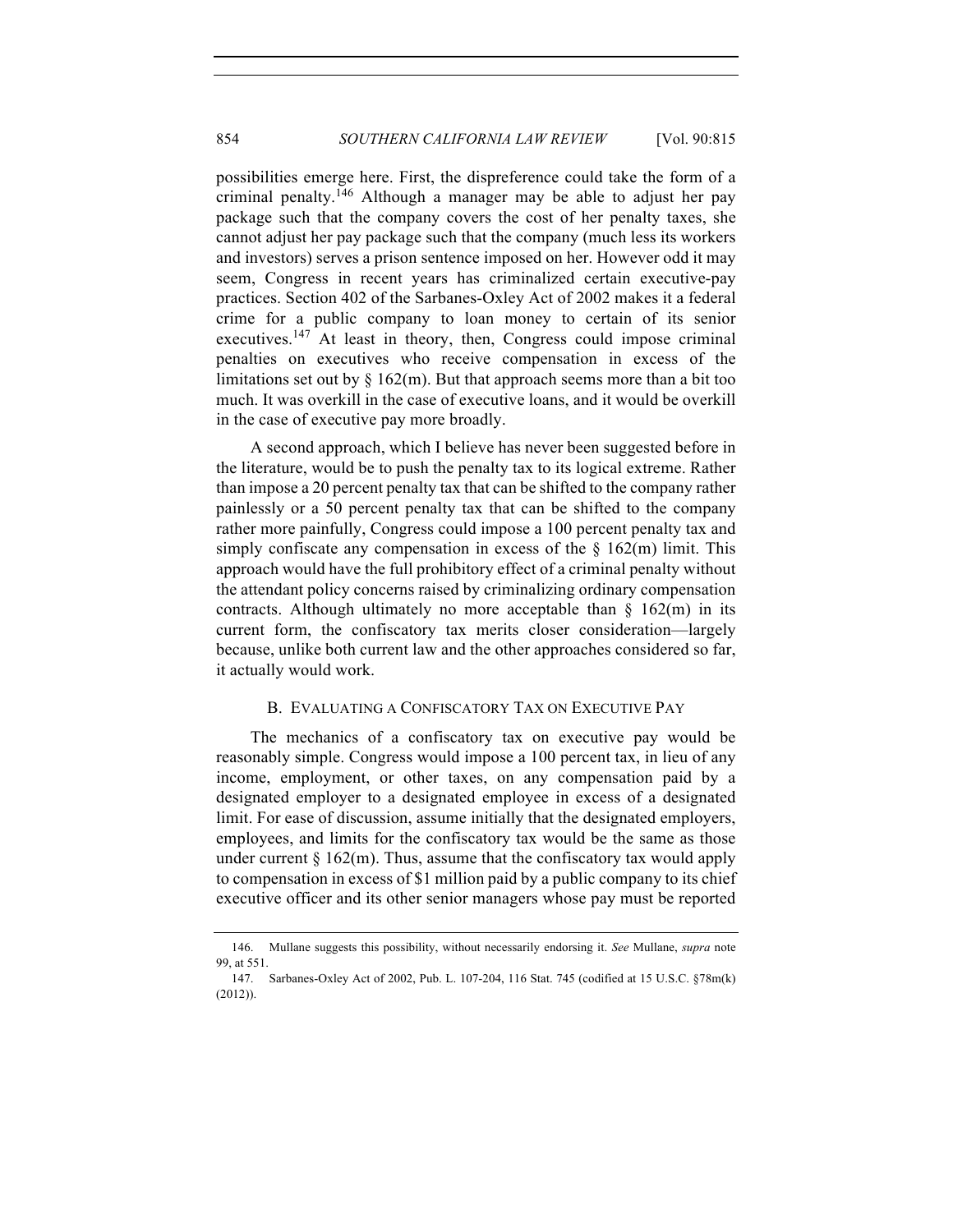on the summary compensation table required by Security and Exchange Commission regulations.

Congress could adjust any one of those elements—picking up, for example, a broader class of employers or managers or setting a higher or lower dollar limitation. Additionally, Congress could impose the confiscatory tax with or without the  $\S$  162(m) exceptions for performancebased and deferred compensation. Including those exceptions would put enormous pressure on their operative terms, as the stakes for what compensation satisfies them would become much greater. Not including the exceptions would simplify the administration of the confiscatory tax but would put substantial upward pressure on the dollar limit. For example, the chief executive officer of Discovery Communications, Inc. received more than \$156 million in total compensation for  $2014$ , <sup>148</sup> and it is not plausible that Congress could have taxed away \$155 million of that pay without substantial pushback. Without the exceptions for performance-based or deferred compensation, Congress might set the dollar limitation at a figure higher than the current cap under  $\S$  162(m).

The confiscatory tax would have two other important components. First, any payment made by a company to an executive in respect of the tax would itself be subject to the tax. Assume, for example, that Congress were to enact a confiscatory tax generally modeled on  $\S$  162(m) but without exceptions for performance-based and deferred compensation and with the limitation set at \$15 million. Under that regime, *any* compensation payment from a company to a senior manager in excess of \$15 million would be taxed away entirely. If Corporation X were to pay Executive A compensation of \$20 million, the executive would owe a tax to the government equal to \$5 million (100 percent of the amount paid to Executive A over the \$15 million cap). If Corporation X were to pay the \$5 million tax on behalf of Executive A, Executive A would owe a total tax of \$10 million (100 percent of the amount paid directly to Executive A over the \$15 million cap and 100 percent of the amount paid to the government on behalf of Executive A).

Second, the confiscatory tax would not deny the corporation a tax deduction for compensation in excess of the dollar limitation. In this respect, the treatment of inappropriate or excessive executive compensation under the confiscatory tax would differ from the treatment of excess goldenparachute payments under current law. The golden-parachute rules impose a 20 percent penalty tax on the executive and deny the corporation a deduction.

<sup>148.</sup> McGregor, *supra* note 42.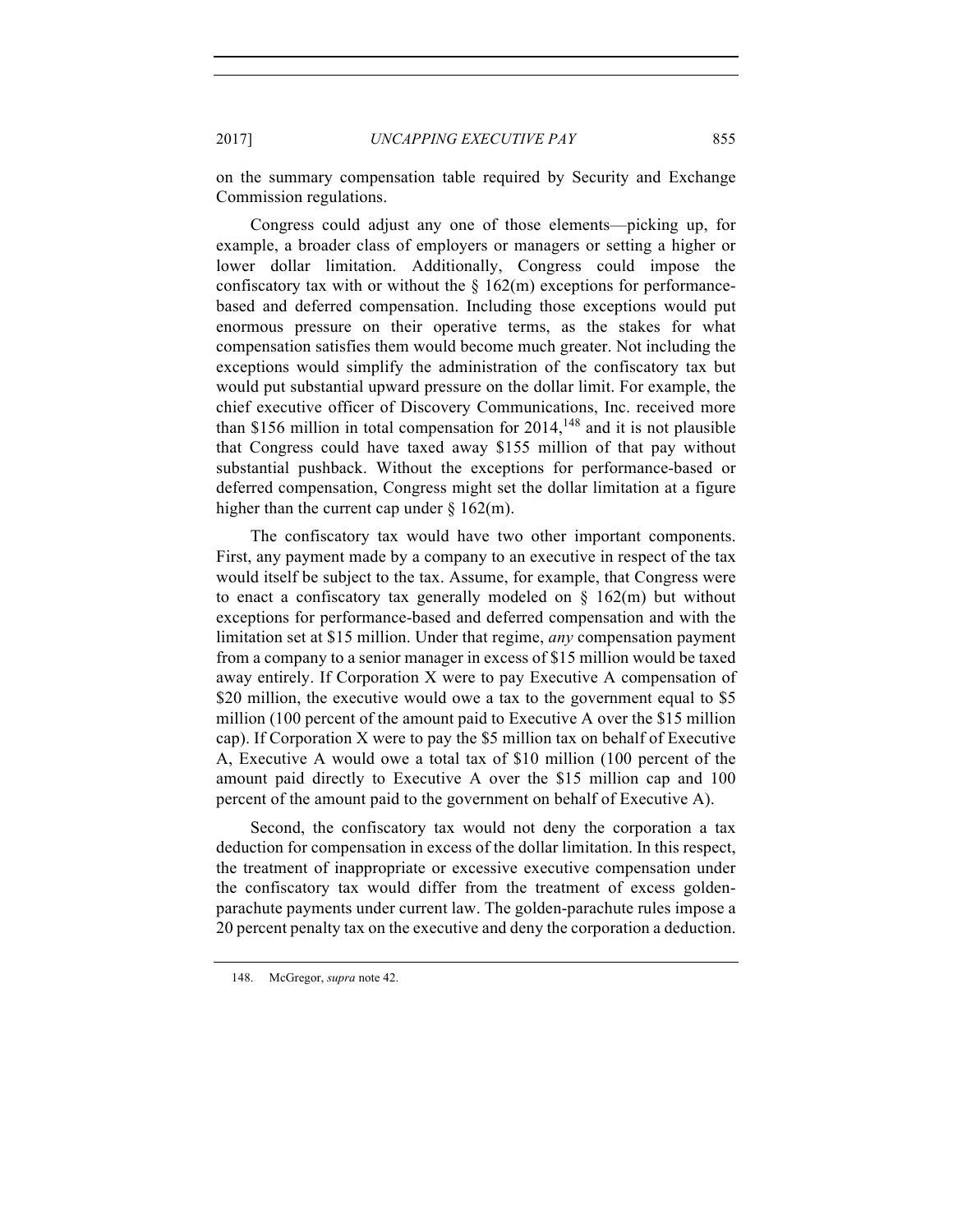But denying a tax deduction is neither necessary nor appropriate in the case of the confiscatory tax. As shown above, denial of a corporate tax deduction likely increases the tax burden on workers and investors. Also, with the full amount of the excessive executive compensation taxed away by the confiscatory tax, the denial of a corporate tax deduction would have no marginal benefit in discouraging the payment of such compensation in the first instance.

The advantages of the confiscatory tax are clear. Unlike the disallowance of corporate deductions and the imposition of penalty taxes under current law, the confiscatory tax would be both effective and nonshiftable. At a 100 percent rate, the tax would simply impound any compensation payment in excess of the designated limit. Although a company could *pay* its manager compensation that exceeds the cap, the portion above the cap would be taxed away by the government. The confiscatory tax therefore would succeed where  $\S$  162(m) and the goldenparachute penalty tax fail.<sup>149</sup> The confiscatory tax would work not by *discouraging* particular behavior by companies and managers; instead, it would work by *commandeering* the full benefit of that behavior.<sup>150</sup>

Additionally, the economic burden of the confiscatory tax would stay exactly where it is intended to stay. Because any compensation payment in excess of the limit, including a payment in respect of the confiscatory tax, would be subject to the confiscatory tax, the company and the executive could not bargain for the burden to be shifted from the executive to the company by way of an indemnification agreement. Again, this distinguishes the confiscatory tax from  $\S$  162(m) and the golden-parachute penalty tax. Those tax dispreferences fall on the company—or easily can be shifted to the company—and thus likely burden workers and investors. By contrast, corporate assets could never be used to relieve the manager of the confiscatory tax, no matter how favorably disposed the board of directors

<sup>149.</sup> It seems, then, an overstatement to argue that "[i]t is not likely that a Code-based approach to regulating executive compensation would be workable." Joy Sabino Mullane, *The Unlearning Curve: Tax-Based Congressional Regulation of Executive Compensation*, 60 CATH. U. L. REV. 1045, 1081 (2011).

<sup>150.</sup> Strictly speaking, the tax need not necessarily be a confiscatory tax in order to prevent the payment of excessive or inappropriate executive compensation. It may well be, for example, that taxing excessive or inappropriate compensation at a rate of 90 percent or 95 percent would have the same effect as taxing such compensation at a rate of 100 percent. At some point between a tax of 0 percent and a tax of 100 percent, the company and the executive would agree to a pay arrangement that does not include excessive or inappropriate pay—that is, at some point the tax would function as an effective limit on executive pay. But all the policy objections outlined below to a 100 percent tax would apply with equal force in such a case.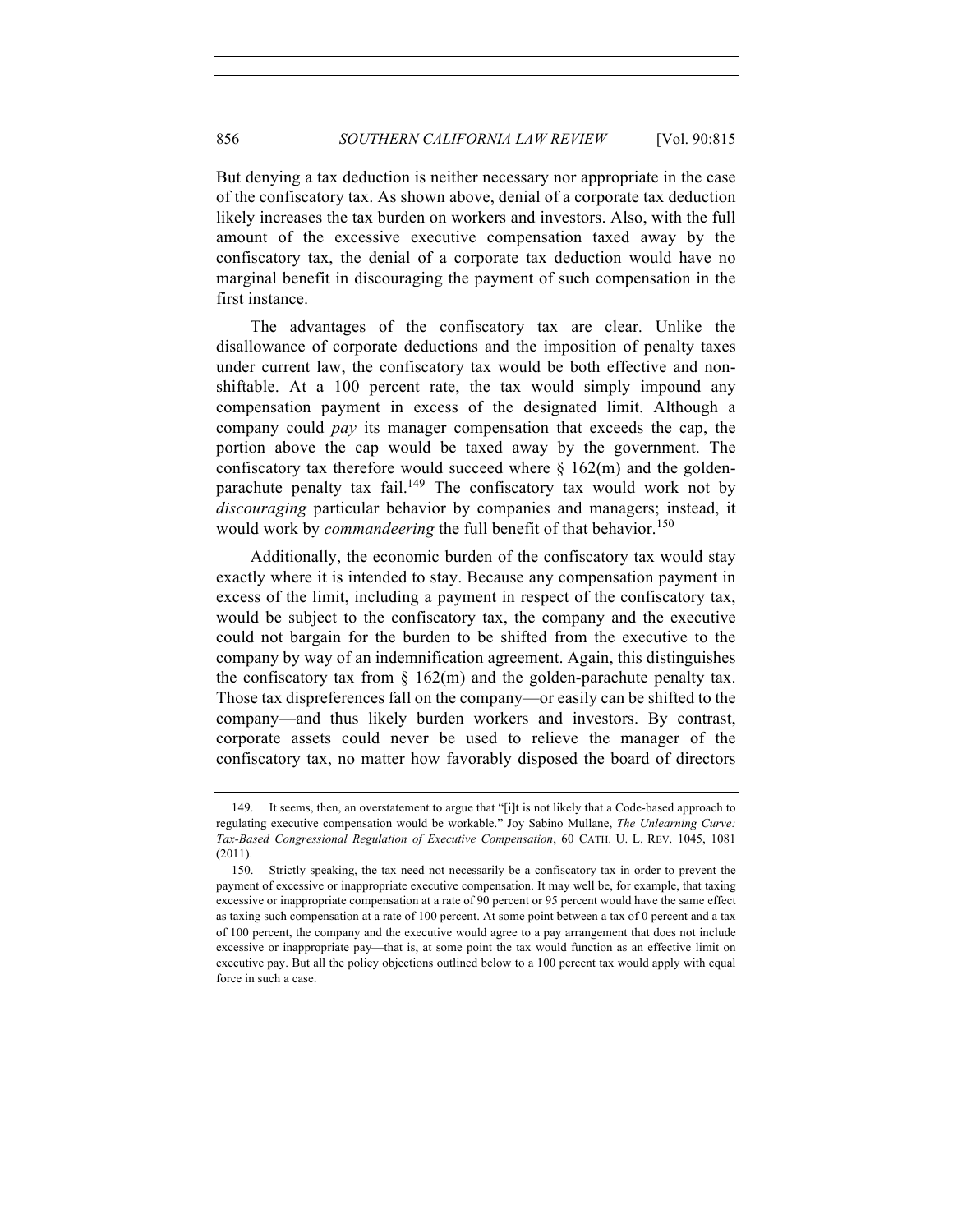might be to the manager.

Moreover, the confiscatory tax would be flexible enough to be paired with almost any of the various policy objectives underlying  $\S$  162(m). If Congress wanted to replicate existing  $\S$  162(m), it could replace the disallowance of the corporate deduction with the 100 percent tax for any compensation in excess of \$1 million, retaining the exceptions for performance-based and deferred compensation. If Congress wanted to strengthen the tie between executive pay and corporate or individual performance, Congress could impose the confiscatory tax on any compensation in excess of the \$1 million limit, retaining only the exception for performance-based compensation. In so doing, Congress might see fit also to tighten the standards for what constitutes performance-based compensation (although, as argued in Part II, this creates its own difficulties). Or, at the extreme, if Congress wanted to use the confiscatory tax as a broad leveling device—as a strong hammer against income inequality—it could impose the tax on *any* compensation in excess of \$1 million (or some other designated limit), with no exceptions at all.

Nonetheless, the confiscatory tax would have very serious drawbacks that would make it unacceptable as a policy matter. First, the tax would introduce significant distortions and disruptions into the choice of business form.<sup>151</sup> Assume, for example, that the executives subject to the confiscatory tax would be those who work for public companies, as under current § 162(m). An effective and binding limitation under the confiscatory tax on what could be paid to senior managers of public companies would cause some businesses to transform themselves from public to private companies and other businesses never to change from private companies to public companies in the first place. Such distortions and disruptions would play out along whatever margin Congress were to use in defining the scope of the tax. If the tax applied to executives of all subchapter C corporations, whether public or private, more businesses would elect subchapter S status or would operate as partnerships under subchapter K. Considerations of economic efficiency in the choice of business form would become secondary to the simple imperative of avoiding the confiscatory tax and the limitation on manager compensation.

Second, the tax would introduce serious distortions and disruptions into the high end of the labor market.<sup>152</sup> An effective and binding limitation under the confiscatory tax on what executives may earn would push talented young

<sup>151.</sup> *See* Walker, *A Tax Response to the Executive Pay Problem*, *supra* note 104, at 365–67.

<sup>152.</sup> *See id.* at 367–68.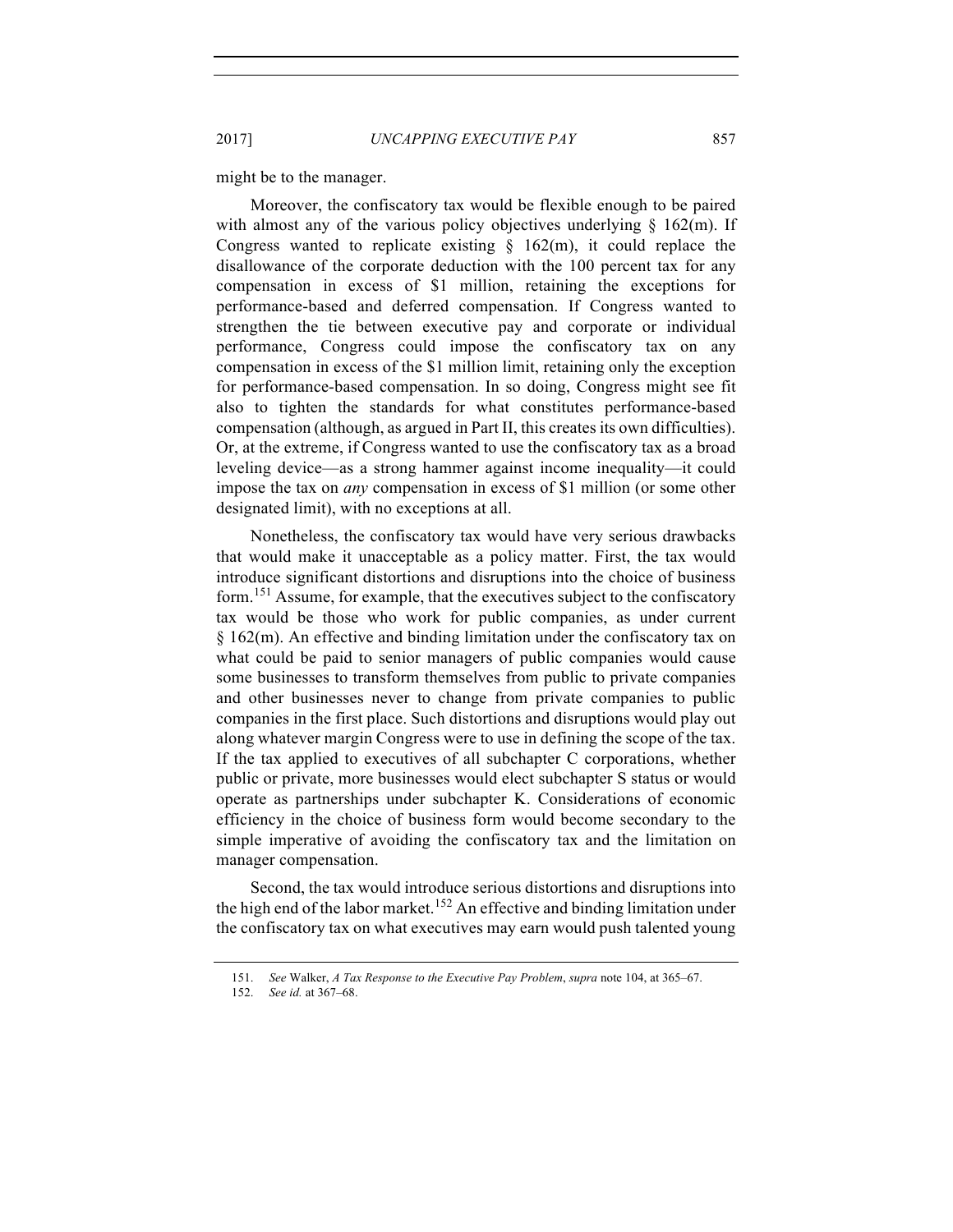men and women away from business and into other careers. An outstanding graduate of Wharton or Kellogg might express a strong preference for starting her career at a private consulting firm rather than a public company. An outstanding college graduate who might otherwise have matriculated at Wharton or Kellogg may instead pursue advanced study in law or medicine; or he might skip graduate school altogether and look for career opportunities in lobbying or real-estate development. Older men and women already in business careers at the introduction of the confiscatory tax would want to move out of the sectors where their pay is limited (for example, public companies) and into sectors where their pay remains unlimited (for example, private companies and partnerships). At the extreme, they might even prefer to transfer to foreign employers. The point is straightforward but important: imposing a confiscatory tax on excessive executive pay would discourage the most capable individuals from seeking or continuing careers in business management. The tax thus should lead to inferior labor supply for managerial positions.<sup>153</sup>

Third, there is a basic problem of institutional competence in setting executive pay at an appropriate level.<sup>154</sup> Under current law, manager compensation is determined by the market with only minimal interference from the government. Admittedly, some critics (such as the advocates of the managerial-power theory) argue that current law ignores substantial market failures in the bargaining between managers and directors. But the introduction of a confiscatory tax on excessive executive pay goes well beyond what might be necessary to correct any such problems. Instead, it substitutes Congress, probably with the assistance of the Treasury Department, as the final arbiter of manager compensation. Why would Congress—a wholly political institution with no expertise in corporate governance or business management—be able to identify the "right" amount of executive pay? Why would the Treasury Department—a wholly bureaucratic institution with very limited expertise in corporate governance and business management—be any better suited to the task? Surely, whatever the market does here, government would only do worse.

Finally, there is the separate problem of distinguishing between manager pay that is inappropriate or excessive and manager pay that is appropriate and not excessive. One approach would set a single dollar

<sup>153.</sup> *Cf.* Kaplan, *Executive Compensation and Corporate Governance in the U.S.*, *supra* note 38, at 15–21 (analyzing the historical earnings and managerial power problems of CEOs against comparable groups, such as corporate lawyers, hedge fund investors, and private equity investors).

<sup>154.</sup> *See* Schizer, *Tax and Corporate Governance*, *supra* note 55, at 4.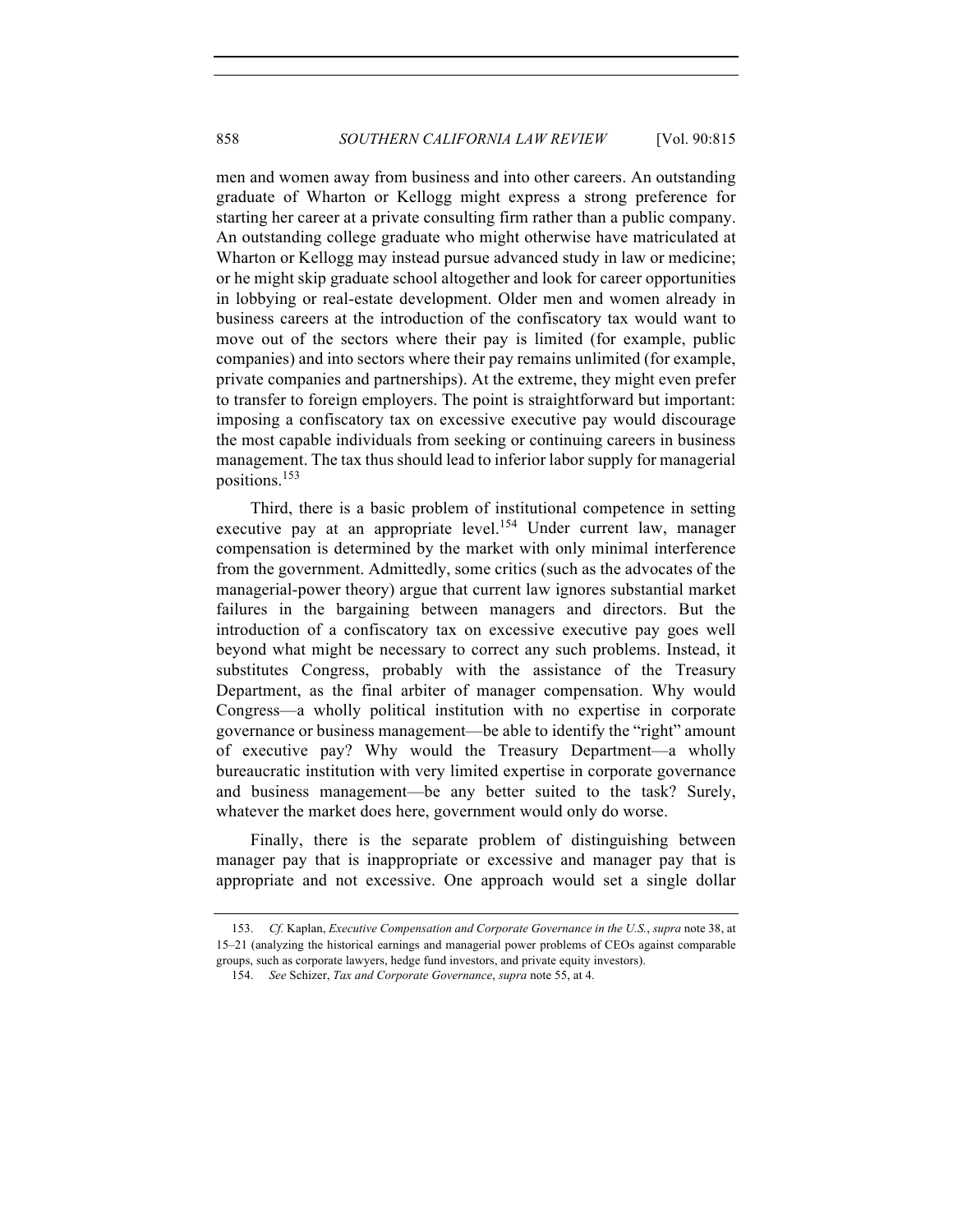limitation for all companies, as  $\S$  162(m) currently does. But why would it be acceptable policy to tell the chief executive officer of the largest public company that her pay is capped at the same amount as the pay for the chief executive officer of the smallest public company? And if Congress or the Treasury Department were to set different limits based on the size of the company, how could the government possibly determine what the proper amounts should be? The best that one could hope for would be a generic, bureaucratic pay scale such as that used for the government's own employees—a pay scale that bears little resemblance to market value or merit.

## C. UNCAPPING EXECUTIVE PAY

The best approach is outright repeal of  $\S$  162(m).<sup>155</sup> Congress should repudiate the policy of using the tax code as a vehicle for addressing what it considers inappropriate or excessive executive compensation. It should not use the tax law to limit, constrain, discourage, or prohibit particular forms or amounts of manager compensation. It should not attempt to reform  $\S 162(m)$ , and it should not replace  $\S$  162(m) with a penalty tax or a confiscatory tax. For good measure, Congress should repeal the rules denying corporate tax deductions for excessive golden-parachute payments,<sup>156</sup> imposing penalty taxes on excessive golden-parachute payments,  $157$  and imposing penalty taxes on certain types of non-qualified deferred compensation.<sup>158</sup> Corporate directors and managers should be permitted to set the terms of manager compensation through negotiation. But Congress should not hesitate to address overall income inequality through progressive tax rates and corporate-governance problems through broadened fiduciary liability for directors.

There are two basic arguments for uncapping executive pay under the tax code. First, repealing  $\S 162(m)$  is right as a matter of tax policy. Although the contemporary United States income tax incorporates certain elements of a consumption tax, the basic structure and organizing principle remain those of an income tax—that is, a tax on *net income*. The point of an income tax is

<sup>155.</sup> Other commentators have argued for repeal of section 162(m). *See, e.g.*, Conway, *supra* note 55, at 425–29. So too has the staff of the Joint Committee on Taxation. *See* STAFF OF THE J. COMM. ON TAXATION, 113TH CONG., *supra* note 126, at 20, 42–43.

<sup>156.</sup> I.R.C. § 280G (2012).

<sup>157.</sup> *Id.* § 4999.

<sup>158.</sup> *Id.* § 409A. Note that here Congress should repeal the 20 percent penalty tax, which is wholly unsound as a policy matter, but not the rules requiring early inclusion of non-qualified deferred compensation and imposing an interest surcharge on non-qualified deferred compensation. The earlyinclusion and interest-surcharge rules are perfectly sensible.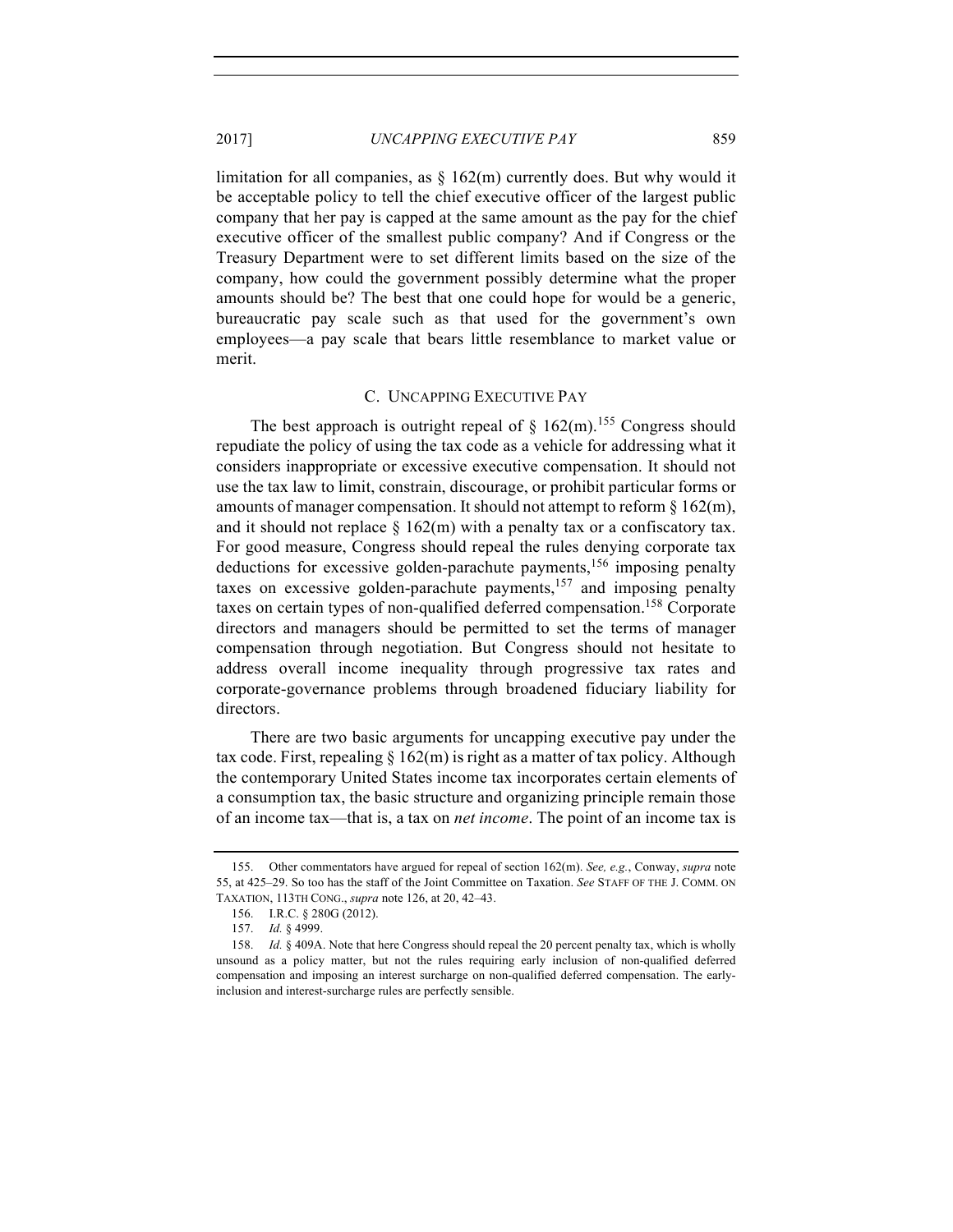to tax the difference between gross income and the cost of producing that income. Compensation that a company pays to its workers—including the amounts paid to the most highly compensated senior managers—represents an economic cost of producing taxable income for the company. Such compensation is properly deductible under an income tax. The Clinton administration thus made a fundamental conceptual mistake in articulating its justification for  $\S$  162(m) as the removal of a tax preference. The administration argued that the law before  $\S 162(m)$  set "no limitation on the amount of *tax benefit* provided for executive compensation."<sup>159</sup> A deduction for executive and other employee compensation is not a "tax benefit" at all; it is an adjustment necessary to impose tax only on net income.

That is not to say that disallowing a deduction for executive pay or imposing a penalty or confiscatory tax on executive pay could never be justified under an income tax. But it is to say that disallowing a deduction for executive pay or imposing a penalty or confiscatory tax on executive pay is not the same as removing a tax benefit or a tax preference; instead, under an income tax, it is imposing a tax penalty or a tax dispreference.<sup>160</sup> To maintain otherwise, as the Clinton administration did, is simply incorrect. Certainly, one might advance a cogent argument for departing from the income-tax baseline on executive pay, although the Clinton administration, Congress, and numerous policymakers since 1993 have failed to do so. To the extent that Congress perceives a market failure in the process of setting executive pay, the right response would be to address that market failure directly as a matter of corporate-governance law. Nothing good has come from using the tax code to penalize executive pay.

Second, the various approaches to imposing a cap on executive pay are all seriously deficient. Section 162(m) represents the policy status quo; it is both wrong on policy and ineffective in practice. Directors and managers find it comparatively easy to avoid the  $\S$  162(m) limitation by exploiting the broad exceptions for performance-based and deferred compensation. Additionally, directors and managers find it painless to ignore the  $\S$  162(m) limitation because the cost of doing so likely falls on workers and investors. Executive-pay practices under the status quo, sometimes even within a single firm, thus represent a mixture of both dodging and defying  $\S$  162(m).

Proposals for internal reform of  $\S 162(m)$  by tightening or eliminating the exceptions for performance-based and deferred compensation also would be wrong on policy and ineffective in practice. Any attempt to narrow the

<sup>159.</sup> U.S. DEP'T OF THE TREASURY, *supra* note 20, at 40 (emphasis added).

<sup>160.</sup> Polsky, *supra* note 65, at 884 n.33.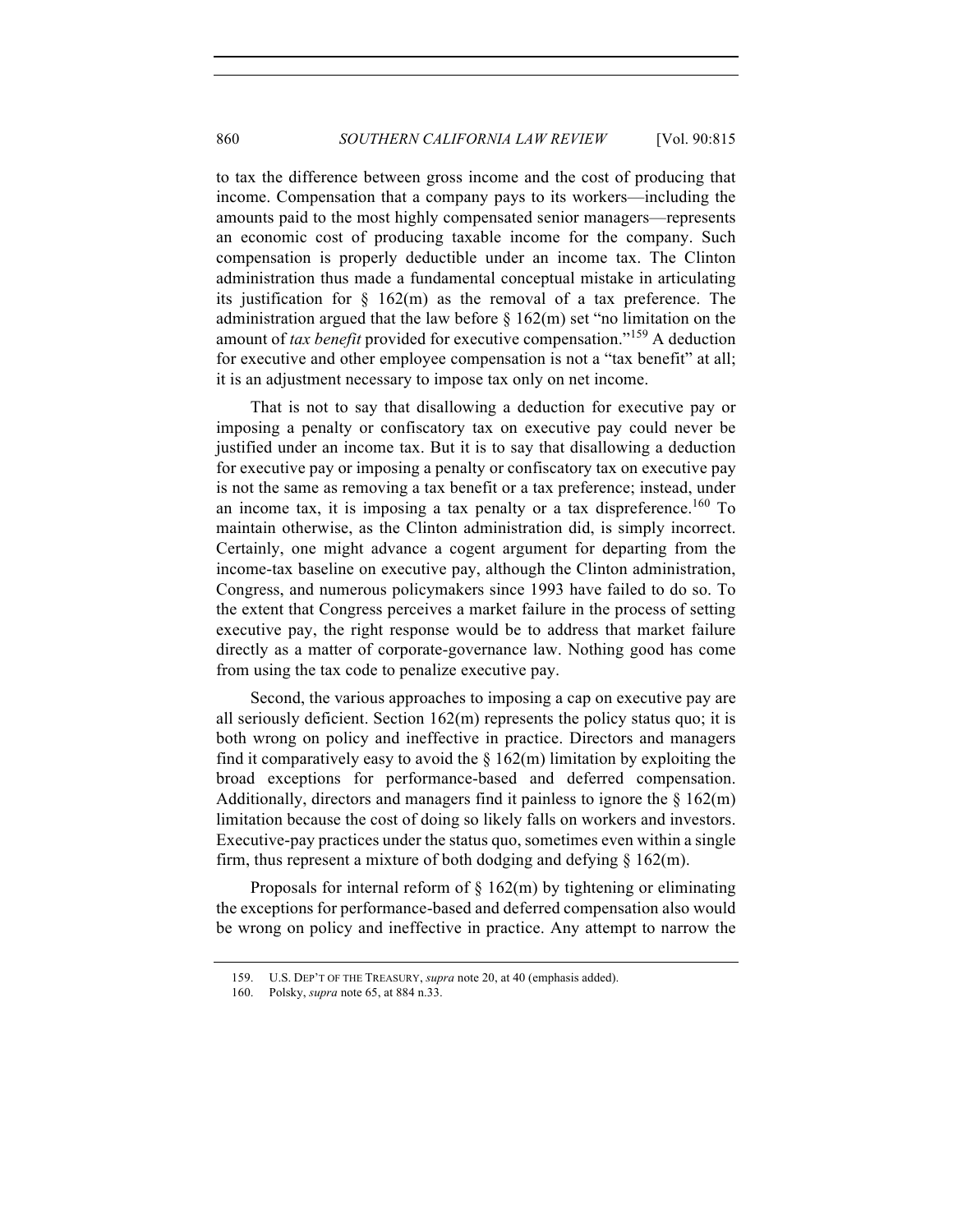scope of performance-based compensation would put the government in the untenable position of trying to determine, in generally applicable terms, what constitutes corporate or individual success. That exercise would be all but certain to produce either over-inclusive or under-inclusive rules. Furthermore, the continued practice of disallowing corporate deductions for compensation above the cap likely would put the economic burden on workers and investors rather than executives and directors.

By contrast, external reform of  $\S$  162(m)—such as replacing the disallowance of corporate deductions with a confiscatory tax imposed on the executive—would be effective in practice but still wrong on policy. Although directors and managers could not shift the burden of the confiscatory tax to workers and investors, the tax would impose highly objectionable distortions and disruptions into decisions about business organization and labor supply, particularly for highly capable individuals. The problem stems from the inherent effectiveness of the confiscatory tax. Because there would be no getting around it and no shifting of its burden, the confiscatory tax necessarily would limit what an executive could receive as compensation. Any amount in excess of the designated cap would be taxed away by the government, and that would drive both businesses and individuals to exit the sectors in which the government limits manager compensation.

In the end, the right answer is to repeal  $\S 162(m)$  and to uncap executive pay. Using the tax law to address concerns about executive compensation has been fundamentally misguided. Inappropriate or excessive executive pay is not a tax-policy problem, and it should not be addressed through the tax law. Certainly high executive compensation may contribute to overall income inequality, and certainly overall income inequality may be a legitimate policy concern. The correct response is not to target executives specifically but to pursue more robust taxation under progressive marginal tax rates that apply to all high earners—whether they are corporate executives, hedge-fund managers, professional athletes, entertainment celebrities, or successful doctors or lawyers. Additionally, high executive compensation may represent a breakdown in proper corporate governance, with directors agreeing for whatever reasons to pay arrangements that do not advance investor interests as well as they should. The correct response in that case is not to impose tax burdens on workers and investors but to reform corporate law. Proper narrowing of the business judgment rule and expansion of director liability hold greater potential to discipline director decisions about how much to pay executives and how closely to link that pay to corporate and individual performance.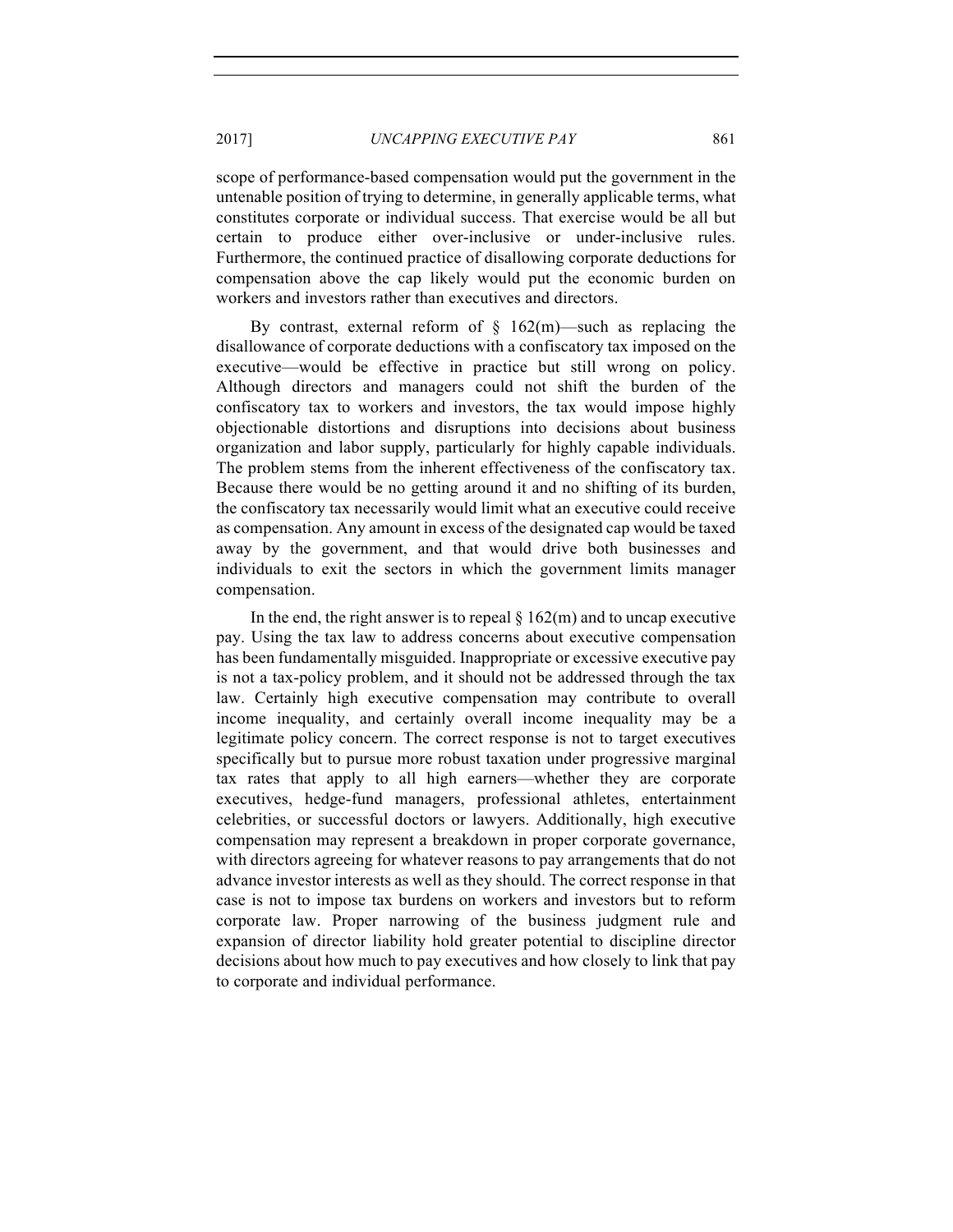# APPENDIX

# TABLE 1. Base Salaries in 2014 for S&P 500 Chief Executive Officers (in  $\text{USD}^{161}$

| Rank | Company                     | <b>CEO</b>             | <b>Base Salary</b> |
|------|-----------------------------|------------------------|--------------------|
| 1.   | Wynn Resorts                | Stephen A. Wynn        | 4,000,000          |
| 2.   | Bed Bath & Beyond           | Steven H. Temares      | 3,967,500          |
| 3.   | Viacom                      | Philippe P. Dauman     | 3,871,154          |
| 4.   | General Electric            | Jeffrey R. Immelt      | 3,750,000          |
| 5.   | <b>CBS</b>                  | Leslie Moonves II      | 3,513,461          |
| 6.   | Twenty-First Century Fox    | James Rupert Murdoch   | 3,000,000          |
| 7.   | Discovery<br>Communications | David M. Zaslav        | 3,000,000          |
| 8.   | Netflix                     | <b>Reed Hastings</b>   | 2,961,539          |
| 9.   | ExxonMobil                  | Rex W. Tillerson       | 2,867,000          |
| 10.  | Comcast                     | Brian L. Roberts       | 2,857,315          |
| 11.  | Wells Fargo                 | John G. Stumpf         | 2,800,000          |
| 12.  | Disney                      | Robert A. Iger         | 2,500,000          |
| 13.  | Michael Kors Holdings       | John D. Idol           | 2,500,000          |
| 14.  | <b>Activision Blizzard</b>  | Robert A. Kotick       | 2,196,616          |
| 15.  | Boeing                      | W. James McNerney, Jr. | 2,004,231          |
| 16.  | American Express            | Kenneth I. Chenault    | 2,000,000          |
| 17.  | Procter & Gamble            | Alan George Lafley     | 2,000,000          |
| 18.  | Ford Motor                  | William Clay Ford, Jr. | 2,000,000          |
| 19.  | Time Warner                 | Jeffrey L. Bewkes      | 2,000,000          |
| 20.  | Goldman Sachs Group         | Lloyd C. Blankfein     | 2,000,000          |
| 21.  | News Corporation            | Robert J. Thomson      | 2,000,000          |
| 22.  | <b>Cablevision Systems</b>  | James L. Dolan         | 2,000,000          |
| 23.  | <b>Abbott Laboratories</b>  | Miles D. White         | 1,973,077          |
| 24.  | L Brands                    | Leslie H. Wexner       | 1,924,000          |

161. COMPUSTAT - CAPITAL IQ, EXECUCOMP ANNUAL COMPENSATION, https://wrds-web. wharton.upenn.edu/wrds (last visited May 17, 2017) (data set on file with author).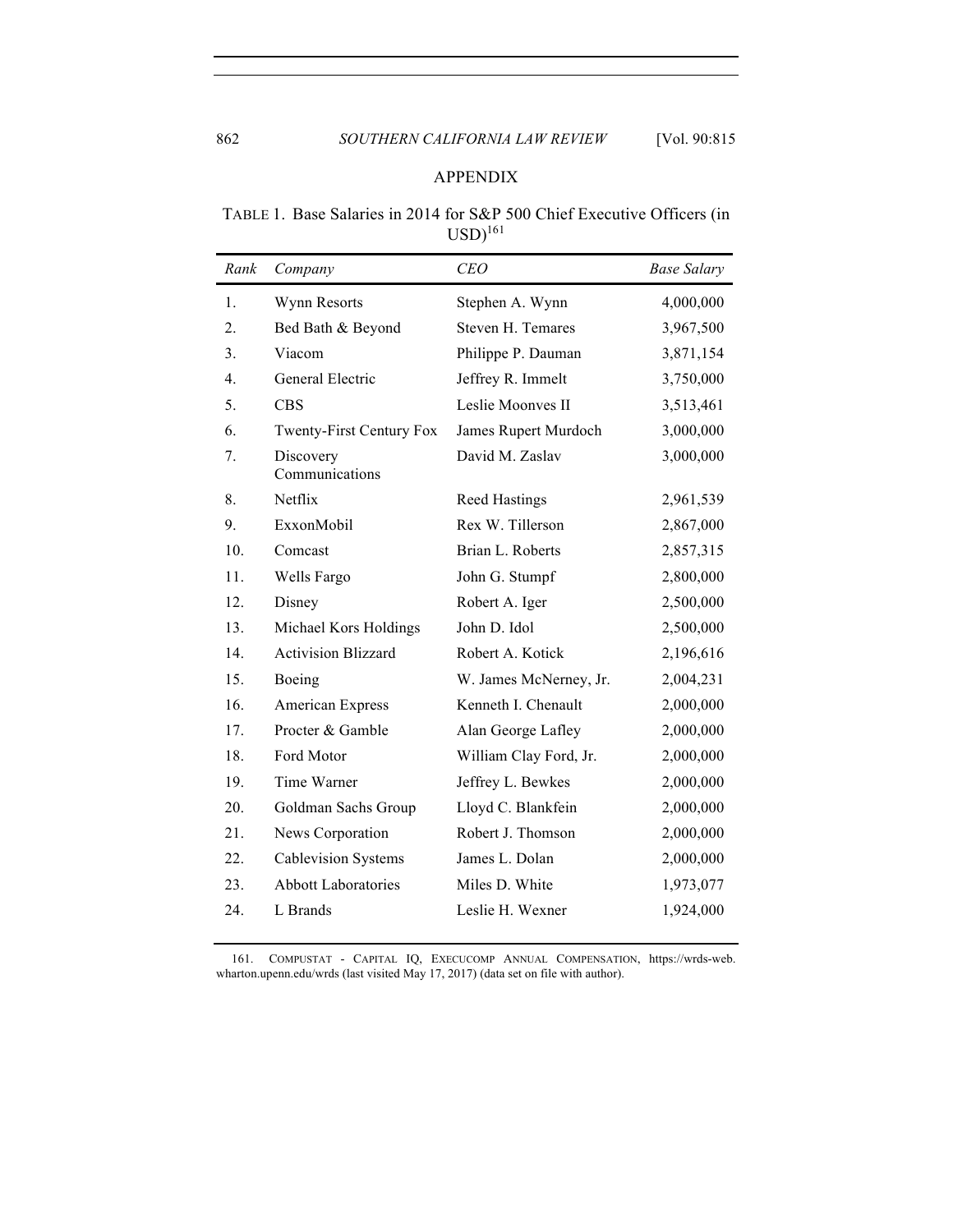| 25. | Dow Chemical               | Andrew N. Liveris     | 1,921,433 |
|-----|----------------------------|-----------------------|-----------|
| 26. | United Technologies        | Louis R. Chenevert    | 1,869,583 |
| 27. | Honeywell International    | David M. Cote         | 1,865,769 |
| 28. | Chevron                    | John S. Watson        | 1,825,500 |
| 29. | Pfizer                     | Ian C. Read           | 1,815,000 |
| 30. | Apache                     | G. Steven Farris      | 1,750,000 |
| 31. | Estee Lauder               | Fabrizio Freda        | 1,750,000 |
| 32. | Ralph Lauren               | Ralph Lauren          | 1,750,000 |
| 33. | Apple                      | Timothy D. Cook       | 1,748,462 |
| 34. | Bristol-Myers Squibb       | Lamberto Andreotti    | 1,700,000 |
| 35. | Schlumberger               | Paal Kibsgaard        | 1,700,000 |
| 36. | ConocoPhillips             | Ryan M. Lance         | 1,700,000 |
| 37. | AT&T                       | Randall L. Stephenson | 1,691,667 |
| 38. | McKesson                   | John H. Hammergren    | 1,680,000 |
| 39. | Halliburton                | David J. Lesar        | 1,630,000 |
| 40. | Philip Morris              | Andr Calantzopoulos   | 1,615,871 |
| 41. | <b>Gilead Sciences</b>     | John C. Martin        | 1,605,017 |
| 42. | Caterpillar                | Douglas R. Oberhelman | 1,600,008 |
| 43. | Coca-Cola                  | Muhtar Kent           | 1,600,000 |
| 44. | Macy's                     | Terry J. Lundgren     | 1,600,000 |
| 45. | Pepsico                    | Indra K. Nooyi        | 1,600,000 |
| 46. | Mondelez International     | Irene B. Rosenfeld    | 1,600,000 |
| 47. | AbbVie                     | Richard A. Gonzalez   | 1,595,961 |
| 48. | LyondellBasell Industries  | James L. Gallogly     | 1,594,039 |
| 49. | <b>Precision Castparts</b> | Mark Donegan          | 1,585,000 |
| 50. | Verizon Communications     | Lowell C. McAdam      | 1,580,769 |
| 51. | <b>TJX</b> Companies       | Carol M. Meyrowitz    | 1,575,002 |
| 52. | General Motors             | Mary T. Barra         | 1,567,803 |
| 53. | General Dynamics           | Phebe N. Novakovic    | 1,560,000 |
| 54. | Nike                       | Mark G. Parker        | 1,550,000 |
| 55. | Universal Health Services  | Alan B. Miller        | 1,537,560 |
| 56. | Marathon Petroleum         | Gary R. Heminger      | 1,537,500 |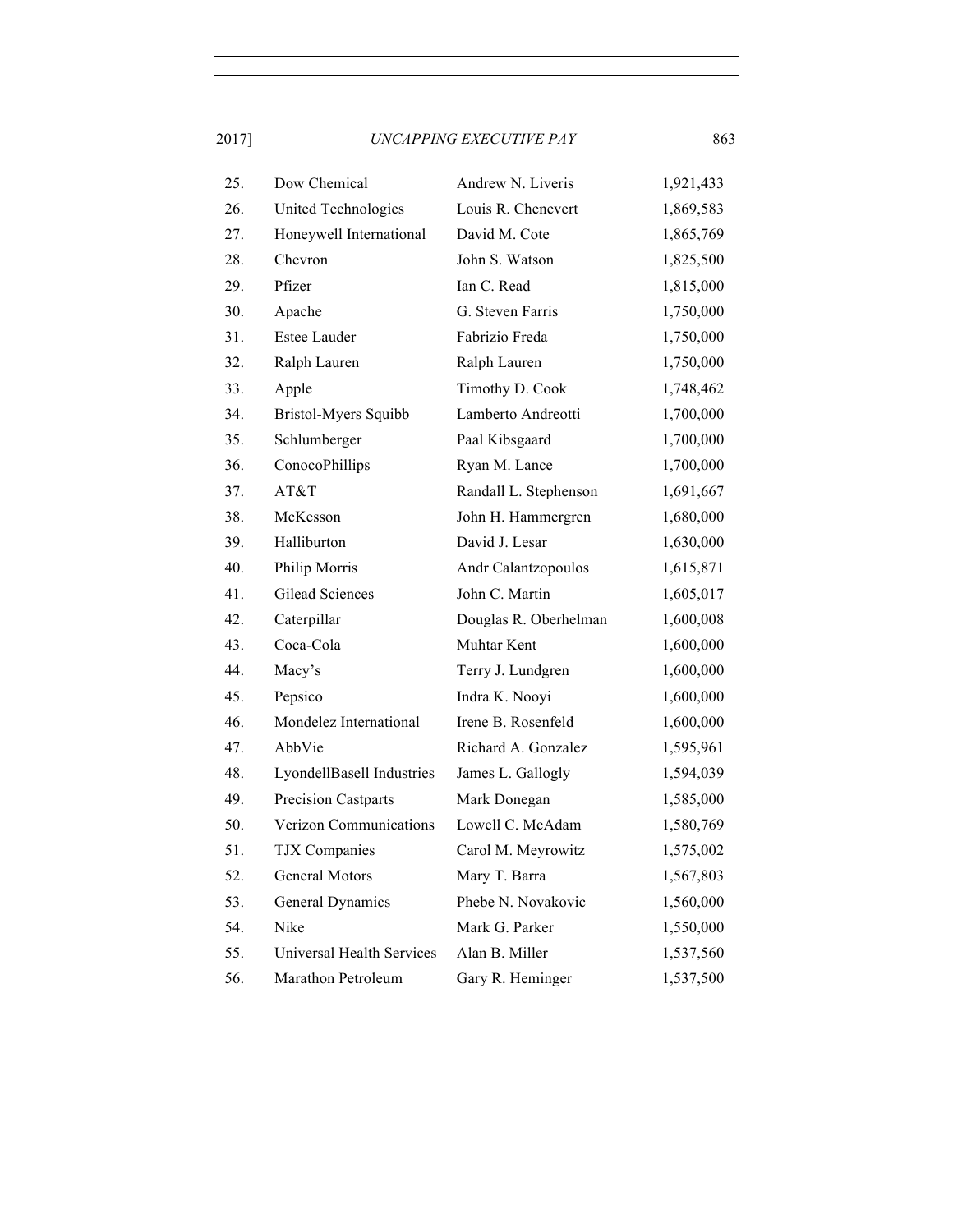864 *SOUTHERN CALIFORNIA LAW REVIEW* [Vol. 90:815

57. Baxter International Robert L. Parkinson, Jr. 1,535,000 58. Northrop Grumman Wesley G. Bush 1,524,231 59. Phillips 66 Greg C. Garland 1,510,427 60. Monsanto Hugh Grant 1,506,269 61. Amgen Robert A. Bradway 1,505,769 62. Dollar Tree Bob Sasser 1,505,769 63. Medtronic Omar S. Ishrak 1,503,123 64. HP Margaret C. Whitman 1,500,058 65. Hewlett Packard Enterprise Margaret C. Whitman 1,500,058 66. Wyndham Worldwide Stephen P. Holmes 1,500,008 67. International Business Machines Virginia M. Rometty 1,500,000 68. Hess John B. Hess 1,500,000 69. Merck Kenneth C. Frazier 1,500,000 70. Starbucks Howard D. Schultz 1,500,000 71. J.P. Morgan Chase James Dimon 1,500,000 72. Johnson & Johnson Alex Gorsky 1,500,000 73. Bank of America Brian T. Moynihan 1,500,000 74. Eli Lilly John C. Lechleiter 1,500,000 75. Morgan Stanley James P. Gorman 1,500,000 76. Occidental Petroleum Stephen I. Chazen 1,500,000 77. Gap Glenn K. Murphy 1,500,000 78. Time Warner Cable Robert D. Marcus 1,500,000 79. AON Gregory C. Case 1,500,000 80. Citigroup Michael L. Corbat 1,500,000 81. Lockheed Martin Marillyn A. Hewson 1,497,692 82. Deere Samuel R. Allen 1,495,204 83. Tesoro Gregory J. Goff 1,495,000 84. DuPont de Nemours Ellen J. Kullman 1,477,833 85. Symantec Michael A. Brown 1,473,077 86. Equifax Richard F. Smith 1,450,000 87. Int'l Paper Johan V. Faraci 1,450,000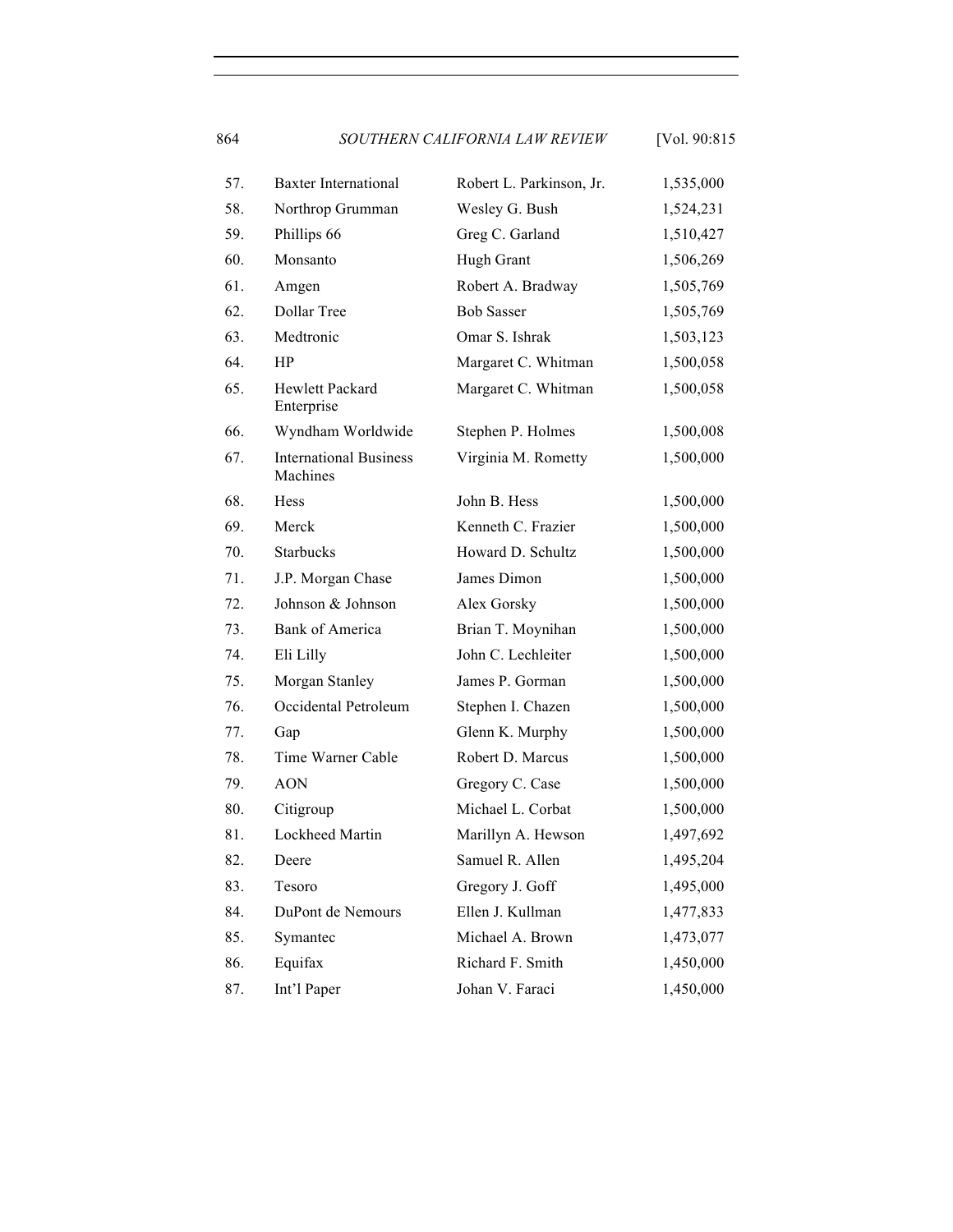| 88.  | <b>Yum Brands</b>                      | David C. Novak              | 1,450,000 |
|------|----------------------------------------|-----------------------------|-----------|
| 89.  | Devon Energy                           | John Richels                | 1,447,385 |
| 90.  | Whirlpool                              | Jeff M. Fettig              | 1,444,375 |
| 91.  | Aflac                                  | Daniel P. Amos              | 1,441,100 |
| 92.  | Alcoa                                  | Klaus-Christian Kleinfeld   | 1,440,000 |
| 93.  | Salesforce.com                         | Marc Benioff                | 1,440,000 |
| 94.  | <b>Scripps Networks</b><br>Interactive | Kenneth W. Lowe             | 1,420,000 |
| 95.  | <b>Dominion Resources</b>              | Thomas F. Farrell II        | 1,411,744 |
| 96.  | Interpublic Group of Cos.              | Michael Isor Roth           | 1,400,000 |
| 97.  | Marsh & McLennan                       | Daniel S. Glaser            | 1,400,000 |
| 98.  | <b>Johnson Controls</b>                | Alex A. Molinaroli          | 1,400,000 |
| 99.  | <b>Prudential Financial</b>            | John Robert Strangfeld, Jr. | 1,400,000 |
| 100. | <b>PPG</b> Industries                  | Charles E. Bunch            | 1,393,333 |
| 101. | 3M                                     | Inge G. Thulin              | 1,392,560 |
| 102. | American International                 | Robert Herman Benmosche     | 1,384,615 |
| 103. | Archer-Daniels-Midland                 | Patricia A. Woertz          | 1,383,459 |
| 104. | Celgene                                | Robert J. Hugin             | 1,380,000 |
| 105. | Biogen                                 | George A. Scangos           | 1,375,000 |
| 106. | Freeport-McMoran                       | Richard C. Adkerson         | 1,354,167 |
| 107. | Kohl's                                 | Kevin Mansell               | 1,352,700 |
| 108. | <b>CVS</b> Health                      | Larry J. Merlo              | 1,350,000 |
| 109. | <b>PVH</b>                             | <b>Emanuel Chirico</b>      | 1,350,000 |
| 110. | L-3 Communications<br>Holdings         | Michael T. Strianese        | 1,350,000 |
| 111. | FirstEnergy                            | Anthony J. Alexander        | 1,340,000 |
| 112. | MetLife                                | Steven A. Kandarian         | 1,325,000 |
| 113. | Dollar General                         | Richard W. Dreiling         | 1,323,789 |
| 114. | Cardinal Health                        | George S. Barrett           | 1,314,630 |
| 115. | Stanley Black & Decker                 | John F. Lundgren            | 1,304,167 |
| 116. | <b>Emerson Electric</b>                | David N. Farr               | 1,300,000 |
| 117. | Hasbro                                 | Brian D. Goldner            | 1,300,000 |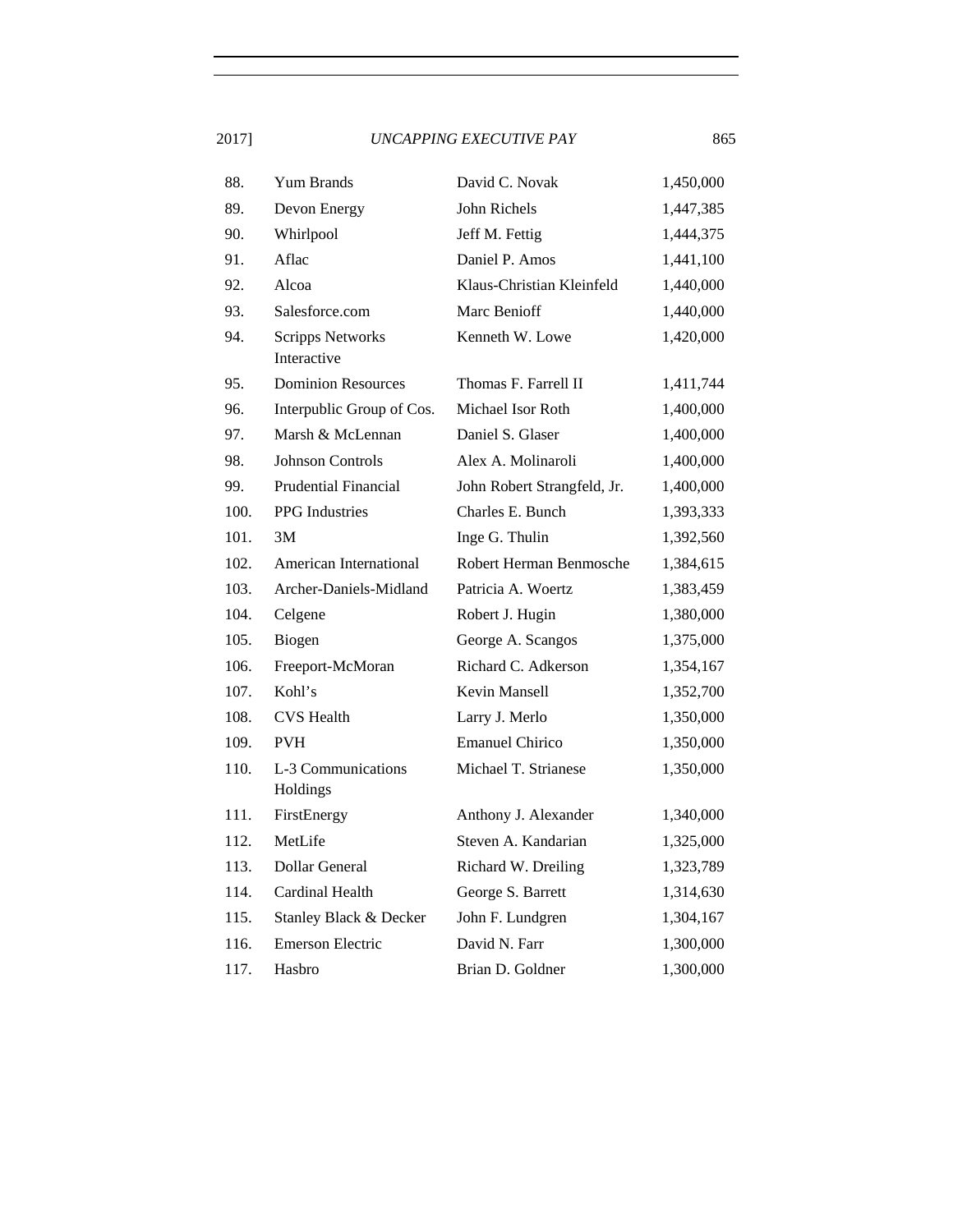866 *SOUTHERN CALIFORNIA LAW REVIEW* [Vol. 90:815

| 118. | UnitedHealth Group             | Stephen J. Hemsley     | 1,300,000 |
|------|--------------------------------|------------------------|-----------|
| 119. | Delphi Automotive              | Rodney O'Neal          | 1,300,000 |
| 120. | Anadarko Petroleum             | R.A. Walker            | 1,300,000 |
| 121. | Kimberly-Clark                 | Thomas J. Falk         | 1,300,000 |
| 122. | Parker-Hannifan                | Donald E. Washkewicz   | 1,300,000 |
| 123. | VF                             | Eric C. Wiseman        | 1,300,000 |
| 124. | NRG Energy                     | David W. Crane         | 1,297,577 |
| 125. | Murphy Oil                     | Roger W. Jenkins       | 1,295,833 |
| 126. | Motorola Solutions             | Gregory Q. Brown       | 1,287,500 |
| 127. | Praxair                        | Stephen F. Angel       | 1,287,500 |
| 128. | <b>WEC Energy Group</b>        | Gale E. Klappa         | 1,283,040 |
| 129. | Lowe's                         | Robert A. Niblock      | 1,280,000 |
| 130. | <b>Alexion Pharmaceuticals</b> | Leonard Bell           | 1,280,000 |
| 131. | Colgate-Palmolive              | Ian M. Cook            | 1,273,333 |
| 132. | Henry Schein                   | Stanley M. Bergman     | 1,268,846 |
| 133. | FedEx                          | Frederick W. Smith     | 1,266,960 |
| 134. | Jacobs Engineering Group       | Craig L. Martin        | 1,266,827 |
| 135. | Corning                        | Wendell P. Weeks       | 1,261,923 |
| 136. | Comerica                       | Ralph W. Babb, Jr.     | 1,261,154 |
| 137. | Thermo Fisher Scientific       | Marc N. Casper         | 1,254,808 |
| 138. | <b>Vulcan Materials</b>        | Donald M. James        | 1,250,004 |
| 139. | Cummins                        | N. Thomas Linebarger   | 1,250,000 |
| 140. | Ingersoll-Rand                 | Michael W. Lamach      | 1,250,000 |
| 141. | McDonald's                     | Donald Thompson        | 1,250,000 |
| 142. | XL Group                       | Michael S. McGavick    | 1,250,000 |
| 143. | Starwood Hotel & Resorts       | Frits D. van Paasschen | 1,250,000 |
| 144. | Union Pacific                  | John J. Koraleski      | 1,250,000 |
| 145. | AutoNation                     | Michael J. Jackson     | 1,250,000 |
| 146. | Tenet Healthcare               | <b>Trevor Fetter</b>   | 1,250,000 |
| 147. | PG&E                           | Anthony F. Earley, Jr. | 1,250,000 |
| 148. | Simon Property Group           | David E. Simon         | 1,250,000 |
| 149. | Chesapeake Energy              | Robert Douglas Lawler  | 1,250,000 |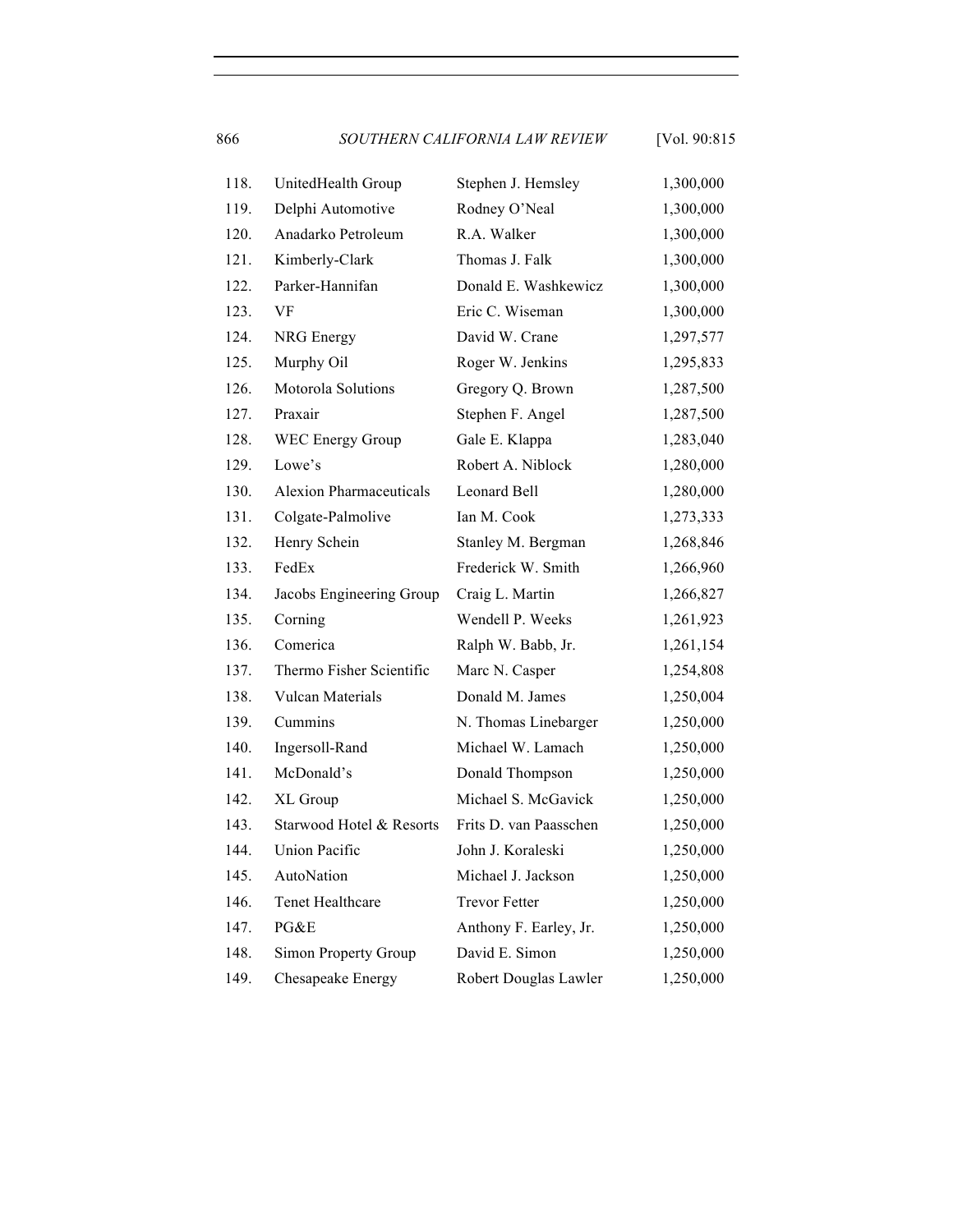| 150. | Anthem                                | Joseph R. Swedish        | 1,250,000 |
|------|---------------------------------------|--------------------------|-----------|
| 151. | <b>Staples</b>                        | Ronald L. Sargent        | 1,249,208 |
| 152. | <b>Constellation Brands</b>           | Robert S. Sands II       | 1,247,454 |
| 153. | <b>DTE</b> Energy                     | Gerard M. Anderson       | 1,243,269 |
| 154. | Altria Group                          | Martin J. Barrington     | 1,241,667 |
| 155. | Transocean                            | Steven L. Newman         | 1,241,667 |
| 156. | American Electric Power               | Nicholas K. Akins        | 1,240,754 |
| 157. | Pinnacle West Capital                 | Donald E. Brandt         | 1,240,000 |
| 158. | <b>Baker Hughes</b>                   | Martin S. Craighead      | 1,236,538 |
| 159. | Marriott International                | Arne M. Sorenson         | 1,236,000 |
| 160. | <b>Express Scripts Holding</b>        | George Paz               | 1,235,385 |
| 161. | Fluor                                 | David T. Seaton          | 1,228,310 |
| 162. | Pentair                               | Randall J. Hogan III     | 1,226,726 |
| 163. | Roper Technologies                    | Brian D. Jellison        | 1,225,000 |
| 164. | International Flavors &<br>Fragrances | Douglas D. Tough         | 1,223,940 |
| 165. | Sherwin-Williams                      | Christopher M. Connor    | 1,221,987 |
| 166. | Danaher                               | H. Lawrence Culp, Jr.    | 1,217,778 |
| 167. | Nextera Energy                        | James L. Robo            | 1,215,000 |
| 168. | GameStop                              | J. Paul Raines           | 1,201,346 |
| 169. | <b>Wal-Mart Stores</b>                | C. Douglas McMillon      | 1,200,930 |
| 170. | General Mills                         | Kendall J. Powell        | 1,200,650 |
| 171. | Newell Rubbermaid                     | Michael B. Polk          | 1,200,000 |
| 172. | Exelon                                | Christopher M. Crane     | 1,200,000 |
| 173. | Mosaic                                | James T. Prokopanko      | 1,200,000 |
| 174. | Davita Healthcare<br>Partners         | Kent J. Thiry            | 1,200,000 |
| 175. | PulteGroup                            | Richard J. Dugas, Jr.    | 1,200,000 |
| 176. | <b>XCEL Energy</b>                    | Benjamin G. S. Fowke III | 1,200,000 |
| 177. | Coca-Cola Enterprises                 | John Franklin Brock III  | 1,200,000 |
| 178. | Chipotle Mexican Grill                | Montgomery F. Moran      | 1,200,000 |
| 179. | Duke Energy                           | Lynn J. Good             | 1,200,000 |
| 180. | <b>CSX</b>                            | Michael Jon Ward         | 1,200,000 |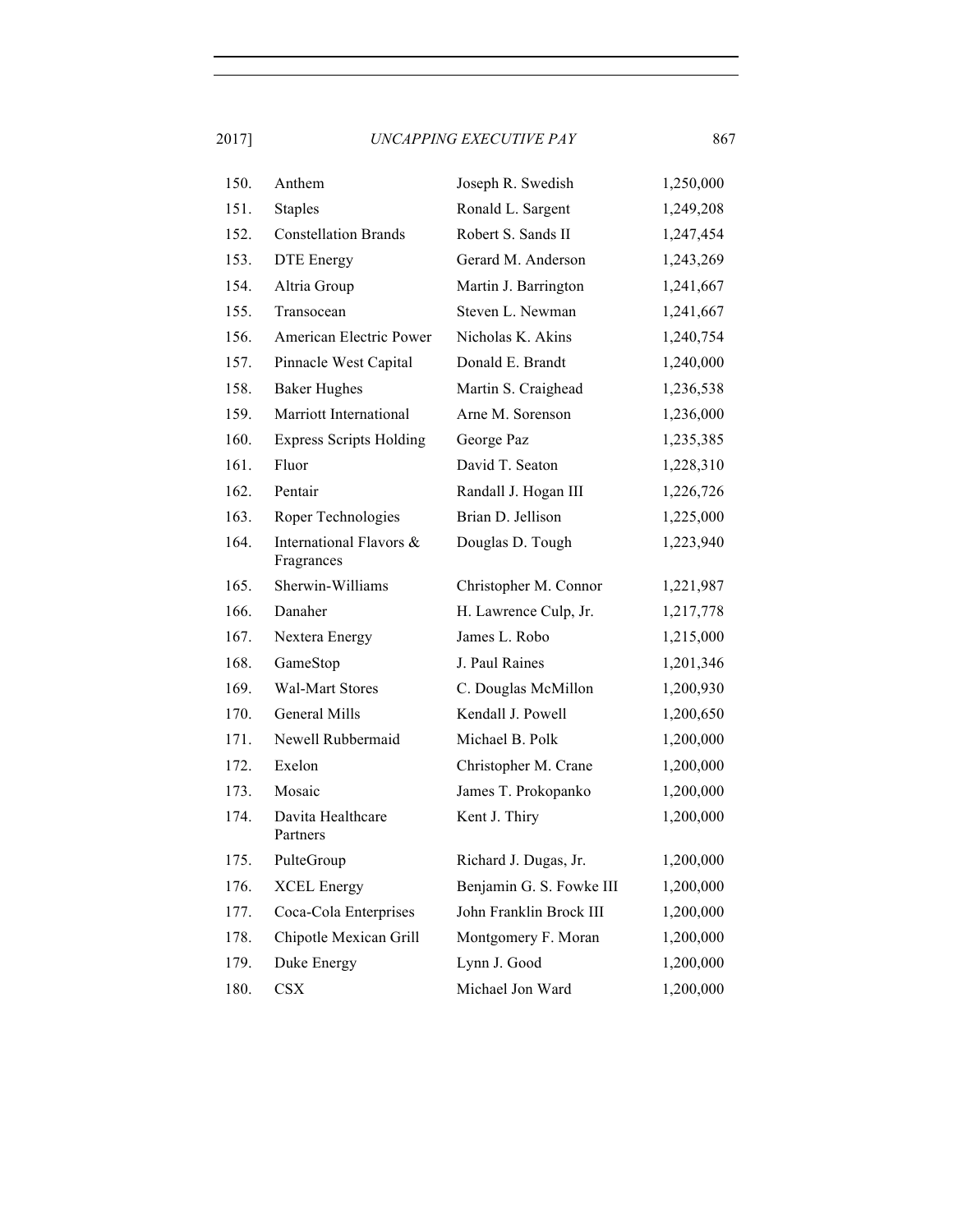868 *SOUTHERN CALIFORNIA LAW REVIEW* [Vol. 90:815

| 181. | Chubb                              | Evan G. Greenberg          | 1,200,000 |
|------|------------------------------------|----------------------------|-----------|
| 182. | Hanesbrands                        | Richard A. Noll            | 1,200,000 |
| 183. | General Growth<br>Properties       | Sandeep Lakhmi<br>Mathrani | 1,200,000 |
| 184. | <b>US Bancorp</b>                  | Richard K. Davis           | 1,200,000 |
| 185. | <b>Edison International</b>        | Theodore F. Craver, Jr.    | 1,200,000 |
| 186. | Eaton                              | Alexander M. Cutler        | 1,200,000 |
| 187. | <b>Eversource Energy</b>           | Thomas J. May              | 1,196,325 |
| 188. | Sysco                              | William J. Delaney III     | 1,194,583 |
| 189. | Harman International<br>Industries | Dinesh C. Paliwal          | 1,193,513 |
| 190. | Kellogg                            | John A. Bryant             | 1,192,156 |
| 191. | Southern                           | Thomas A. Fanning          | 1,192,067 |
| 192. | Harley-Davidson                    | Keith E. Wandell           | 1,191,667 |
| 193. | CarMax                             | Thomas J. Folliard         | 1,191,062 |
| 194. | Waste Management                   | David P. Steiner           | 1,186,785 |
| 195. | AmerisourceBergen                  | Steven H. Collis           | 1,185,962 |
| 196. | Ross Stores                        | Barbara Rentler            | 1,182,723 |
| 197. | Rockwell Automation                | Keith D. Nosbusch          | 1,182,414 |
| 198. | Ametek                             | Frank S. Hermance          | 1,181,500 |
| 199. | Mylan                              | Heather Bresch             | 1,180,769 |
| 200. | Accenture                          | Pierre Nanterme            | 1,179,798 |
| 201. | Best Buy                           | Hubert Joly                | 1,175,000 |
| 202. | Coach                              | Victor Luis                | 1,175,000 |
| 203. | TE Connectivity                    | Thomas J. Lynch            | 1,172,308 |
| 204. | Hershey                            | John P. Bilbrey            | 1,164,462 |
| 205. | Seagate Technology                 | Stephen J. Luczo           | 1,153,886 |
| 206. | Mattel                             | Bryan G. Stockton          | 1,150,000 |
| 207. | Valero Energy                      | Joseph W. Gorder           | 1,150,000 |
| 208. | Sealed Air                         | Jerome A. Peribere         | 1,150,000 |
| 209. | Ball                               | John A. Hayes              | 1,149,327 |
| 210. | <b>UNUM Group</b>                  | Thomas R. Watjen           | 1,145,154 |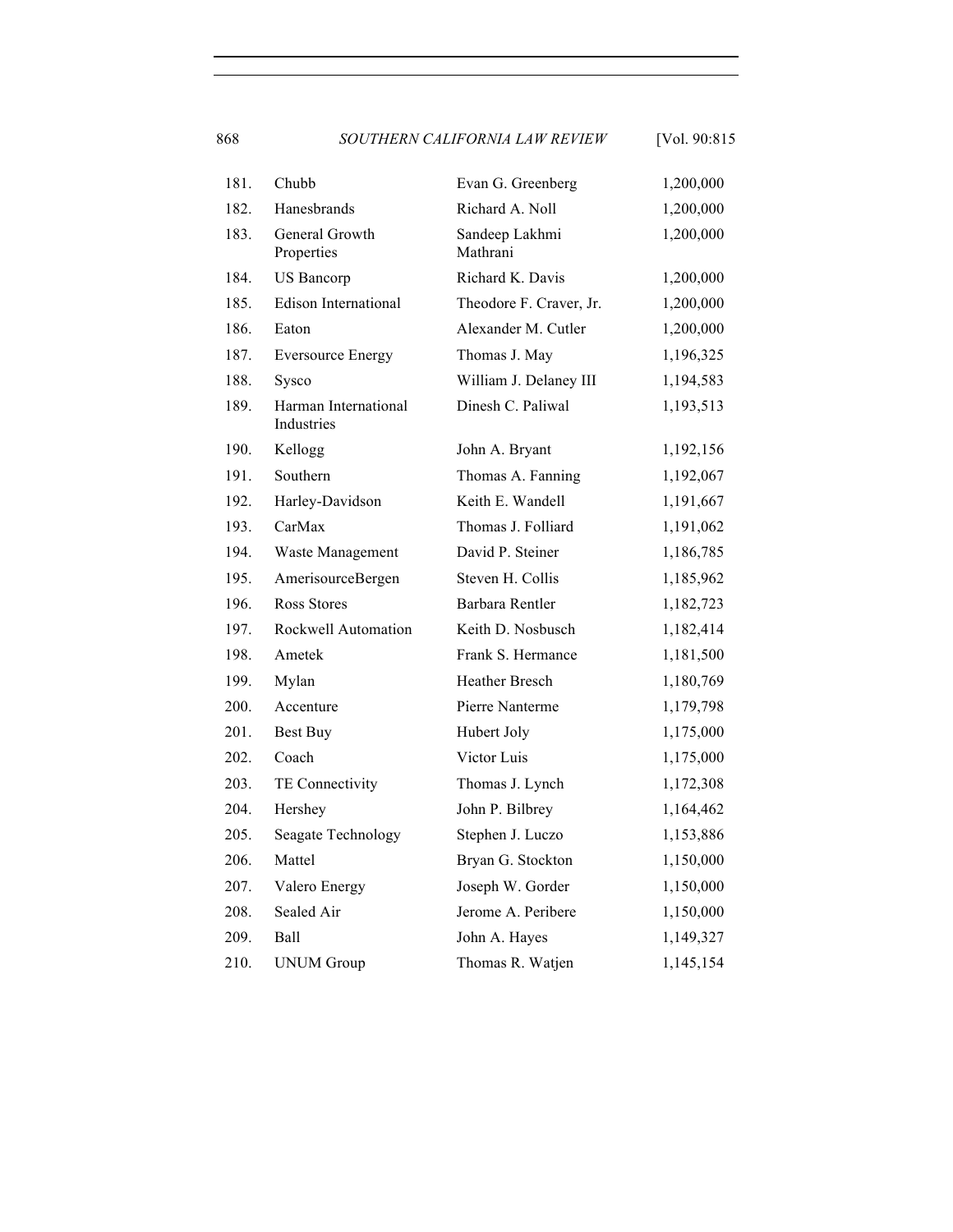| 211. | Public Service Enterprise<br>Group | Ralph Izzo                      | 1,142,307 |
|------|------------------------------------|---------------------------------|-----------|
| 212. | Allstate                           | Thomas J. Wilson II             | 1,141,346 |
| 213. | <b>Consolidated Edison</b>         | John McAvoy                     | 1,140,000 |
| 214. | Lincoln National                   | Dennis R. Glass                 | 1,135,000 |
| 215. | <b>AES</b>                         | Andrs Ricardo Gluski<br>Weilert | 1,130,000 |
| 216. | <b>Brown Forman</b>                | Paul C. Varga                   | 1,128,370 |
| 217. | Spectra Energy                     | Gregory L. Ebel                 | 1,127,500 |
| 218. | <b>PPL</b>                         | William H. Spence               | 1,126,760 |
| 219. | Cigna                              | David M. Cordani                | 1,125,185 |
| 220. | Noble Energy                       | Charles D. Davidson             | 1,125,000 |
| 221. | Cameron International              | Jack B. Moore                   | 1,125,000 |
| 222. | Sempra Energy                      | Debra L. Reed                   | 1,124,600 |
| 223. | Grainger                           | James T. Ryan                   | 1,123,500 |
| 224. | Kroger                             | W. Rodney McMullen              | 1,123,393 |
| 225. | Humana                             | Bruce D. Broussard              | 1,118,954 |
| 226. | Perrigo                            | John C. Papa                    | 1,117,500 |
| 227. | <b>Frontier Communications</b>     | Mary Agnes Wilderotter          | 1,110,417 |
| 228. | <b>CMS</b> Energy                  | John G. Russell                 | 1,110,000 |
| 229. | Scana                              | Kevin B. Marsh                  | 1,107,287 |
| 230. | <b>Texas Instruments</b>           | Richard K. Templeton            | 1,107,083 |
| 231. | Ecolab                             | Douglas M. Baker, Jr.           | 1,103,277 |
| 232. | Entergy                            | Leo P. Denault                  | 1,103,173 |
| 233. | CenturyLink                        | Glen F. Post III                | 1,100,000 |
| 234. | Conagra Foods                      | Gary M. Rodkin                  | 1,100,000 |
| 235. | Xerox                              | Ursula M. Burns                 | 1,100,000 |
| 236. | American Tower                     | James D. Taiclet, Jr.           | 1,100,000 |
| 237. | Vertex Pharmaceuticals             | Jeffrey M. Leiden               | 1,100,000 |
| 238. | Cisco Systems                      | John T. Chambers                | 1,100,000 |
| 239. | <b>HCA Holdings</b>                | R. Milton Johnson               | 1,099,979 |
| 240. | St. Jude Medical                   | Daniel J. Starks                | 1,097,574 |
| 241. | <b>Avery Dennison</b>              | Dean A. Scarborough             | 1,095,000 |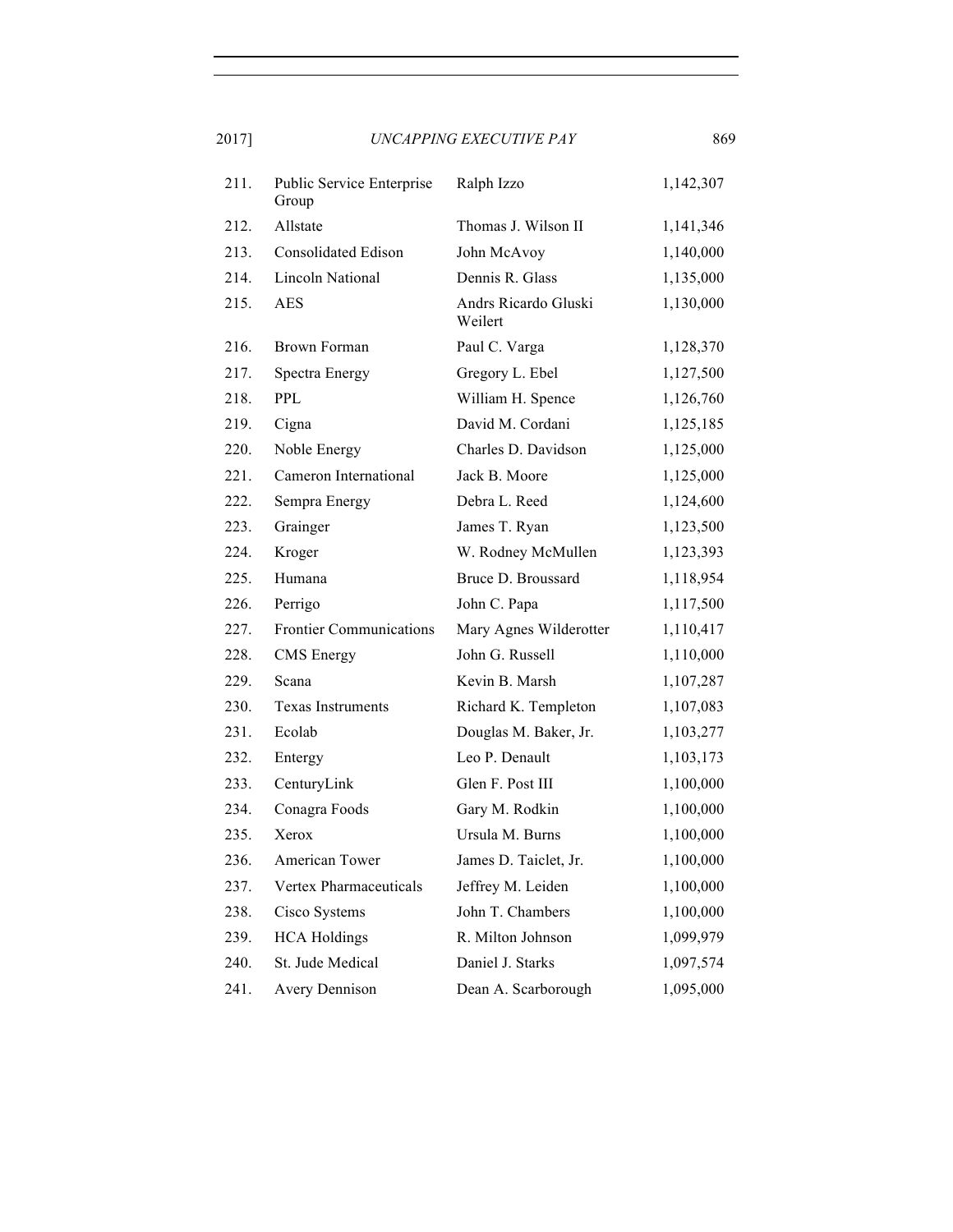870 *SOUTHERN CALIFORNIA LAW REVIEW* [Vol. 90:815

| 242. | <b>Tyson Foods</b>            | Donnie Smith          | 1,092,107 |
|------|-------------------------------|-----------------------|-----------|
| 243. | Bard (C.R.)                   | Timothy M. Ring       | 1,092,000 |
| 244. | Genuine Parts                 | Thomas C. Gallagher   | 1,091,750 |
| 245. | <b>Molson Coors Brewing</b>   | Peter S. Swinburn     | 1,091,667 |
| 246. | <b>PNC Financial Services</b> | William S. Demchak    | 1,089,615 |
| 247. | O'Reilly Automotive           | Gregory L. Henslee    | 1,087,500 |
| 248. | Illinois Tool Works           | E. Scott Santi        | 1,083,525 |
| 249. | Goodyear Tire & Rubber        | Richard J. Kramer     | 1,083,333 |
| 250. | Mohawk Industries             | Jeffrey S. Lorberbaum | 1,082,144 |
| 251. | Leggett & Platt               | David S. Haffner      | 1,081,923 |
| 252. | Alliance Data Systems         | Edward J. Heffernan   | 1,081,500 |
| 253. | Textron                       | Scott C. Donnelly     | 1,080,000 |
| 254. | Endo International            | Rajiv K.L. De Silva   | 1,079,167 |
| 255. | <b>Newmont Mining</b>         | Gary J. Goldberg      | 1,075,000 |
| 256. | Dr Pepper Snapple Group       | Larry D. Young        | 1,075,000 |
| 257. | Williams Cos.                 | Alan S. Armstrong     | 1,072,308 |
| 258. | Regeneron<br>Pharmaceuticals  | Leondard S. Schleifer | 1,071,200 |
| 259. | Owens-Illinois                | Albert P.L. Stroucken | 1,070,750 |
| 260. | Qualcomm                      | Steven M. Mollenkopf  | 1,069,239 |
| 261. | Autodesk                      | Carl Bass             | 1,060,323 |
| 262. | Mastercard                    | Ajaypal S. Banga      | 1,058,333 |
| 263. | Raytheon                      | Thomas A. Kennedy     | 1,057,698 |
| 264. | Stryker                       | Kevin A. Lobo         | 1,055,000 |
| 265. | Western Digital               | Stephen D. Milligan   | 1,050,000 |
| 266. | Zoetis                        | Juan Ramn Alaix       | 1,050,000 |
| 267. | <b>Agilent Technologies</b>   | William P. Sullivan   | 1,050,000 |
| 268. | SL Green Realty               | Marc Holliday         | 1,050,000 |
| 269. | Intercontinental Exchange     | Jeffrey C. Sprecher   | 1,050,000 |
| 270. | Ventas                        | Debra A. Cafaro       | 1,050,000 |
| 271. | <b>Quest Diagnostics</b>      | Stephen H. Ruschowksi | 1,050,000 |
| 272. | Fifth Third Bancorp           | Kevin T. Kabat        | 1,046,977 |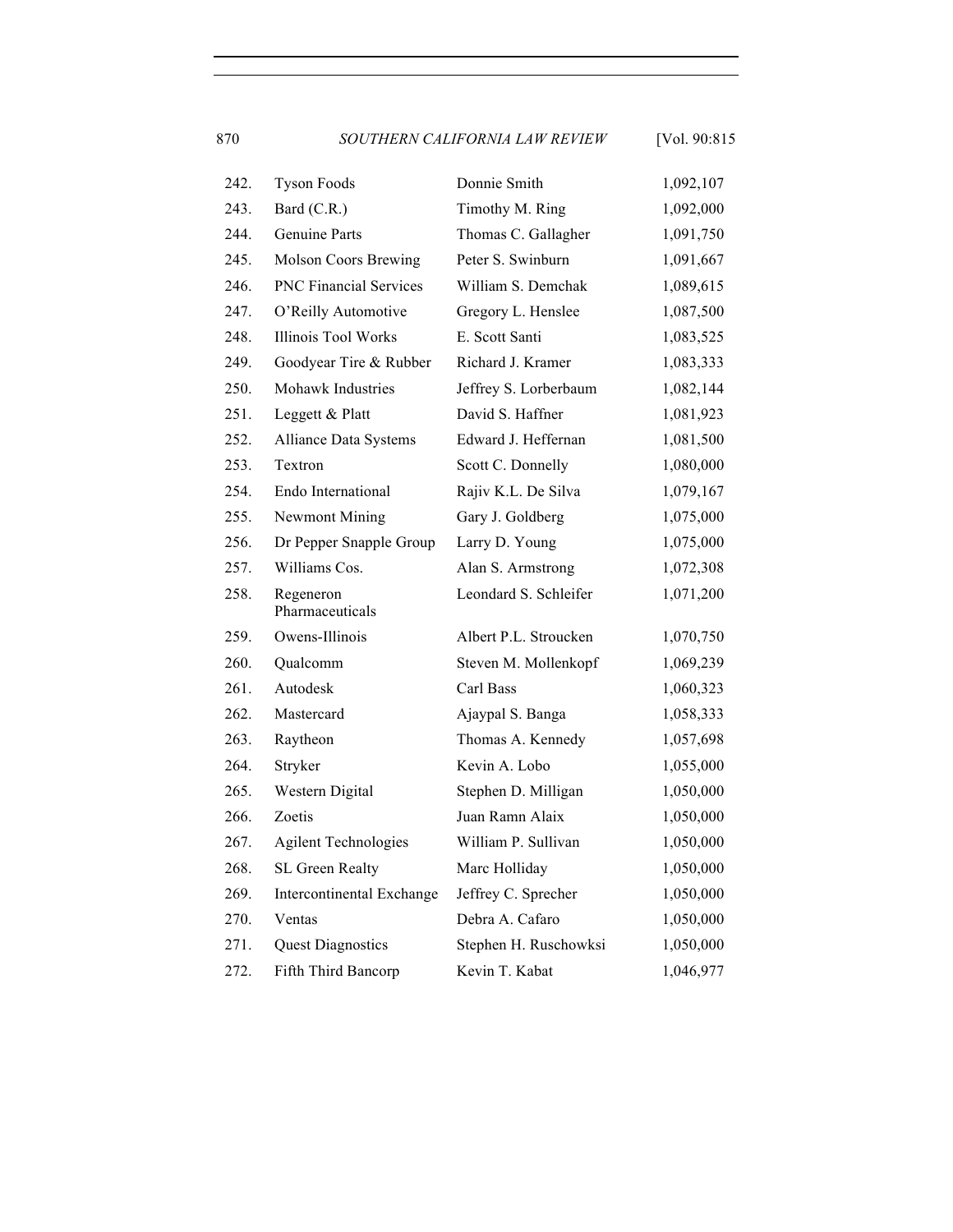| 273. | Cerner                               | Neal L. Patterson     | 1,044,712 |
|------|--------------------------------------|-----------------------|-----------|
| 274. | Flowserve                            | Mark A. Blinn         | 1,044,221 |
| 275. | Extra Space Storage                  | Spencer F. Kirk       | 1,043,130 |
| 276. | Campbell Soup                        | Denise M. Morrison    | 1,041,667 |
| 277. | <b>FMC</b>                           | Pierre R. Brondeau    | 1,040,000 |
| 278. | Marathon Oil                         | Lee M. Tillman        | 1,036,346 |
| 279. | Sandisk                              | Sanjay Mehrotra       | 1,028,846 |
| 280. | Allergan                             | Paul M. Bisaro        | 1,025,000 |
| 281. | Pepco Holdings                       | Joseph M. Rigby       | 1,015,000 |
| 282. | Laboratory Corporation of<br>America | David P. King         | 1,013,000 |
| 283. | Snap-On                              | Nicholas T. Pinchuk   | 1,012,500 |
| 284. | PerkinElmer                          | Robert F. Friel       | 1,005,769 |
| 285. | Micron Technology                    | D. Mark Durcan        | 1,005,289 |
| 286. | Iron Mountain                        | William L. Meaney     | 1,003,846 |
| 287. | Hormel Foods                         | Jeffrey M. Ettinger   | 1,000,220 |
| 288. | Omnicom                              | John D. Wren          | 1,000,000 |
| 289. | Kraft Heinz                          | Bernardo Vieira Hees  | 1,000,000 |
| 290. | Carnival                             | Arnold W. Donald      | 1,000,000 |
| 291. | Public Storage                       | Ronald L. Havner, Jr. | 1,000,000 |
| 292. | Intuit                               | Brad D. Smith         | 1,000,000 |
| 293. | E-Trade Financial                    | Paul Thomas Idzik     | 1,000,000 |
| 294. | Yahoo                                | Marissa A. Mayer      | 1,000,000 |
| 295. | Travelers                            | Jay S. Fishman        | 1,000,000 |
| 296. | <b>State Street</b>                  | Joseph L. Hooley      | 1,000,000 |
| 297. | Bank of New York<br>Mellon           | Gerald L. Hassell     | 1,000,000 |
| 298. | BB&T                                 | Kelly S. King         | 1,000,000 |
| 299. | Church & Dwight                      | James R. Craigie      | 1,000,000 |
| 300. | KeyCorp                              | Beth E. Mooney        | 1,000,000 |
| 301. | Western Union                        | Hikmet Ersek          | 1,000,000 |
| 302. | Lennar                               | Stuart A. Miller      | 1,000,000 |
| 303. | <b>EMC</b>                           | Joseph M. Tucci       | 1,000,000 |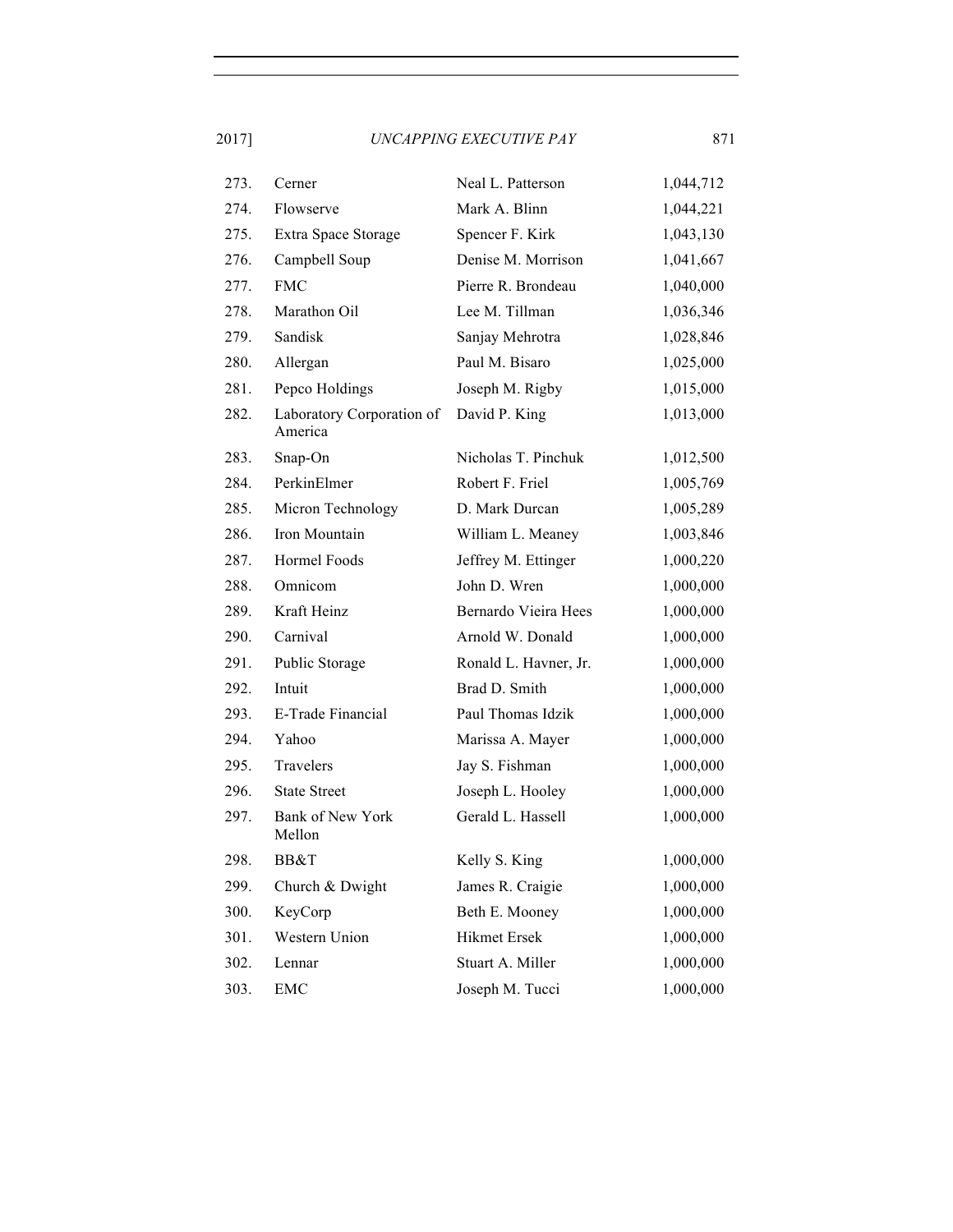872 *SOUTHERN CALIFORNIA LAW REVIEW* [Vol. 90:815

| 304. | Navient                                                 | John F. Remondi             | 1,000,000 |
|------|---------------------------------------------------------|-----------------------------|-----------|
| 305. | Discover Financial<br>Services                          | David W. Nelms              | 1,000,000 |
| 306. | Nasdaq                                                  | Robert Greifeld             | 1,000,000 |
| 307. | Leucadia National                                       | Richard B. Handler          | 1,000,000 |
| 308. | McCormick                                               | Alan D. Wilson              | 1,000,000 |
| 309. | Republic Services                                       | Donald W. Slager            | 1,000,000 |
| 310. | Norfolk Southern                                        | Charles W. Moorman IV       | 1,000,000 |
| 311. | <b>Fidelity National</b><br><b>Information Services</b> | Frank R. Martire            | 1,000,000 |
| 312. | Intel                                                   | Brian M. Krzanich           | 1,000,000 |
| 313. | Charles Schwab                                          | Walter W. Bettinger II      | 1,000,000 |
| 314. | AutoZone                                                | William C. Rhodes III       | 1,000,000 |
| 315. | <b>CME</b> Group                                        | Phupinder S. Gill           | 1,000,000 |
| 316. | Macerich                                                | Arthur M. Coppola           | 1,000,000 |
| 317. | eBay                                                    | John J. Donahoe II          | 1,000,000 |
| 318. | Assurant                                                | Robert B. Pollock           | 1,000,000 |
| 319. | CA                                                      | Michael P. Gregoire         | 1,000,000 |
| 320. | Huntington Bancshares                                   | Stephen D. Steinour         | 1,000,000 |
| 321. | Willis Towers Watson                                    | Dominic J. Casserley        | 1,000,000 |
| 322. | Expedia                                                 | Dara Khosrowshahi           | 1,000,000 |
| 323. | Royal Caribbean Cruises                                 | Richard D. Fain             | 1,000,000 |
| 324. | Vornado Realty Trust                                    | Steven Roth                 | 1,000,000 |
| 325. | Moody's                                                 | Raymond W. McDaniel, Jr.    | 1,000,000 |
| 326. | Amphenol                                                | <b>Richard Adam Norwitt</b> | 1,000,000 |
| 327. | Tegna                                                   | Gracia C. Martore           | 1,000,000 |
| 328. | Mead Johnson Nutrition                                  | Peter Kasper Jakobsen       | 1,000,000 |
| 329. | Dover                                                   | Robert A. Livingston        | 1,000,000 |
| 330. | Nielsen Holdings                                        | Dwight Mitchell Barns       | 998,462   |
| 331. | Nvidia                                                  | Jen-Hsun Huang              | 998,418   |
| 332. | Tiffany & Co.                                           | Michael J. Kowalski         | 997,315   |
| 333. | Aetna                                                   | Mark T. Bertolini           | 996,169   |
| 334. | People's United Financial                               | John P. Barnes              | 994,712   |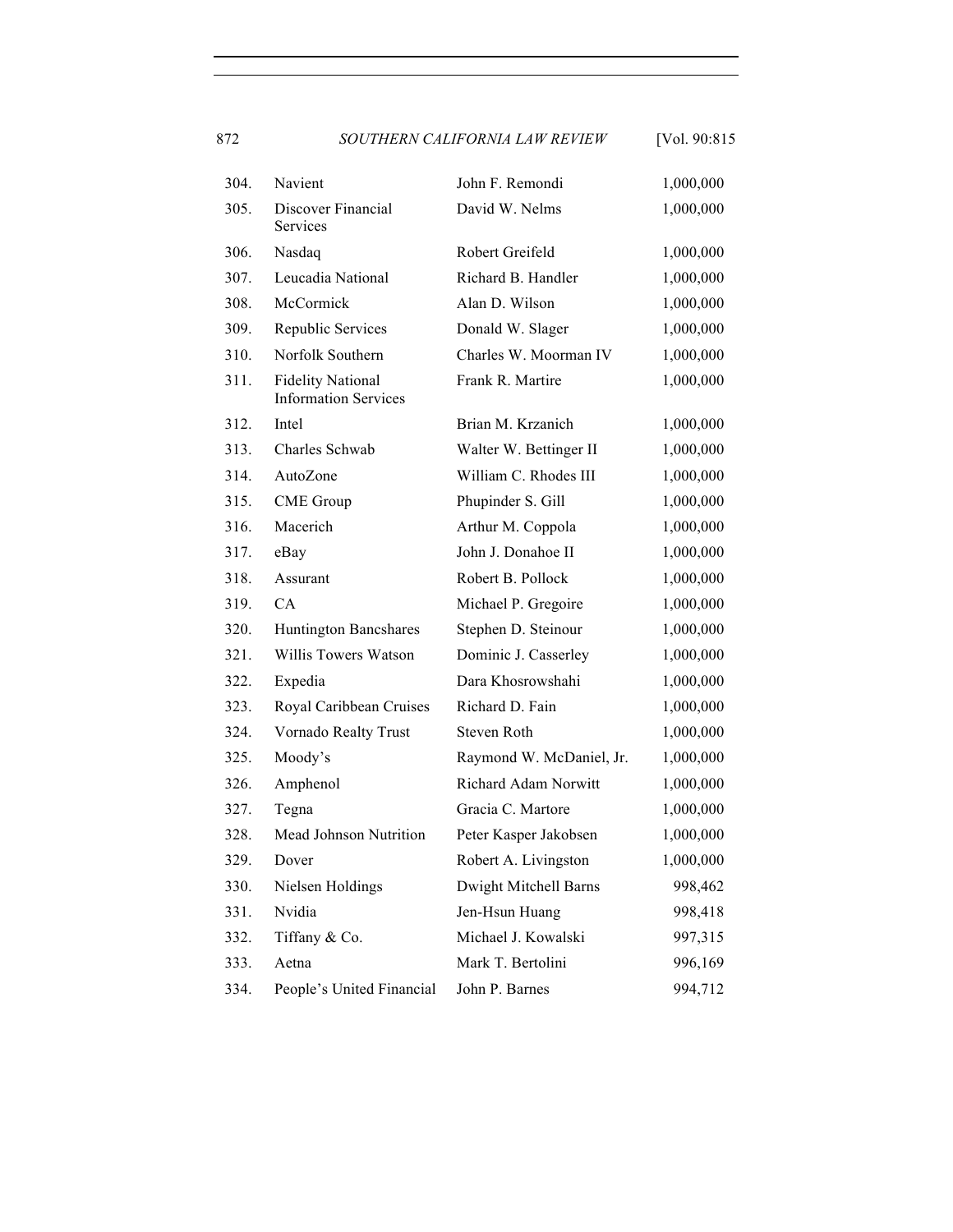| 335. | Regions Financial       | O.B. Grayson Hall, Jr.  | 993,750 |
|------|-------------------------|-------------------------|---------|
| 336. | Tyco International      | George R. Oliver        | 993,750 |
| 337. | Adobe Systems           | Shantanu Narayen        | 991,667 |
| 338. | <b>Quanta Services</b>  | James F. O'Neil III     | 987,500 |
| 339. | Eastman Chemical        | Mark J. Costa           | 987,316 |
| 340. | Home Depot              | Francis S. Blake        | 987,000 |
| 341. | <b>Becton Dickinson</b> | Vincent A. Forlenza     | 985,000 |
| 342. | H&R Block               | William C. Cobb         | 984,948 |
| 343. | Pioneer Natural         | Scott Douglas Sheffield | 984,769 |

| 341. | <b>Becton Dickinson</b>        | Vincent A. Forlenza     | 985,000 |
|------|--------------------------------|-------------------------|---------|
| 342. | H&R Block                      | William C. Cobb         | 984,948 |
| 343. | Pioneer Natural<br>Resources   | Scott Douglas Sheffield | 984,769 |
| 344. | Broadcom                       | Scott A. McGregor       | 983,769 |
| 345. | Principal Financial Group      | Larry Donald Zimpleman  | 982,692 |
| 346. | <b>Applied Materials</b>       | Gary E. Dickerson       | 980,000 |
| 347. | J.M. Smucker                   | Richard K. Smucker      | 980,000 |
| 348. | Level 3 Communications         | Jeffrey K. Storey       | 978,846 |
| 349. | Plum Creek Timber              | Rick R. Holey           | 978,500 |
| 350. | Loews                          | James S. Tisch          | 975,000 |
| 351. | Northern Trust                 | Frederick H. Waddell    | 975,000 |
| 352. | United Continental<br>Holdings | Jeffrey A. Smisek       | 975,000 |
| 353. | FMC Technologies               | John T. Gremp           | 974,167 |
| 354. | <b>PACCAR</b>                  | Ronald E. Armstrong     | 972,115 |
| 355. | <b>AGL Resources</b>           | John W. Somerhalder II  | 969,506 |
| 356. | Borgwarner                     | James R. Verrier        | 967,500 |
| 357. | Keurig Green Mountain          | Brian P. Kelley         | 966,807 |
| 358. | NetApp                         | Thomas Georgens         | 962,500 |
| 359. | Rockwell Collins               | Robert K. Ortberg       | 955,769 |
| 360. | Visa                           | Charles W. Scharf       | 950,037 |
| 361. | M&T Bank                       | Robert G. Wilmers       | 950,000 |
| 362. | <b>United Rentals</b>          | Michael J. Kneeland     | 950,000 |
| 363. | Weyerhaeuser                   | Doyle R. Simons         | 950,000 |
| 364. | Oracle                         | Mark Vincent Hurd       | 950,000 |
| 365. | <b>AvalonBay Communities</b>   | Timothy J. Naughton     | 950,000 |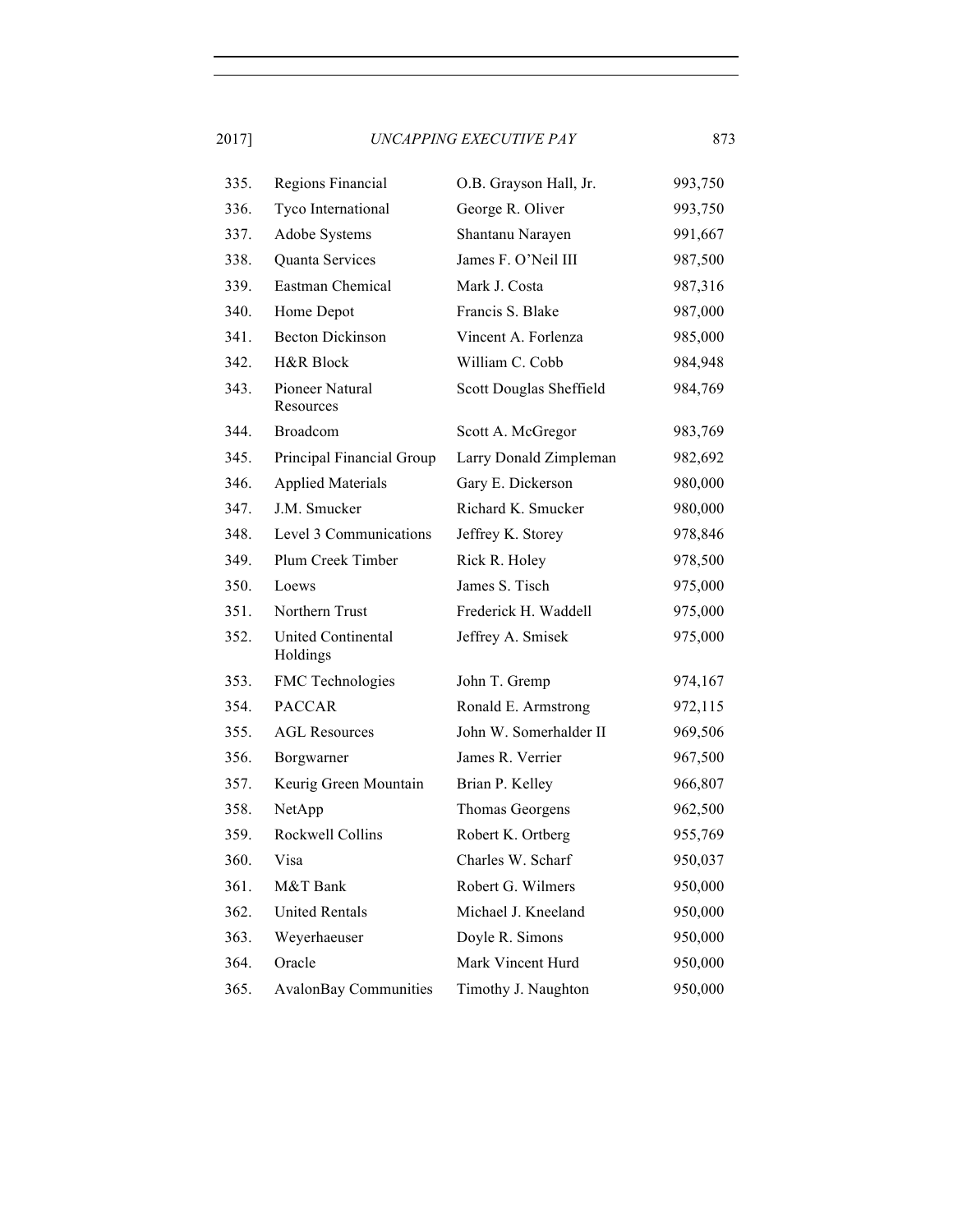874 *SOUTHERN CALIFORNIA LAW REVIEW* [Vol. 90:815

| 366. | Nucor                          | John J. Ferriola            | 950,000 |
|------|--------------------------------|-----------------------------|---------|
| 367. | Ameriprise Financial           | James M. Cracchiolo         | 950,000 |
| 368. | Nisource                       | Robert C. Skaggs, Jr.       | 946,667 |
| 369. | Columbia Pipeline Group        | Robert C. Skaggs, Jr.       | 946,667 |
| 370. | Dentsply International         | Bret W. Wise                | 940,000 |
| 371. | <b>Zimmer Biomet Holdings</b>  | David C. Dvorak             | 934,919 |
| 372. | Crown Castle<br>International  | W. Benjamin Moreland        | 934,808 |
| 373. | Varian Medical Systems         | Dow R. Wilson               | 934,616 |
| 374. | <b>Tractor Supply</b>          | Gregory A. Sandfort         | 934,615 |
| 375. | <b>Advance Auto Parts</b>      | Darren R. Jackson           | 930,288 |
| 376. | Martin Marietta Materials      | C. Howard Nye               | 928,755 |
| 377. | Host Hotels & Resorts          | W. Edward Walter            | 925,000 |
| 378. | <b>SunTrust Banks</b>          | William Henry Rogers, Jr.   | 925,000 |
| 379. | Cincinnati Financial           | Steven J. Johnston          | 922,846 |
| 380. | <b>Boston Scientific</b>       | Michael F. Mahoney          | 921,302 |
| 381. | Harris                         | William M. Brown            | 921,154 |
| 382. | Zions Bancorporation           | Harris H. Simmons           | 920,000 |
| 383. | Microsoft                      | Satya Nadella               | 918,917 |
| 384. | Hartford Financial<br>Services | Christopher John Swift      | 912,500 |
| 385. | Westrock                       | Steven C. Voorhees          | 907,917 |
| 386. | <b>EOG</b> Resources           | William R. Thomas           | 906,731 |
| 387. | Mallinckrodt                   | Mark Christopher<br>Trudeau | 905,769 |
| 388. | Range Resources                | Jeffrey L. Ventura          | 904,275 |
| 389. | <b>ADT</b>                     | Naren K. Gursahaney         | 900,026 |
| 390. | Automatic Data<br>Processing   | Carlos A. Rodriguez         | 900,000 |
| 391. | Centerpoint Energy             | Scott M. Prochazka          | 900,000 |
| 392. | <b>Equity Residential</b>      | David J. Neithercut         | 900,000 |
| 393. | Citrix Systems                 | Mark B. Templeton           | 900,000 |
| 394. | Red Hat                        | James M. Whitehurst         | 900,000 |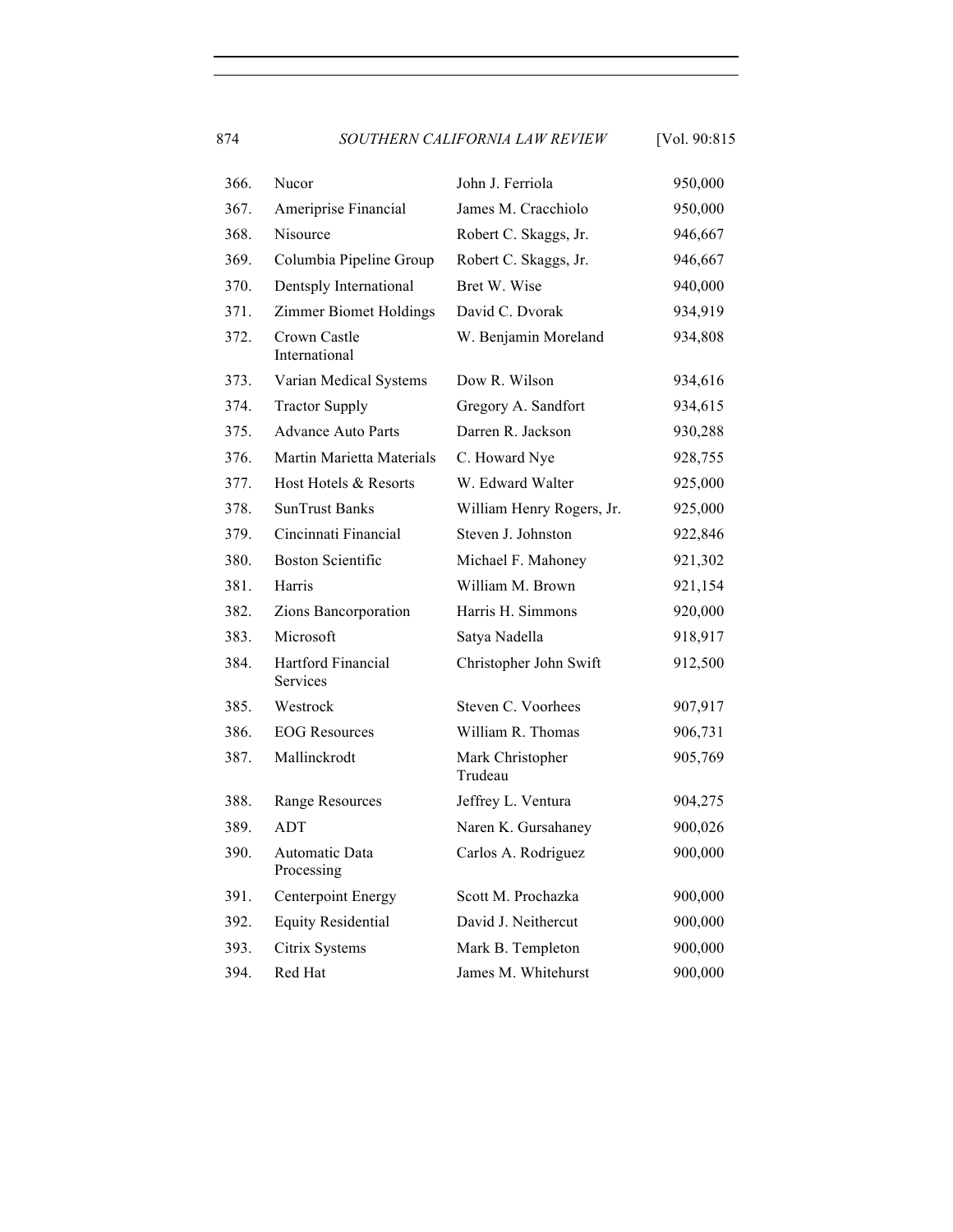| 395. | <b>Blackrock</b>            | Laurence Douglas Fink | 900,000 |
|------|-----------------------------|-----------------------|---------|
| 396. | Allegion                    | David D. Petratis     | 900,000 |
| 397. | Southwestern Energy         | Steven L. Mueller     | 900,000 |
| 398. | <b>Edwards Lifesciences</b> | Michael A. Mussallem  | 900,000 |
| 399. | McGraw Hill Financial       | Douglas L. Peterson   | 900,000 |
| 400. | KLA-Tencor                  | Richard P. Wallace    | 900,000 |
| 401. | Paychex                     | Martin Mucci          | 893,231 |
| 402. | <b>Pitney Bowes</b>         | Marc B. Lautenbach    | 891,667 |
| 403. | Cabot Oil & Gas             | Dan O. Dinges         | 885,592 |
| 404. | <b>Synchrony Financial</b>  | Margaret M. Keane     | 881,250 |
| 405. | <b>Electronic Arts</b>      | Andrew Wilson         | 880,769 |
| 406. | Kansas City Southern        | David L. Starling     | 875,500 |
| 407. | Airgas                      | Michael L. Molinini   | 875,500 |
| 408. | <b>CBRE</b> Group           | Robert E. Sulentic    | 875,000 |
| 409. | National Oilwell Varco      | Clay C. Williams      | 871,154 |
| 410. | Reynolds American           | Susan M. Cameron      | 866,667 |
| 411. | CF Industries Holdings      | W. Anthony Will       | 860,000 |
| 412. | Verisk Analytics            | Scott G. Stephenson   | 860,000 |
| 413. | Illumina                    | Jay T. Flatley        | 859,192 |
| 414. | <b>Signet Jewelers</b>      | Michael W. Barnes     | 858,248 |
| 415. | Ameren                      | Warner L. Baxter      | 854,647 |
| 416. | Juniper Networks            | Shaygan Kheradpir     | 854,167 |
| 417. | Dun & Bradstreet            | Robert P. Carrigan    | 850,000 |
| 418. | Newfield Exploration        | Lee K. Boothby        | 850,000 |
| 419. | Prologis                    | Hamid R. Moghadam     | 850,000 |
| 420. | EQT                         | David L. Porges       | 850,000 |
| 421. | Cimarex Energy              | Thomas E. Jorden      | 845,048 |
| 422. | Masco                       | Keith J. Allman       | 842,788 |
| 423. | Cintas                      | Scott D. Farmer       | 840,474 |
| 424. | Fiserv                      | Jeffery W. Yabuki     | 840,000 |
| 425. | Baxalta                     | Ludwig N. Hantson     | 833,846 |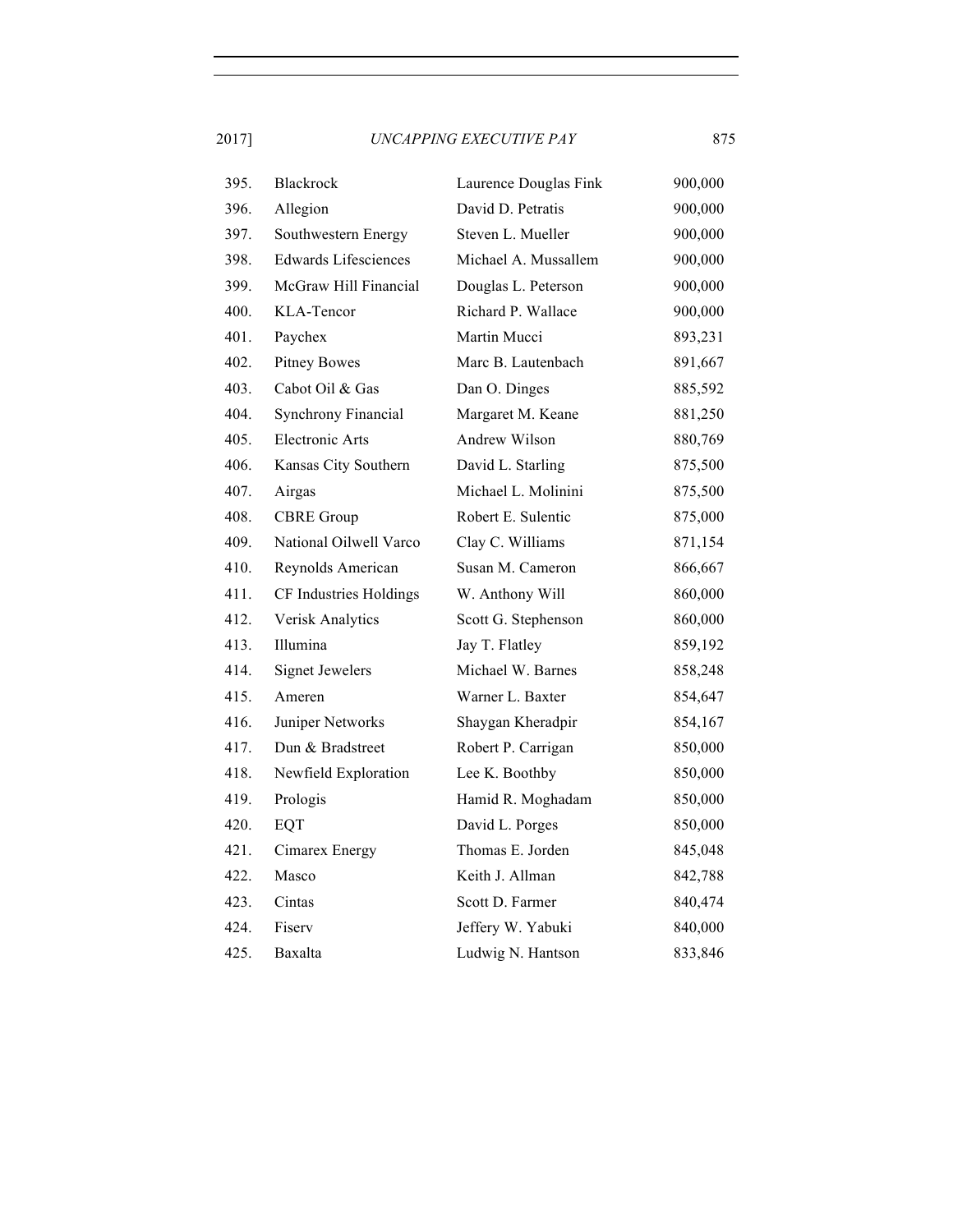876 *SOUTHERN CALIFORNIA LAW REVIEW* [Vol. 90:815

| 426. | Diamond Offshore<br>Drilling        | Marc Gerard Rex Edwards | 833,333 |
|------|-------------------------------------|-------------------------|---------|
| 427. | <b>United Parcel Service</b>        | D. Scott Davis          | 830,835 |
| 428. | Avago Technologies                  | Hock E. Tan             | 827,692 |
| 429. | <b>Total System Services</b>        | Phillip W. Tomlinson    | 827,000 |
| 430. | Torchmark                           | Larry M. Hutchison      | 821,058 |
| 431. | Equinix                             | Stephen M. Smith        | 804,231 |
| 432. | <b>LAM</b> Research                 | Martin B. Anstice       | 803,846 |
| 433. | <b>HCP</b>                          | Lauralee E. Martin      | 800,000 |
| 434. | Kimco Realty                        | David B. Henry          | 800,000 |
| 435. | Realty Income                       | John P. Case            | 800,000 |
| 436. | Teradata                            | Michael F. Koehler      | 800,000 |
| 437. | Waters                              | Douglas A. Berthiaume   | 797,258 |
| 438. | Delta Air Lines                     | Richard H. Anderson     | 790,625 |
| 439. | Invesco                             | Martin L. Flanagan      | 790,000 |
| 440. | Xilinx                              | Moshe N. Gavrielov      | 787,500 |
| 441. | <b>TECO</b> Energy                  | John B. Ramil           | 785,000 |
| 442. | <b>Franklin Resources</b>           | Gregory Eugene Johnson  | 780.132 |
| 443. | Helmerich & Payne                   | John W. Lindsay         | 769,949 |
| 444. | Ryder System                        | Robert E. Sanchez       | 753,750 |
| 445. | Verisign                            | D. James Bidzos         | 752,885 |
| 446. | Progressive                         | Glenn M. Renwick        | 750,000 |
| 447. | <b>Affiliated Managers</b><br>Group | Sean Michael Healey     | 750,000 |
| 448. | Priceline Group                     | Darren R. Huston        | 750,000 |
| 449. | <b>Boston Properties</b>            | Owen D. Thomas          | 750,000 |
| 450. | First Solar                         | James A. Hughes         | 750,000 |
| 451. | <b>Skyworks Solutions</b>           | David J. Aldrich        | 747,769 |
| 452. | <b>Analog Devices</b>               | Vincent T. Roche        | 743,846 |
| 453. | <b>Consol Energy</b>                | Nicholas J. Deiuliis    | 738,500 |
| 454. | <b>FLIR Systems</b>                 | Andrew C. Teich         | 726,692 |
| 455. | Nordstrom                           | Blake W. Nordstrom      | 722,986 |
| 456. | Xylem                               | Patrick K. Decker       | 711,538 |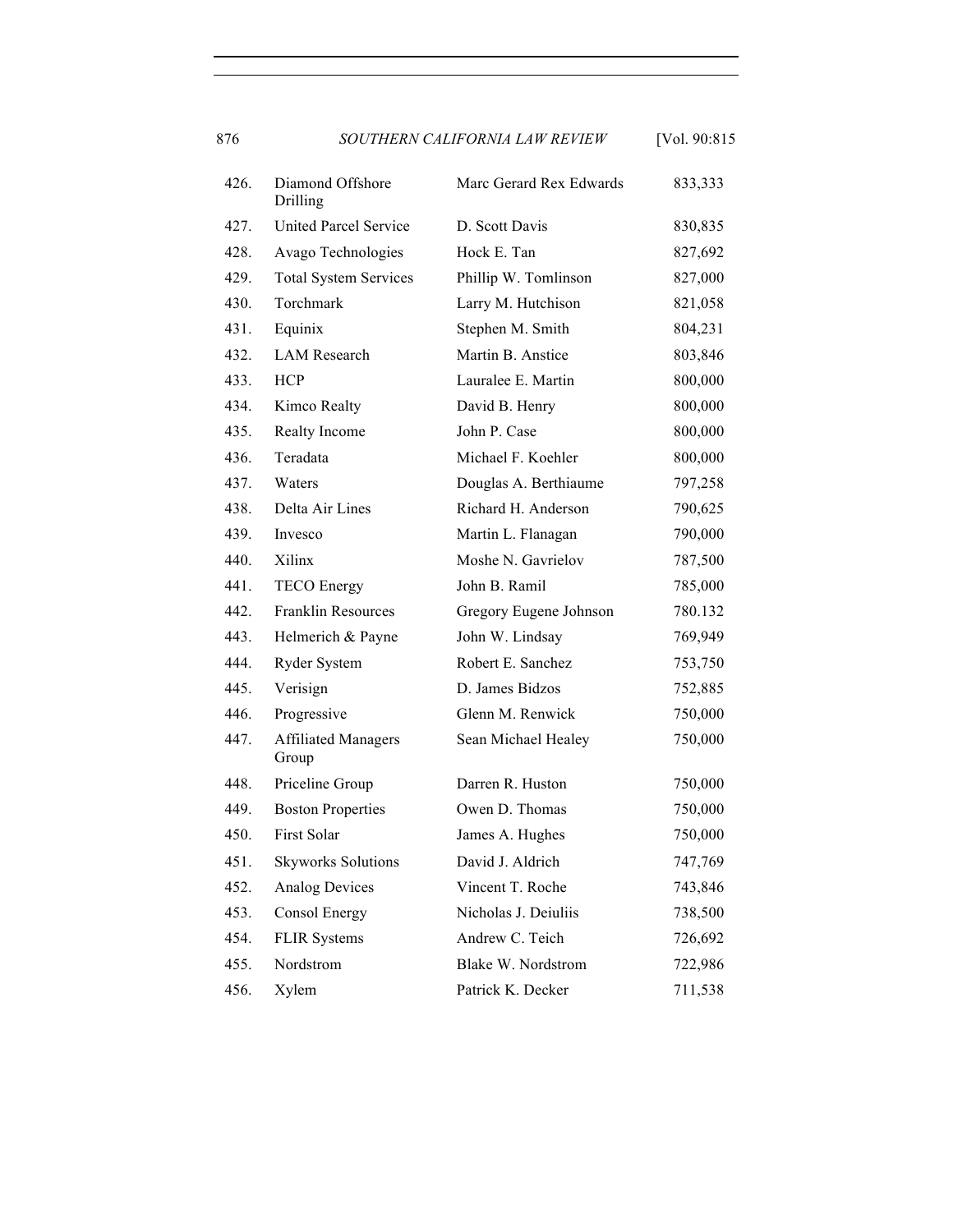| 457. | <b>ONEOK</b>                             | Terry K. Spencer        | 700,000 |
|------|------------------------------------------|-------------------------|---------|
| 458. | J.B. Hunt Transport<br>Services          | John N. Roberts III     | 695,000 |
| 459. | <b>American Airlines</b>                 | William Douglas Parker  | 687,884 |
| 460. | <b>Southwest Airlines</b>                | Gary C. Kelly           | 675,000 |
| 461. | Garmin                                   | Clifton A. Pemble       | 665,002 |
| 462. | Costco Wholesale                         | W. Craig Jelinek        | 650,000 |
| 463. | <b>Cognizant Technology</b><br>Solutions | Francisco D'souza       | 626,000 |
| 464. | Microchip Technology                     | Stephen Sanghi          | 624,897 |
| 465. | <b>Patterson Companies</b>               | Scott P. Anderson       | 619,353 |
| 466. | Monster Beverage                         | Rodney C. Sacks         | 600,000 |
| 467. | Apartment Investment &<br>Management     | Terry Considine         | 600,000 |
| 468. | Target                                   | Brian C. Cornell        | 595,000 |
| 469. | Welltower                                | Thomas J. DeRosa        | 590,721 |
| 470. | <b>Intuitive Surgical</b>                | Gary S. Guthart         | 587,083 |
| 471. | Fastenal                                 | Willard D. Oberton      | 570,000 |
| 472. | Linear Technology                        | Lothar Maier            | 550,962 |
| 473. | <b>Essex Property Trust</b>              | Michael J. Schall       | 550,000 |
| 474. | Ensco                                    | Carl G. Trowell         | 544,985 |
| 475. | Robert Half International                | Harold Max Messmer, Jr. | 525,000 |
| 476. | Clorox                                   | <b>Benno Dorer</b>      | 522,669 |
| 477. | <b>CSRA</b>                              | Lawrence B. Prior III   | 505,077 |
| 478. | Legg Mason                               | Joseph A. Sullivan      | 500,000 |
| 479. | Tripadvisor                              | Stephen Kaufer          | 500,000 |
| 480. | D.R. Horton                              | David V. Auld           | 500,000 |
| 481. | <b>Whole Foods Market</b>                | Walter E. Robb III      | 472,350 |
| 482. | Darden Restaurants                       | Clarence Otis, Jr.      | 469,212 |
| 483. | C.H. Robinson<br>Worldwide               | John P. Wiehoff         | 410,000 |
| 484. | F5 Networks                              | Manuel F. Rivelo        | 405,563 |
| 485. | Stericycle                               | Charles A. Alutto       | 379,615 |